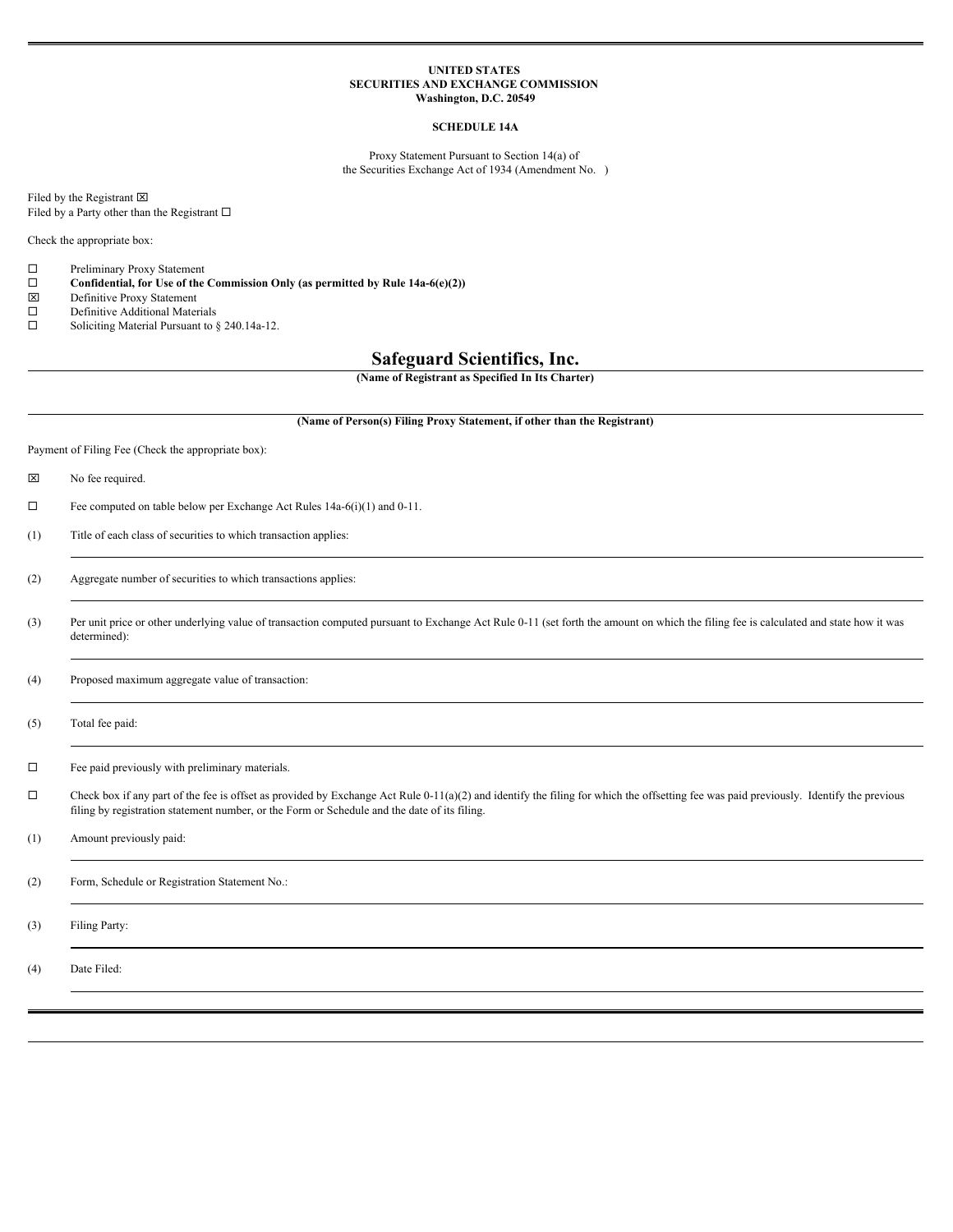

Dear Safeguard Shareholder:

You are invited to attend the Safeguard Scientifics, Inc. 2021 Annual Meeting of Shareholders. This year's annual meeting will be conducted solely as a virtual meeting over the Internet. You will be able to attend our 2021 annual meeting via live webcast by visiting: **www.meetingcenter.io/281908025** and entering the control number and password included in: (i) the Notice of Internet availability of our proxy materials or (ii) other proxy materials that will be mailed to shareholders on or about April 5, 2021. Please see the "**Questions and Answers about the Proxy Materials and our Annual Meeting**" section below for detailed instructions regarding attendance at this year's virtual annual meeting.

**DATE AND TIME:** May 19, 2021, 8:00 a.m. Eastern Time

**PLACE:** To be held virtually at **www.meetingcenter.io/281908025**

**RECORD DATE:** Only shareholders of record as of the close of business on March 24, 2021 are entitled to vote at this meeting and any adjournments, continuations, reschedulings or postponements that may take place.

- **ITEMS OF BUSINESS:** □ To elect as directors of Safeguard the four persons named in the accompanying proxy statement to serve on the Board of Directors for terms expiring at the 2022 annual meeting of shareholders and, thereafter, until their successors are duly elected and qualified;
	- $\square$  To cast an advisory vote to approve the compensation of the named executive officers for the year ended December 31, 2020, as disclosed in the accompanying proxy statement ("say-on-pay");
	- $\square$  To ratify the Audit Committee's appointment of Grant Thornton LLP as our independent registered public accounting firm for the fiscal year ending December 31, 2021; and
	- $\Box$  To transact any other business properly brought before the meeting.

YOUR VOTE IS IMPORTANT TO US. The accompanying proxy statement contains important information, including a description of the business that will be acted upon at the meeting, voting procedures, and documentation required to attend the meeting. We encourage you to read the proxy statement and (i) vote by proxy over the Internet or by telephone, or (ii) if you received paper copies of the proxy materials by mail, vote by following the instructions on the proxy card or voting instruction form. Voting over the Internet or by telephone or completing and returning a proxy card or voting instruction form will ensure your representation at our annual meeting, regardless of whether you plan to attend the virtual meeting.

April 5, 2021 By Order of the Board of Directors,

atten Banning

G. Matthew Barnard, *General Counsel and Corporate Secretary*

**IMPORTANT NOTICE REGARDING THE AVAILABILITY OF PROXY MATERIALS FOR THE ANNUAL MEETING OF SHAREHOLDERS TO BE HELD ON MAY 19, 2021**

**The Notice of Annual Meeting, Proxy Statement and our Annual Report on Form 10-K for the fiscal year ended December 31, 2020, are available at www.envisionreports.com/SFE.**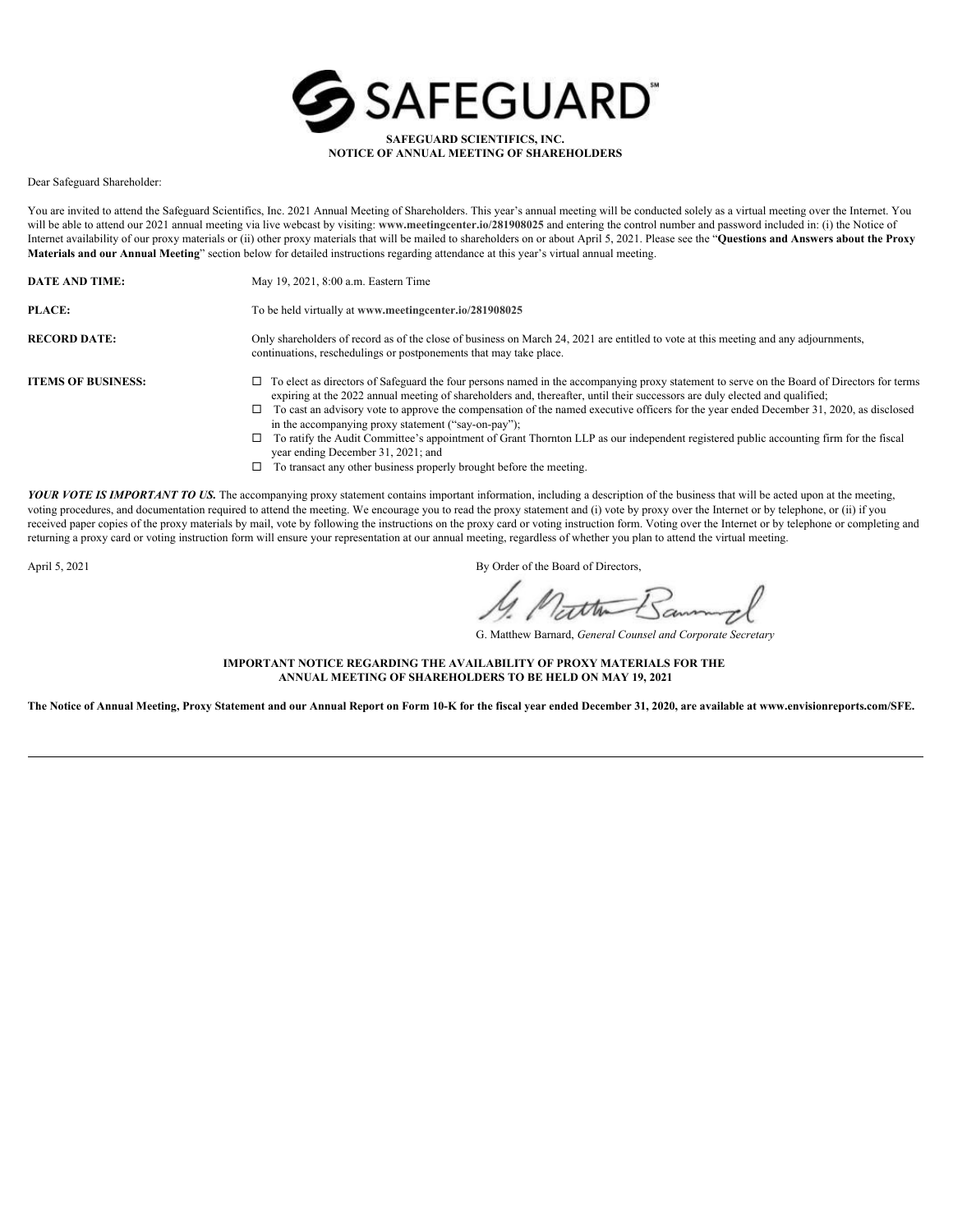# **TABLE OF CONTENTS**

| <b>Proxy Statement – Summary</b>                                                    |                 |
|-------------------------------------------------------------------------------------|-----------------|
| <b>Ouestions and Answers about the Proxy Materials and our Annual Meeting</b>       | 3               |
| <b>PROPOSAL NO. 1 – ELECTION OF DIRECTORS</b>                                       | 10              |
| Director Nominee Experience and Qualifications                                      | 10              |
| 2021 Nominees for Director                                                          | 11              |
| Skills and Qualifications of Board                                                  | 13              |
|                                                                                     |                 |
| <b>CORPORATE GOVERNANCE AND BOARD MATTERS</b>                                       | 14              |
| <b>Board Independence</b>                                                           | 14              |
| <b>Director Attendance at Meetings</b>                                              | 14              |
| <b>Executive Sessions of the Board</b>                                              | 14              |
| Leadership Structure and Committee Composition                                      | 14              |
| <b>Audit Committee</b>                                                              | 15              |
| <b>Compensation Committee</b>                                                       | 15              |
| Nominating & Corporate Governance Committee                                         | 16              |
| <b>Annual Performance Evaluations</b>                                               | 16              |
| <b>Board Refreshment and Tenure</b>                                                 | 16              |
| Review and Approval of Transactions with Related Persons                            | 16              |
| <b>Risk Management</b>                                                              | 16              |
| <b>Communications with Safeguard's Board</b>                                        | 17              |
| Process for Shareholders to Recommend Potential Director Candidates                 | 17              |
| <b>Board Compensation</b>                                                           | 17              |
| Director Compensation – 2020                                                        | 18              |
| <b>Stock Ownership Guidelines</b>                                                   | 19              |
|                                                                                     |                 |
| PROPOSAL NO. 2 - NON-BINDING, ADVISORY VOTE ON NAMED EXECUTIVE OFFICER COMPENSATION | 20              |
|                                                                                     |                 |
| <b>COMPENSATION DISCUSSION AND ANALYSIS</b>                                         | 21              |
| <b>Executive Summary</b>                                                            | 21              |
| <b>Recent Business Highlights</b>                                                   | 21              |
| <b>Key 2020 Compensation Decisions</b>                                              | 21              |
| <b>Effective Corporate Governance Principles</b>                                    | $\overline{22}$ |
| <b>Compensation Philosophy and Objectives</b>                                       | $\overline{22}$ |
| Role of the Compensation Committee in Compensation Decisions                        | $\overline{23}$ |
| Role of Executive Officers in Compensation Decisions                                | $\frac{23}{23}$ |
| <b>Setting Executive Compensation</b>                                               |                 |
| Outcome of the 2020 Say-on-Pay Vote and Shareholder Outreach                        | $\frac{23}{23}$ |
| 2020 Compensation Program                                                           |                 |
| Severance and Change-in-Control Arrangements                                        | 26              |
| <b>Key Employee Compensation Recoupment Policy</b>                                  | 27              |
| Deductibility of Executive Compensation                                             | 27              |
| <b>Stock Ownership Guidelines</b>                                                   | $\overline{27}$ |
| Prohibition on Speculation in Safeguard Stock                                       | 28              |
| The Strategy – Changes in Compensation Policies and Practices                       | 28              |
|                                                                                     |                 |
| <b>EXECUTIVE COMPENSATION</b>                                                       | 30              |
| Summary Compensation Table – Fiscal Years Ended December 31, 2020 and 2019          | 30              |
| Grants of Plan-Based Awards - 2020                                                  | 31              |
| Outstanding Equity Awards at Fiscal Year-End - 2020                                 | 32              |
| Option Exercises and Stock Vested - 2020                                            | 33              |
| Nonqualified Deferred Compensation - 2020                                           | 33              |
| Potential Payments upon Termination or Change in Control                            | $\overline{34}$ |
|                                                                                     |                 |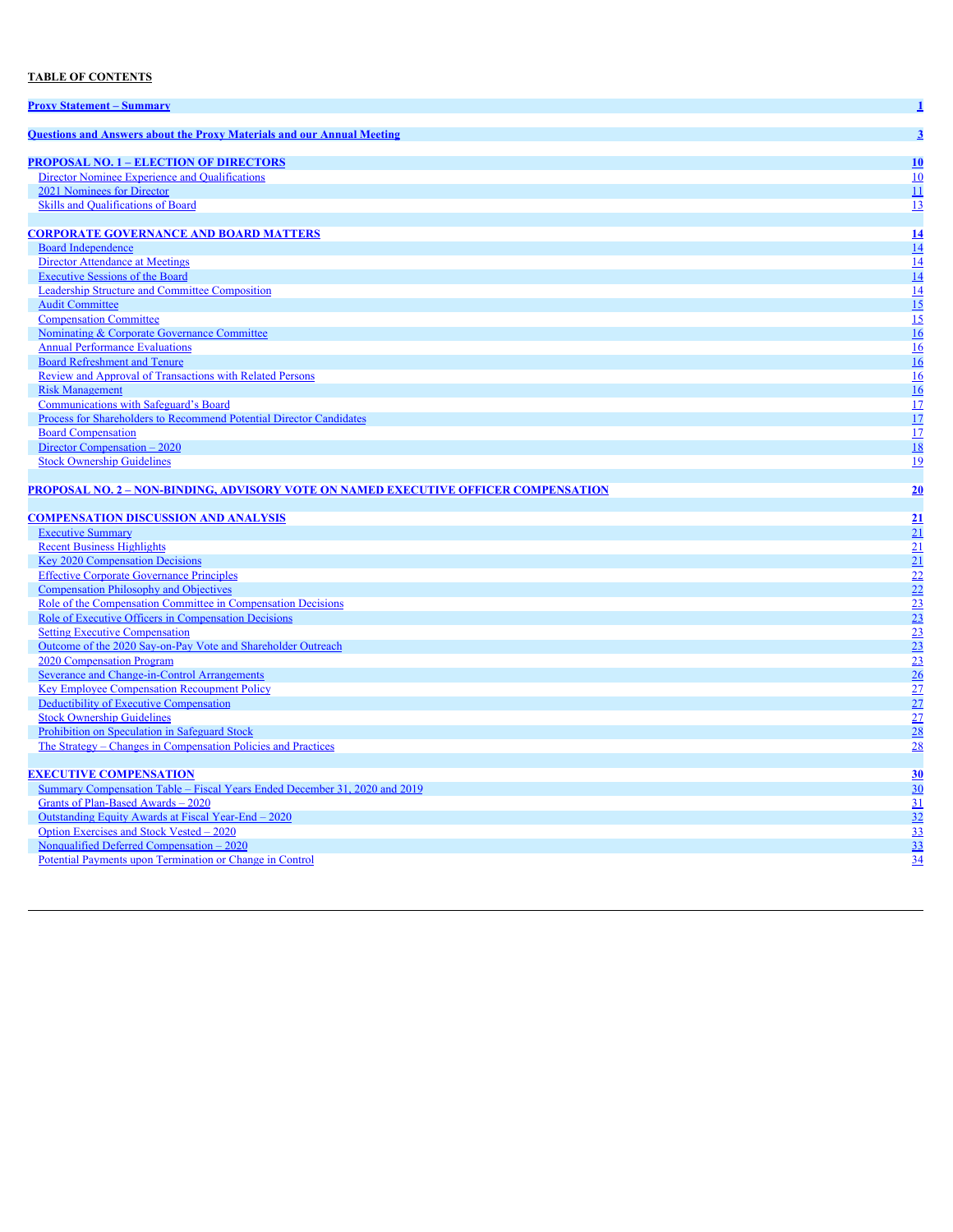| PROPOSAL NO. 3 - RATIFICATION OF THE AUDIT COMMITTEE'S APPOINTMENT OF INDEPENDENT REGISTERED PUBLIC ACCOUNTING FIRM |  |
|---------------------------------------------------------------------------------------------------------------------|--|
|                                                                                                                     |  |
| <b>AUDIT COMMITTEE REPORT</b>                                                                                       |  |
|                                                                                                                     |  |
| <b>STOCK OWNERSHIP OF CERTAIN BENEFICIAL OWNERS, DIRECTORS AND OFFICERS</b>                                         |  |
|                                                                                                                     |  |
| <b>DELINQUENT SECTION 16(A) REPORTS</b>                                                                             |  |
|                                                                                                                     |  |
| <b>OTHER MATTERS</b>                                                                                                |  |
| <b>Shareholder Proposals and Director Nominations</b>                                                               |  |
| <b>Additional Information</b>                                                                                       |  |
|                                                                                                                     |  |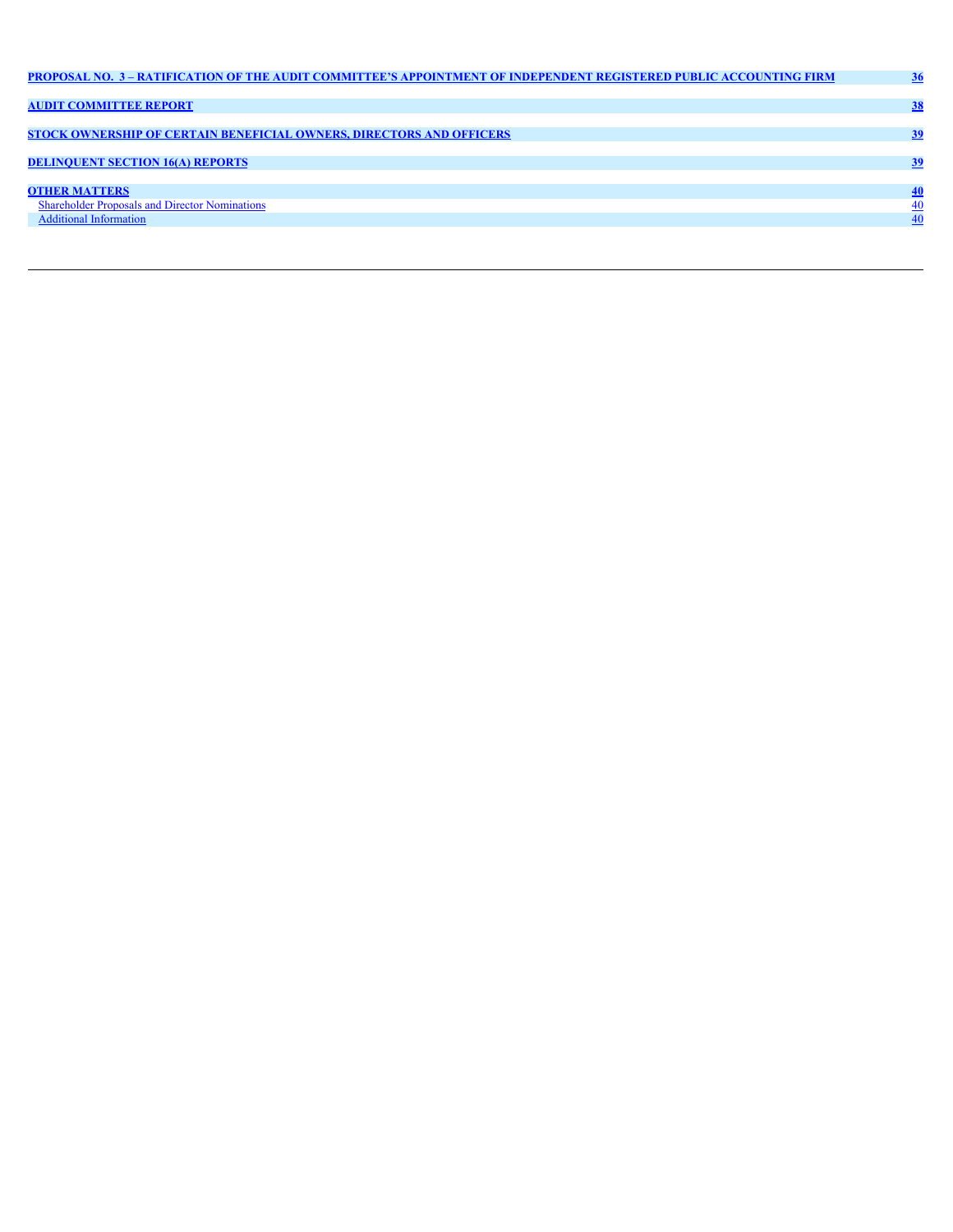

# **FOR ANNUAL MEETING OF SHAREHOLDERS**

# <span id="page-4-0"></span>**Proxy Statement – Summary**

The following summary highlights information contained elsewhere in this Proxy Statement but does not contain all of the information you should consider. You should read the entire Proxy Statement carefully before voting.

| <b>General Information</b>                               |                                                                         |  |  |
|----------------------------------------------------------|-------------------------------------------------------------------------|--|--|
| Meeting:                                                 | 2021 Annual Meeting of Shareholders                                     |  |  |
| <b>Meeting Location:</b>                                 | To be held virtually via live webcast at www.meetingcenter.io/281908025 |  |  |
| <b>Time and Date:</b>                                    | 8:00 a.m. ET on May 19, 2021                                            |  |  |
| <b>Record Date:</b>                                      | March 24, 2021                                                          |  |  |
| <b>Shares Outstanding as of Record Date:</b>             | 20,943,777                                                              |  |  |
| <b>Stock Exchange /Stock Symbol:</b>                     | NYSE: SFE                                                               |  |  |
| Registrar & Transfer Agent:                              | Computershare Trust Company, N.A. /1-800-736-3001                       |  |  |
|                                                          | www.computershare.com/investor                                          |  |  |
| <b>State /Year of Incorporation:</b>                     | Pennsylvania / 1953                                                     |  |  |
| Website:                                                 | www.safeguard.com                                                       |  |  |
| <b>Notice and Access Availability of Proxy Materials</b> |                                                                         |  |  |

On or about April 5, 2021, we will furnish this proxy statement and related proxy materials over the Internet to our shareholders under the notice and access rules of the Securities and Exchange Commission ("SEC"). Most of our shareholders will receive a Notice Regarding the Availability of Proxy Materials (the "Notice") in the mail instead of a paper copy of this proxy statement, a proxy card or voting instruction form, and our 2020 annual report on Form 10-K. The Notice contains instructions on how to access our proxy materials and vote over the Internet and how shareholders can receive a paper copy of the materials, including this proxy statement, a proxy card or voting instruction form and our 2020 annual report on Form 10-K. The Notice is not itself a proxy card and should not be returned with voting instructions. Shareholders who do not receive a Notice, including shareholders who have previously requested to receive paper copies of proxy materials, will receive a paper copy of the proxy materials by mail. Shareholders who have previously requested delivery of proxy materials electronically will not receive a Notice and will instead receive an electronic notification with instructions for accessing the proxy materials.

| Proposals to be Voted On                                                                                                                                                                |                                                                                         |  |  |  |
|-----------------------------------------------------------------------------------------------------------------------------------------------------------------------------------------|-----------------------------------------------------------------------------------------|--|--|--|
| Proposal                                                                                                                                                                                | <b>Board Recommendation</b>                                                             |  |  |  |
| . Election as directors of Safeguard of the four nominees named in this proxy statement for terms                                                                                       | FOR all four nominees named in this proxy statement for terms expiring at the 2022      |  |  |  |
| expiring at the 2022 annual meeting of shareholders and, thereafter, until their successors are duly                                                                                    | annual meeting of shareholders and, thereafter, until their successors are duly elected |  |  |  |
| elected and qualified                                                                                                                                                                   | and qualified                                                                           |  |  |  |
| 2. Advisory "say-on-pay" vote regarding the compensation of our named executive officers for the year <b>FOR</b> approval, on an advisory basis, of Safeguard's named executive officer |                                                                                         |  |  |  |
| ended December 31, 2020, as disclosed in this proxy statement                                                                                                                           | compensation for the year ended December 31, 2020, as disclosed in this proxy           |  |  |  |
|                                                                                                                                                                                         | statement                                                                               |  |  |  |
| . Ratification of the Audit Committee's appointment of Grant Thornton LLP as our independent                                                                                            | FOR ratification of the Audit Committee's appointment of Grant Thornton LLP as          |  |  |  |
| registered public accounting firm for the fiscal year ending December 31, 2021                                                                                                          | our independent registered public accounting firm for the fiscal year ending            |  |  |  |
|                                                                                                                                                                                         | December 31, 2021                                                                       |  |  |  |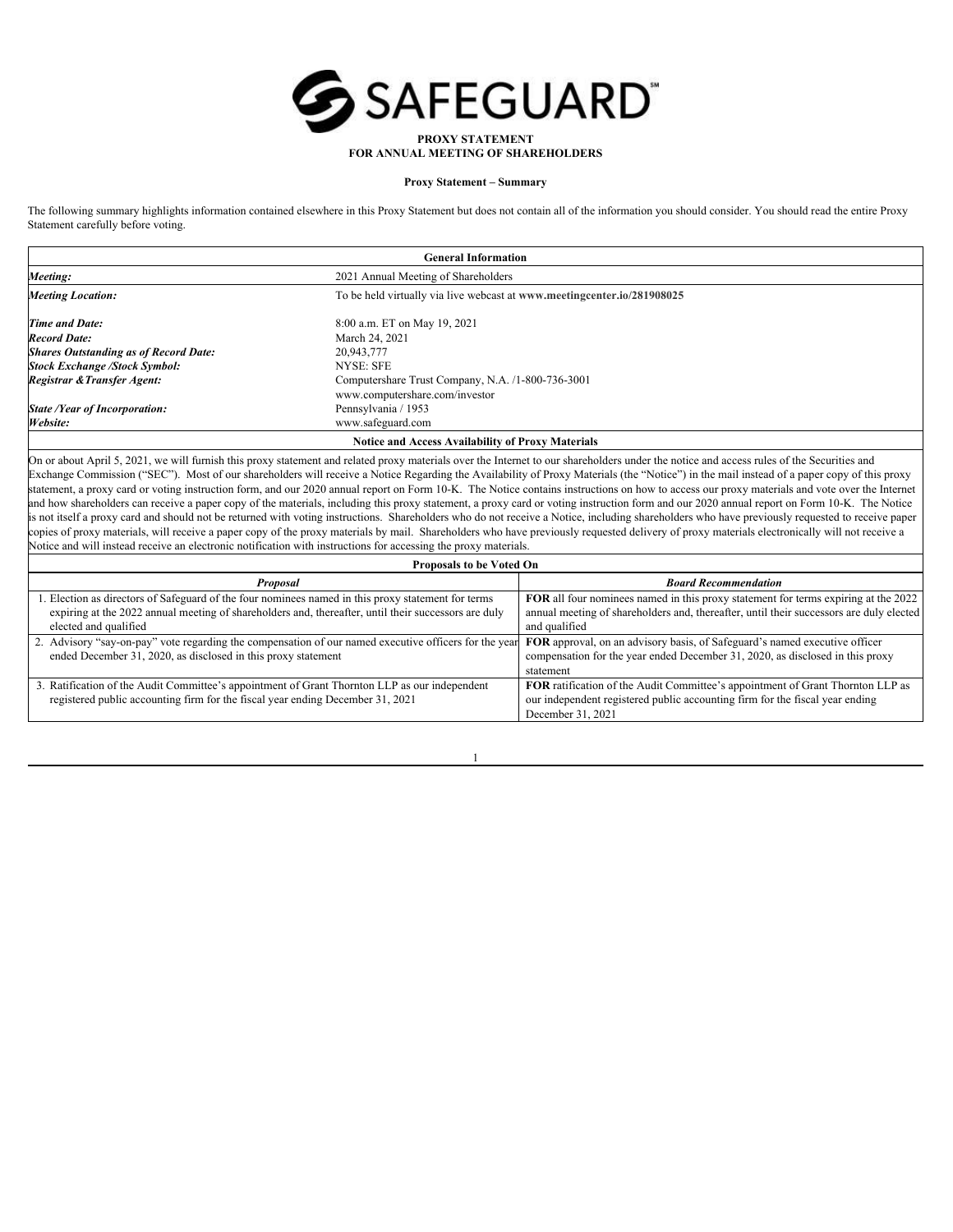|                                                        | <b>Corporate Governance</b>                                              |
|--------------------------------------------------------|--------------------------------------------------------------------------|
| <b>Board Meetings in 2020:</b>                         | 6                                                                        |
| <b>Standing Board Committees (meetings in 2020):</b>   | Audit $(4)$<br>Compensation (5)<br>Nominating & Corporate Governance (2) |
| Separate Chairman & CEO:                               | Yes (independent non-executive chairman)                                 |
| <b>Annual Election of Directors:</b>                   | Yes                                                                      |
| <b>Director and Officer Share Ownership Guidelines</b> | Yes                                                                      |
| <b>Hedging and Short Sale Policy:</b>                  | Yes                                                                      |
| <b>Key Employee Compensation Recoupment Policy</b>     | Yes                                                                      |
|                                                        | <b>Recent Business Highlights</b>                                        |
|                                                        |                                                                          |

· We committed to return value to our shareholders whenever we have in excess of a prudent minimum of liquidity, which we presently deem to be \$20 million.

· We prudently managed follow-on deployments. Follow-on deployments totaled \$9.2 million during 2020, which was consistent with the expectations we established at the beginning of the year.

· General and administrative expenses continued to decrease, totaling \$9.5 million for 2020 as compared to \$10.0 million for 2019.

· Our Board continues to be compensated solely with Safeguard equity.

· Payments for 2020 performance under Safeguard's Management Incentive Program were paid one-half in Safeguard equity and one-half in cash.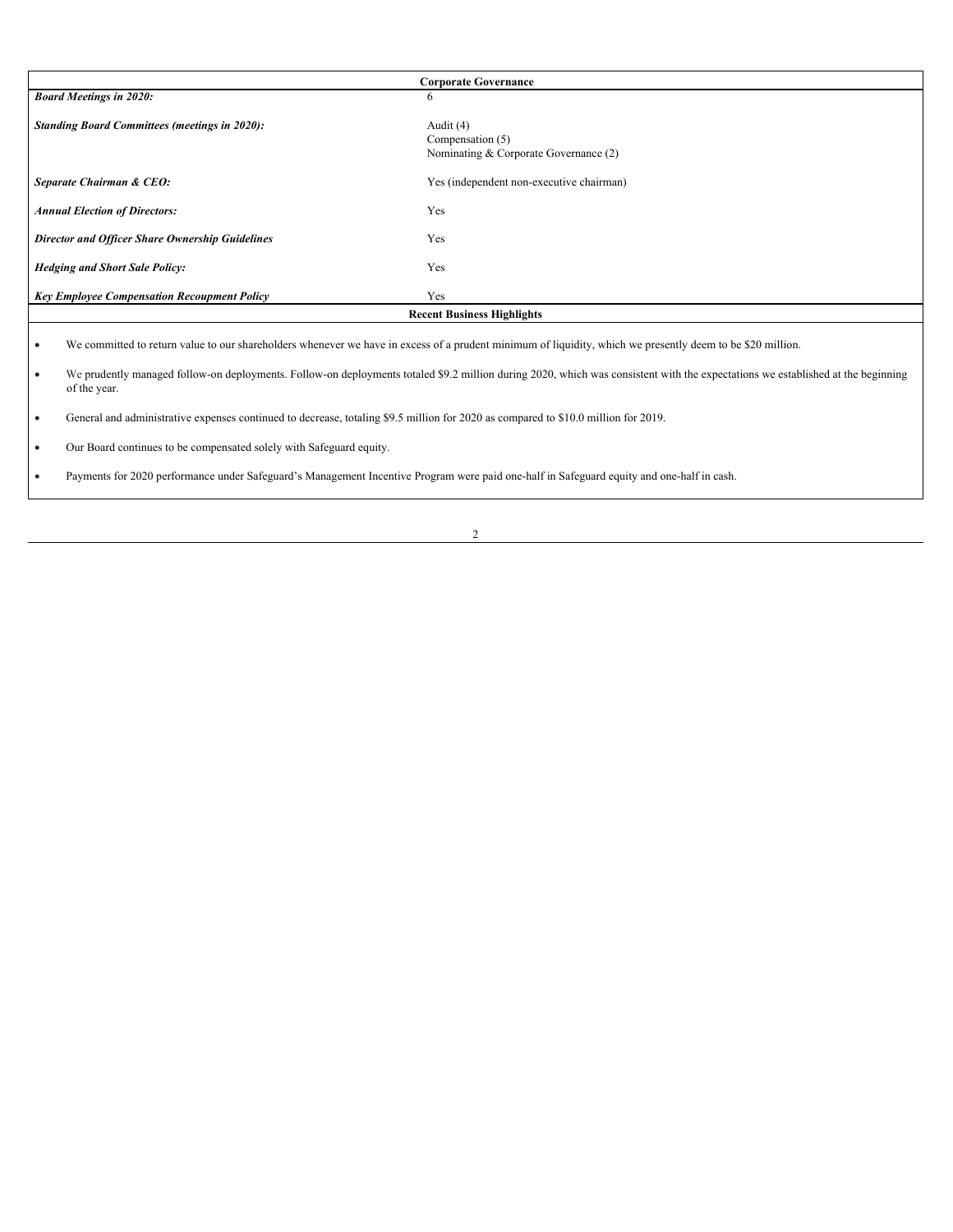| <b>Director Nominees (four)</b> |                 |             | <b>Board Committees</b>                                              |  |            |      |
|---------------------------------|-----------------|-------------|----------------------------------------------------------------------|--|------------|------|
|                                 | <b>Director</b> |             |                                                                      |  |            |      |
| Name                            | <b>Since</b>    | Independent | Position                                                             |  | Audit Comp | N&CG |
|                                 |                 |             |                                                                      |  |            |      |
| Russell D. Glass                | 2018            |             | Founder and Managing Member of RDG Capital LLC                       |  |            |      |
| Joseph M. Manko, Jr.            | 2019            |             | Managing Member and Senior Principal, Horton Capital Management, LLC |  |            |      |
| Maureen F. Morrison             | 2017            |             | Retired Audit Partner, PricewaterhouseCoopers LLP                    |  |            |      |
| Robert J. Rosenthal             | 2007            |             | Chairman of Board of Directors, Taconic Biosciences, Inc.            |  |            |      |
|                                 |                 |             |                                                                      |  |            |      |

# <span id="page-6-0"></span>**Questions and Answers about the Proxy Materials and our Annual Meeting**

#### *Why am I receiving these materials?*

We have made these materials available to you in connection with the solicitation by our Board of proxies for proposals that will be presented for a vote at our annual meeting and at any reconvened or rescheduled meeting following any adjournment or postponement of our annual meeting, which will take place on May 19, 2021, at 8:00 a.m. ET, virtually via live webcast at www.meetingcenter.io/281908025. As a shareholder, you are invited to attend our annual meeting virtually and vote on the proposals described in the proxy statement. The proxy statement includes information that we are required to provide to you under SEC rules and is designed to assist you in making an informed decision on how to vote your shares.

# *Why did I receive a notice in the mail regarding the Internet availability of proxy materials instead of a paper copy of the full set of proxy materials?*

In accordance with SEC rules, we are providing our shareholders of record at the close of business on March 24, 2021 with access to the proxy materials over the Internet for our annual meeting. We believe that this process expedites receipt of the proxy materials by our shareholders, reduces the cost of our annual meeting and conserves natural resources. The Notice contains instructions on how to access our proxy materials over the Internet and how to vote online. The Notice is not itself a proxy card and should not be returned with voting instructions. As described in the Notice, you will not receive a printed copy of our annual meeting proxy materials (including a proxy card) unless you specifically request paper copies or have previously asked to receive paper copies. You may request printed copies of our proxy materials free of charge by following the instructions contained in the Notice. For shareholders who have previously elected delivery of our proxy materials electronically, those shareholders should receive an email containing a link to the website where those materials are available.

#### *How can I attend the annual meeting?*

This year's annual meeting will be conducted solely as a virtual meeting over the Internet. You will be able to attend our 2021 annual meeting via live webcast at www.meetingcenter.io/281908025. You are entitled to attend our annual meeting only if you were a Safeguard shareholder as of the close of business on March 24, 2021, or if you hold a valid proxy for our annual meeting. You will be able to attend the annual meeting online and submit your questions during the meeting by visiting **www.meetingcenter.io/281908025**. You also will be able to vote your shares online if you register to attend, and attend, the annual meeting pursuant to the instructions below.

To participate in the annual meeting, you will need to review the information included on your Notice, on your proxy card or on the instructions that accompanied your proxy materials. The password for the meeting is **SFE2021**. If you hold your shares through an intermediary, such as a bank or broker, you must register in advance using the instructions below.

The meeting will begin promptly at 8:00 a.m. ET. We encourage you to access the meeting prior to the start time.

# *How do I register to attend the annual meeting virtually on the internet*

If you are a registered shareholder (i.e., you hold your shares through our transfer agent, Computershare), you do not need to register in advance to attend the annual meeting virtually on the Internet. Please follow the instructions on the Notice or proxy card that you received to attend the annual meeting.

If you hold your shares through an intermediary, such as a bank or broker, you must register in advance to attend the annual meeting virtually on the Internet. To register to attend the annual meeting online by webcast you must submit proof of your proxy power (legal proxy) reflecting your Safeguard holdings along with your name and email address to Computershare. Requests for registration must be labeled as "Legal Proxy" and be received no later than 5:00 p.m., Eastern Time, on May 14, 2021.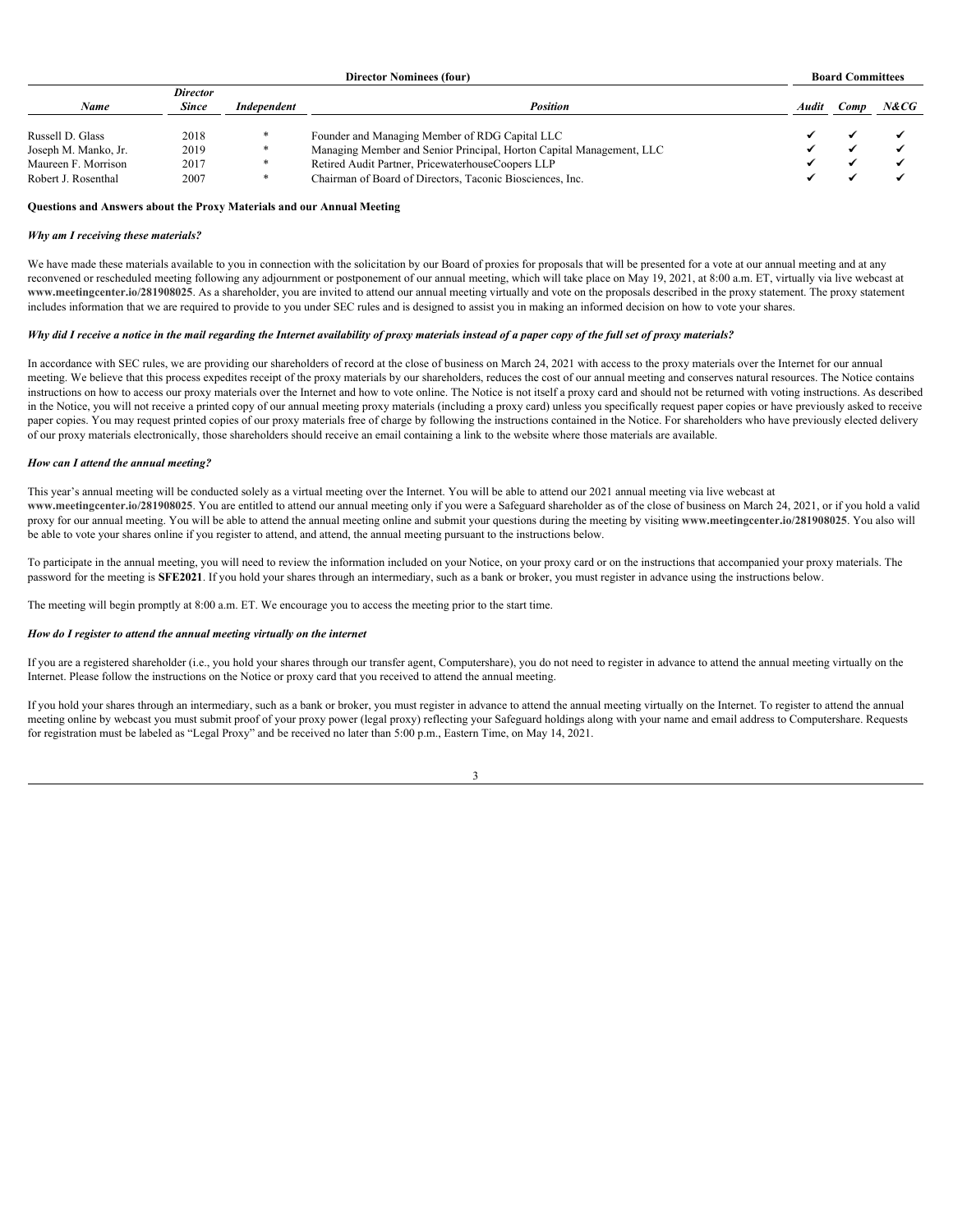You will receive a confirmation of your registration by email after Computershare receives your registration materials. Requests for registration should be directed as follows:

By email: Forward the email from your broker, or attach an image of your legal proxy, to legalproxy $@$ computershare.com

By mail:

Computershare Safeguard Legal Proxy P.O. Box 43001 Providence, RI 02940-3001

#### *What if I have technical problems accessing the annual meeting virtually?*

The virtual meeting platform is fully supported across MS Edge, Firefox, Chrome and Safari browsers and devices (desktops, laptops, tablets and cell phones) running the most up-to-date version of applicable software and plugins. Please note that Internet Explorer is no longer supported. Participants should ensure that they have a strong WiFi connection wherever they intend to participate in the meeting. We encourage you to access the meeting prior to the start time.

#### *How many shares must be present to hold the annual meeting?*

To hold our annual meeting, a quorum must be present and represented by proxy. A quorum is a majority of our outstanding shares entitled to vote as of March 24, 2021. Abstentions and broker non-votes are treated as present at our annual meeting for purposes of establishing a quorum. For purposes of determining whether a quorum exists, we count as present any shares that are voted over the Internet, by telephone, by mail or that are represented at our virtual annual meeting. If a quorum is not present, we expect to adjourn our annual meeting until we obtain a quorum.

#### *Who can vote on the matters to be presented for a vote at the annual meeting?*

You are entitled to vote your shares of common stock on the matters to be presented for a vote at our annual meeting and any adjournments, continuations, reschedulings or postponements that may take place if you were a shareholder at the close of business on March 24, 2021, the record date for our annual meeting. On the record date, we had 20,943,777 shares of common stock, \$0.10 par value (the "Common Stock"), issued and outstanding, each of which entitles the holder to one vote for each matter to be voted on at our annual meeting. In the election of directors, shareholders have cumulative voting rights and may elect to cumulate their votes as described below.

#### *What does cumulative voting mean?*

Since Safeguard is a Pennsylvania corporation, Safeguard's shareholders have cumulative voting rights under the Pennsylvania Business Corporation Law. Cumulative voting applies only in the election of directors. Cumulative voting means that a shareholder has the right to give any one director candidate who has been properly placed in nomination a number of votes equal to the number of directors to be elected multiplied by the number of Safeguard shares the shareholder is entitled to vote, or to distribute such votes on the same principle among as many properly nominated director candidates (up to the number of persons to be elected) as the shareholder may wish. For example, since four directors are standing for election at the annual meeting, if you hold 100 shares of Safeguard stock as of the Record Date, you may cast 400 votes (4 times 100) in the election of directors. You may distribute those votes among as few or as many of the four nominees as you wish. In other words, in the example provided, you may cast all 400 votes FOR one nominee or allocate your 400 votes among two or more nominees, as long as the total equals 400 votes.

#### *How can I cumulate my votes in the election of directors at the annual meeting?*

If you are a shareholder of record and choose to cumulate your votes, you will need to request, complete, and submit a proxy card by mail and follow the instructions on the proxy card for allocating your votes. If you vote cumulatively, please check to be sure that the votes you cast add up to the number of shares you own multiplied by four. If the number of votes does not add up correctly, your votes will not be counted until a properly completed proxy card has been received. If you provide vote allocation instructions for less than all of the votes that you are entitled to cast, the proxy holders will have discretionary authority to cast your remaining votes pursuant to the instructions of the Board, except for any nominee for whom you have withheld authority by marking the "FOR ALL EXCEPT" box. If you wish to grant the proxy holders discretionary authority to allocate votes among all our nominees, you may check the "FOR ALL NOMINEES" box, but you are not required to do so. The proxy holders will retain discretionary authority to allocate votes among all our nominees except where you provide a specific instruction by hand marking the number of votes to be allocated or by marking the "FOR ALL EXCEPT" box.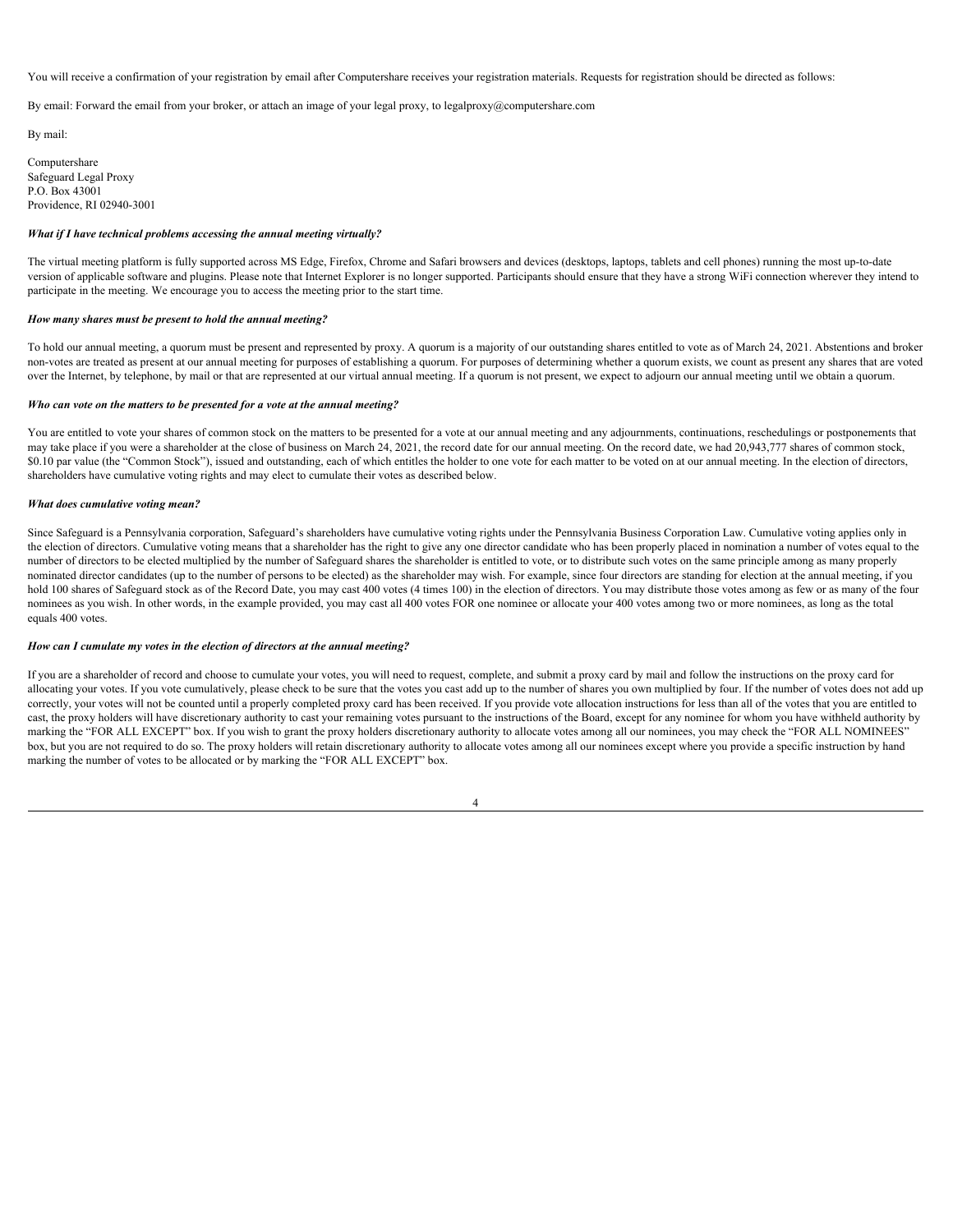If you are the **beneficial owner** of shares held in street name and wish to vote cumulatively, you will need to contact your broker, bank or other custodian holder of your shares before the day of our annual meeting. Because each broker, banker or custodian has its own procedures and requirements, a shareholder holding shares in street name who wishes to allocate votes to specific nominees should contact its broker, banker or other custodian for specific instructions on how to provide vote allocation instructions.

The cumulative voting feature for the election of directors also is not available if you vote by telephone or the Internet. Further, automated cumulative voting on the day of our annual meeting is not available.

# *What is the difference between holding shares as a "shareholder of record" and as a "beneficial owner"?*

Most of Safeguard's shareholders hold their shares through a broker, bank or other nominee rather than directly in their own name. There are important distinctions between shares held of record and those owned beneficially.

Shareholder of Record. If your shares are registered directly in your name with our transfer agent, Computershare, you are considered the shareholder of record with respect to those shares. By voting before our annual meeting by Internet, by telephone or by submitting a proxy card, you will have granted your voting proxy to Safeguard and your shares will be voted as you have instructed. You also may cast your vote directly by voting at our annual meeting.

**Beneficial Owner.** If your shares are held in street name (such as in a brokerage account or by another nominee, such as a bank or trust company), you are considered the **beneficial owner** of the shares. You have the right to direct your broker or other nominee with respect to how to vote your shares, which you can do by Internet, by telephone or by voting instruction form (depending on the voting procedures of your broker or other nominee) before our annual meeting. You also are invited to attend, and may vote at, our annual meeting.

#### *How do I vote my shares?*

You are encouraged to vote prior to our annual meeting to ensure that your shares will be represented. If you are a shareholder of record, you have three ways to vote prior to our annual meeting:

| By Internet or smartphone (24 hours a | Go to www.envisionreports.com/SFE or scan the OR code on your Notice or proxy card with your smartphone        |
|---------------------------------------|----------------------------------------------------------------------------------------------------------------|
| day)                                  |                                                                                                                |
| By telephone (24 hours a day)         | Shareholders who live in the United States or Canada may call 1-800-652-8683                                   |
| By mail                               | If you received proxy materials by mail, you may vote by completing, signing and returning a properly executed |
|                                       | and dated proxy card that was sent to you.                                                                     |

You also may vote at our annual meeting. If you vote by Internet or by telephone, or wish to attend and/or vote at our annual meeting, you will need to use the control number provided in your Notice or other proxy materials you received.

If you hold your shares through a broker or other nominee, please follow the directions provided to you by your broker or other nominee; your ability to vote over the Internet or by telephone depends on the voting procedures of your broker or other nominee. Beneficial owners also may attend and vote at our annual meeting, but will need to register in advance of the annual meeting in accordance with the above instructions under "*How do I register to attend the annual meeting virtually on the internet*."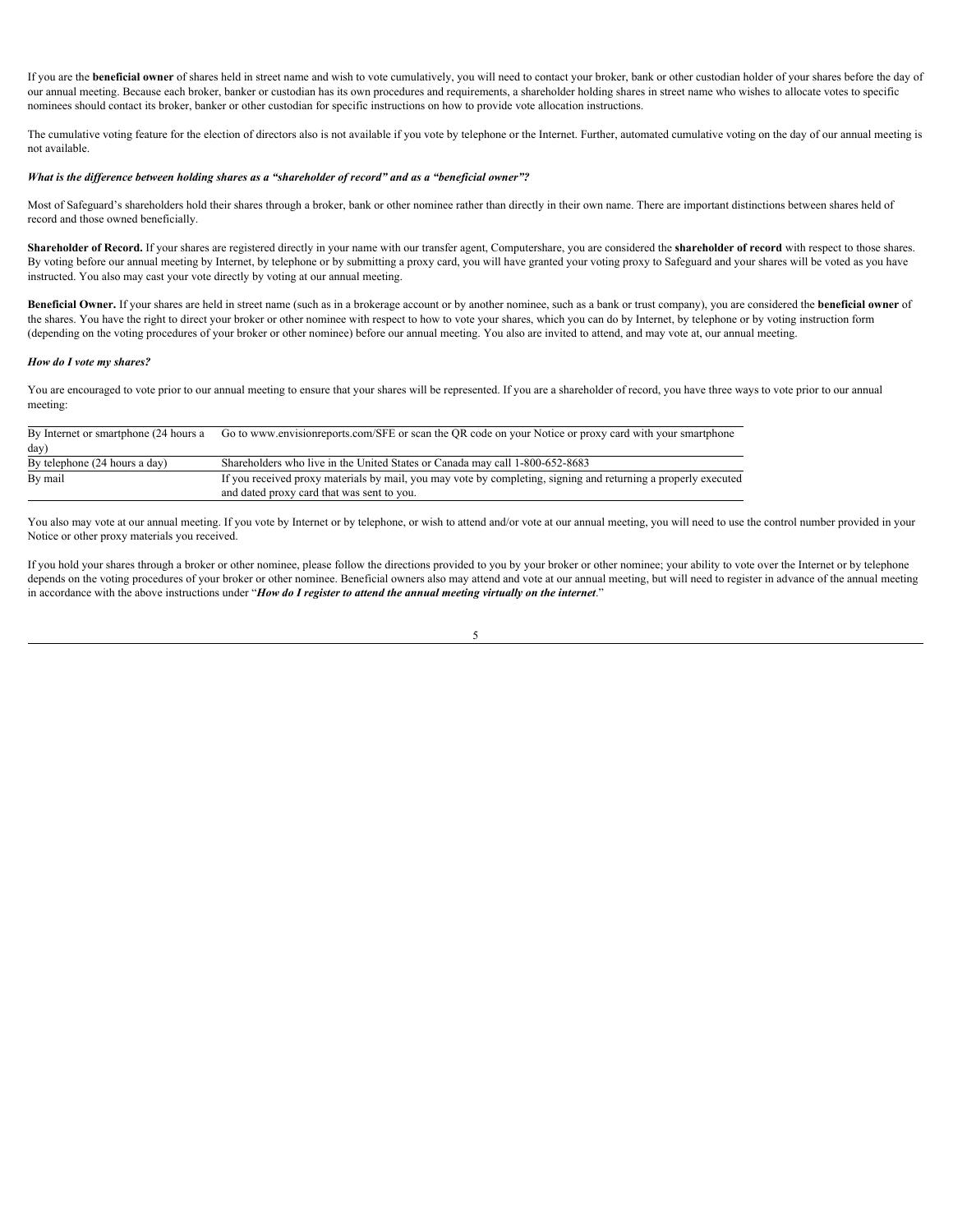#### *How does Safeguard's Board recommend I vote and what vote is required for adoption or approval of each matter to be voted on?*

| Proposal                                              | <b>Board Recommendation</b>                                           | <b>Vote Required for Approval</b>                                  |
|-------------------------------------------------------|-----------------------------------------------------------------------|--------------------------------------------------------------------|
| Election of Directors                                 | <b>FOR</b> all four nominees named in this proxy statement for terms  | The four nominees who receive the highest number of FOR votes      |
|                                                       | expiring at the 2022 annual meeting of shareholders and, thereafter,  | at the annual meeting will be elected as directors                 |
|                                                       | until their successors are duly elected and qualified                 |                                                                    |
| Advisory "say-on-pay" vote regarding the              | <b>FOR</b> approval, on an advisory basis, of Safeguard's named       | Affirmative vote of the majority of the votes cast by shareholders |
| compensation of our named executive officers for      | executive officer compensation for the year ended December 31,        | entitled to vote for the proposal                                  |
| the year ended December 31, 2020, as disclosed in     | 2020, as disclosed in this proxy statement                            |                                                                    |
| this proxy statement                                  |                                                                       |                                                                    |
| Ratification of the Audit Committee's appointment     | <b>FOR</b> ratification of the Audit Committee's appointment of Grant | Affirmative vote of the majority of the votes cast by shareholders |
| of Grant Thornton LLP as our independent              | Thornton LLP as our independent registered public accounting firm     | entitled to vote for the proposal                                  |
| registered public accounting firm for the fiscal year | for the fiscal year ending December 31, 2021                          |                                                                    |
| ending December 31, 2021                              |                                                                       |                                                                    |

Unless a contrary choice is specified, proxies solicited by our Board will be voted for the election of all four director nominees named in this proxy statement and recommended by our Board and for each of the other proposals referenced above.

#### *Are there other matters to be voted on at the annual meeting?*

We do not know of any matters that may come before the annual meeting other than as discussed in this proxy statement. If any other matters are properly presented at the annual meeting, the persons named in the accompanying proxy card intend to vote, or otherwise act, in accordance with their judgment on the matter subject to compliance with Rule 14a-4(c) of the Exchange Act.

# *How will my shares be voted if I mark "Abstain" on my proxy card?*

We will count a properly executed proxy card marked "Abstain" as present for purposes of determining whether a quorum is present, but abstentions will not be counted as votes cast for or against any given matter.

#### *Who will serve as proxies for the annual meeting?*

In soliciting your proxy, our Board is asking you to give your proxy to Mark Herndon, our Chief Financial Officer, and G. Matthew Barnard, our General Counsel and Corporate Secretary. Giving your proxy to Messrs. Herndon and Barnard means that you authorize Mr. Herndon, Mr. Barnard, either of them or their duly appointed substitutes to vote your shares at our annual meeting in accordance with your instructions. All shares represented by a proxy will be voted, and where a shareholder specifies by means of the proxy a choice with respect to any matter to be acted upon, the shares will be voted in accordance with the specification so made.

If you elect to grant us your proxy and do not specifically instruct otherwise, you are authorizing the proxy holders to vote your shares in accordance with their discretion and at the instruction of the Board (or an authorized committee thereof), including to cumulate your votes in favor of certain nominees (rather than allocating votes equally among the nominees) and to determine the specific allocation of votes to individual nominees. You may withhold your authority to vote for one or more nominees, in which case the proxy holders will retain discretion to allocate your votes among our other nominees unless you specifically instruct otherwise. Under no circumstances may the proxy holders cast your votes for any nominee from whom you have withheld authority to vote.

 For example, a proxy marked "FOR ALL EXCEPT" may only be voted for those of our director nominees for whom you have not otherwise specifically withheld authority to vote, a proxy marked "WITHHOLD VOTE FROM ALL NOMINEES" may not be voted for any of our director nominees, and a proxy marked "FOR ALL NOMINEES" may be voted for all of our director nominees. In exercising its discretion with respect to cumulating votes, our Board (or an authorized committee thereof) may instruct, in its sole discretion, the proxy holders to cumulate and cast the votes represented by your proxy for any of our director nominees for whom you have not otherwise withheld authority. For example, if you grant a proxy with respect to shares representing 400 cumulative votes, and mark "FOR ALL EXCEPT" one of our director nominees, our Board (or an authorized committee thereof) may instruct the proxy holders to cast the 400 votes for any or all of our three other director nominees; of those three other director nominees, moreover, our Board (or an authorized committee thereof) may allocate the 400 votes among them as it determines, such that each of those other director nominees may receive unequal portions of the 400 votes or none at all.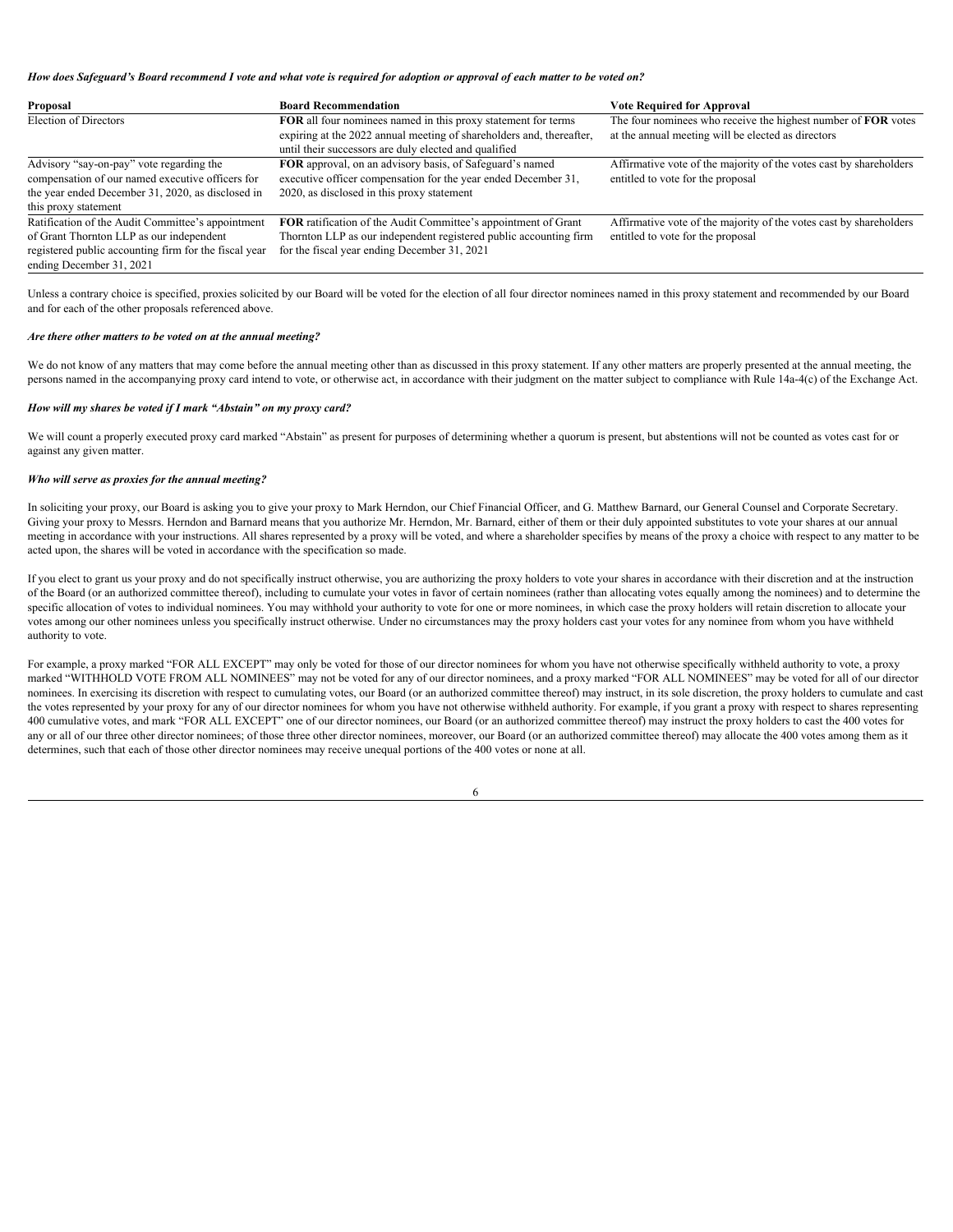# *What are my choices for casting my vote on each matter to be voted on?*

| Proposal                                                                                                             | <b>Voting Options</b>                                                             | <b>Effect of Withheld</b><br><b>Votes or Abstentions</b> | <b>Broker Discretionary</b><br><b>Voting Allowed?</b> | <b>Effect of Broker</b><br>Non-votes       |
|----------------------------------------------------------------------------------------------------------------------|-----------------------------------------------------------------------------------|----------------------------------------------------------|-------------------------------------------------------|--------------------------------------------|
| <b>Election of Directors</b>                                                                                         | FOR ALL NOMINEES, WITHHOLD<br>VOTE FROM ALL NOMINEES, or FOR<br><b>ALL EXCEPT</b> | No effect $-$ not counted as a "vote"<br>cast"           | N <sub>o</sub>                                        | No effect, assuming a quorum is<br>present |
| Non-binding, advisory<br>vote to approve the<br>executive compensation of<br>Safeguard's named<br>executive officers | FOR, AGAINST, or ABSTAIN                                                          | No effect $-$ not counted as a "vote"<br>cast            | N <sub>0</sub>                                        | No effect, assuming a quorum is<br>present |
| Ratification of the Audit<br>Committee's appointment<br>of an independent<br>registered public<br>accounting firm    | FOR, AGAINST, or ABSTAIN                                                          | No effect – not counted as a "vote"<br>cast              | Yes                                                   | No effect, assuming a quorum is<br>present |

#### *How can I ask a question at the annual meeting?*

If you have any questions relevant to the business to be voted on at our annual meeting, you may submit your question online through the Q&A text box on your screen.

# *Who will solicit proxies on behalf of the Board?*

Proxies may be solicited on behalf of the Board by Safeguard's directors and certain of its executive officers. The original solicitation of proxies by mail may be supplemented by telephone, telegram, facsimile, electronic mail, internet, other electronic means and personal solicitation by our directors and certain executive officers (who will receive no additional compensation for such solicitation activities). You may also be solicited by advertisements in periodicals, press releases issued by us and postings on our corporate website or other websites. Unless expressly indicated otherwise, information contained on our corporate website or other websites is not part of this proxy statement.

#### *Who will bear the cost of the solicitation of proxies?*

The entire cost of soliciting proxies, including the costs of preparing, assembling, printing and mailing this proxy statement, the proxy card and any additional soliciting materials furnished to shareholders, will be borne by Safeguard. Copies of solicitation material will be furnished to banks, brokerage houses, dealers, voting trustees, their respective nominees and other agents holding shares in their names, which are beneficially owned by others, so that they may forward such solicitation material, together with our Annual Report on Form 10-K to beneficial owners. In addition, if asked, we will reimburse these persons for their reasonable expenses in forwarding these materials to the beneficial owners.

# *A note about certain information contained in this proxy statement.*

Filings made by companies with the SEC sometimes "incorporate information by reference." This means that the company is referring you to information that has previously been filed with the SEC and that such information should be considered part of the filing you are then reading. The Audit Committee Report contained in this proxy statement is not incorporated by reference into any other filings with the SEC.

# *Where can I find the voting results of the annual meeting?*

You can find the official results of the voting at our annual meeting in our Current Report on Form 8-K that we will file with the SEC within four business days after our annual meeting. If the official results are not available at that time, we will provide preliminary voting results in a Current Report on Form 8-K and will provide the final results in an amendment to the Form 8-K as soon as they become available.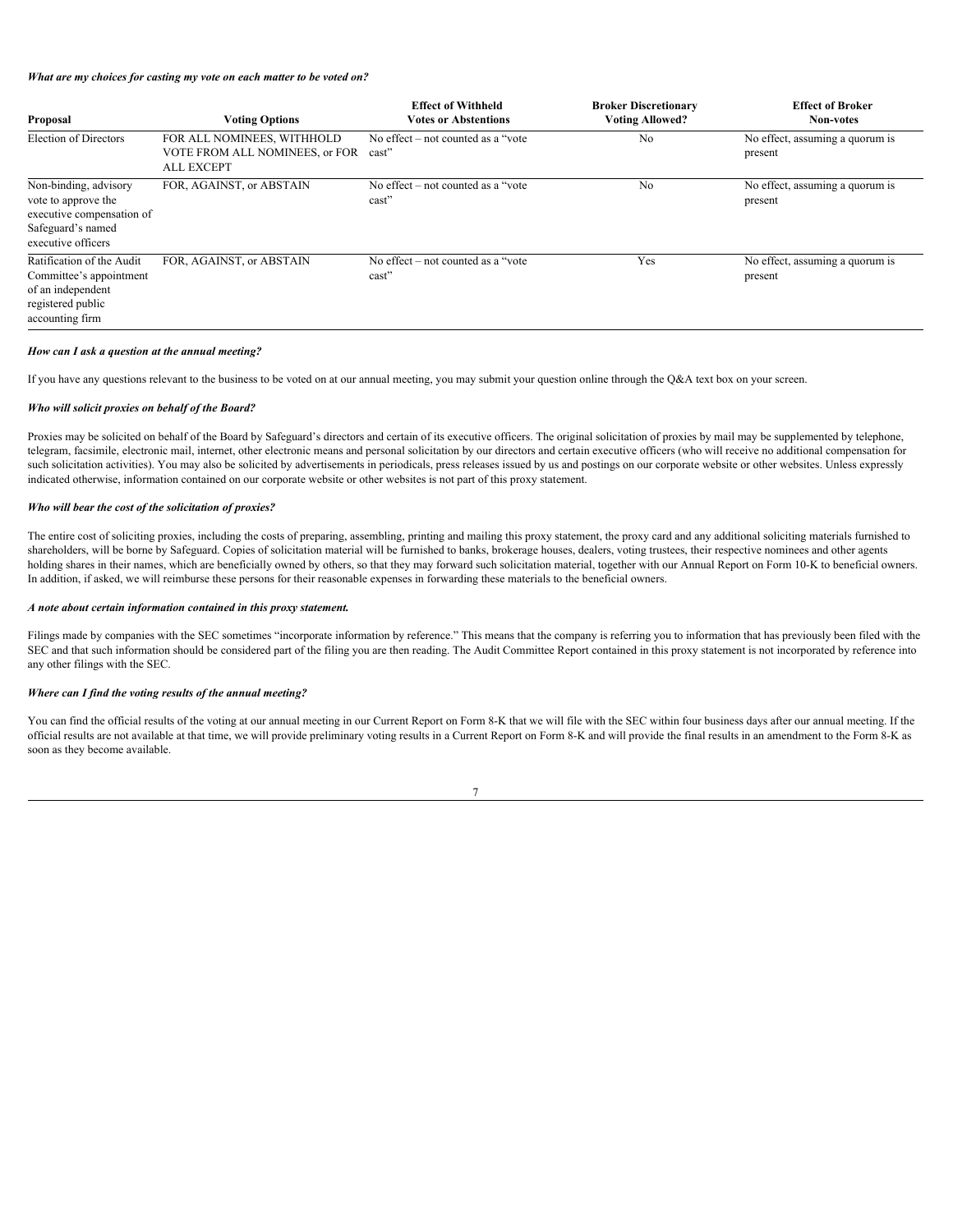#### *What is a broker non-vote?*

A broker non-vote occurs when your broker submits a proxy for the meeting with respect to the ratification of the appointment of our independent registered public accounting firm, but does not vote on non-discretionary matters, absent specific instructions from you.

# *Will my shares be voted if I do not vote by Internet or by telephone or do not sign and return a proxy card or voting instruction form?*

Shareholder of Record. If you do not vote by Internet or by telephone or complete and return a proxy card, your shares will not be voted unless you attend our annual meeting and vote your shares. If you vote by Internet or by telephone and submit your vote without selecting any proposals individually, or if you sign and return a proxy card, but do not mark any boxes showing how you wish to vote, then the proxy holders designated by our Board to act on behalf of shareholders will vote your shares and cumulate your votes as recommended by our Board or a committee thereof and, in their discretion, will vote on any other matters that may properly arise at our annual meeting.

Beneficial Owner. If you hold shares through an account with a bank or broker, the voting of the shares by the bank or broker when you do not provide voting instructions is governed by the rules of the New York Stock Exchange (the "NYSE"). These rules allow banks and brokers to vote shares in their discretion on "routine" matters for which their customers do not provide voting instructions. On matters considered "non-routine," banks and brokers may not vote shares without your instruction. Shares that banks and brokers are not authorized to vote are referred to as "broker non-votes." The ratification of the Audit Committee's appointment of Grant Thornton LLP as Safeguard's independent registered public accounting firm for fiscal 2021 is considered a routine matter. Accordingly, if you do not vote by Internet or by telephone or do not otherwise provide your broker or other nominee with voting instructions, banks and brokers may vote shares on this proposal or may leave your shares unvoted, and there will be no broker non-votes with respect to this proposal. The other proposals will be considered non-routine, and banks and brokers therefore cannot vote shares on those proposals without your instructions. Please note that if you want your vote to be counted on those proposals, including the election of directors, you must instruct your bank or broker how to vote your shares. If you do not provide voting instructions, no votes will be cast on your behalf with respect to those proposals.

#### *What do I do if I change my mind after I vote my shares?*

If you are a **shareholder of record**, you may revoke your proxy and/or change your vote at any time prior to the closing of the polls at our annual meeting by:

- $\Box$  Re-voting by telephone or by Internet (only your latest vote will be counted);
- $\Box$  Signing another proxy card with a later date and delivering it to us before our annual meeting (again, only your latest vote will be counted);
- □ Sending written notice to our Corporate Secretary (which must be received at our corporate headquarters no later than 5:00 p.m. Eastern Time on May 18, 2021) stating that you would like to revoke (that is, cancel) your proxy; or
- $\Box$  Voting at our annual meeting before the polls close.

If you are the **beneficial owner** of shares held in street name, you may submit new voting instructions by following the instructions provided by your broker or other nominee. You also may vote at the annual meeting, but will need to register in advance of the annual meeting in accordance with the above instructions under "*How do I register to attend the annual meeting virtually on the internet*."

# *Who will count the votes?*

A representative of Safeguard will count the votes and act as the judge of election.

# *What is Safeguard's Internet address?*

Our Internet website address is http://www.safeguard.com. You can access this proxy statement and Safeguard's Annual Report on Form 10-K for the fiscal year ended December 31, 2020, as amended, on our website. Safeguard's filings with the SEC are available free of charge via a link from this address. The information contained on our website or connected thereto are not intended to be incorporated by reference into this proxy statement. All references to our website address are intended to be inactive textual references only.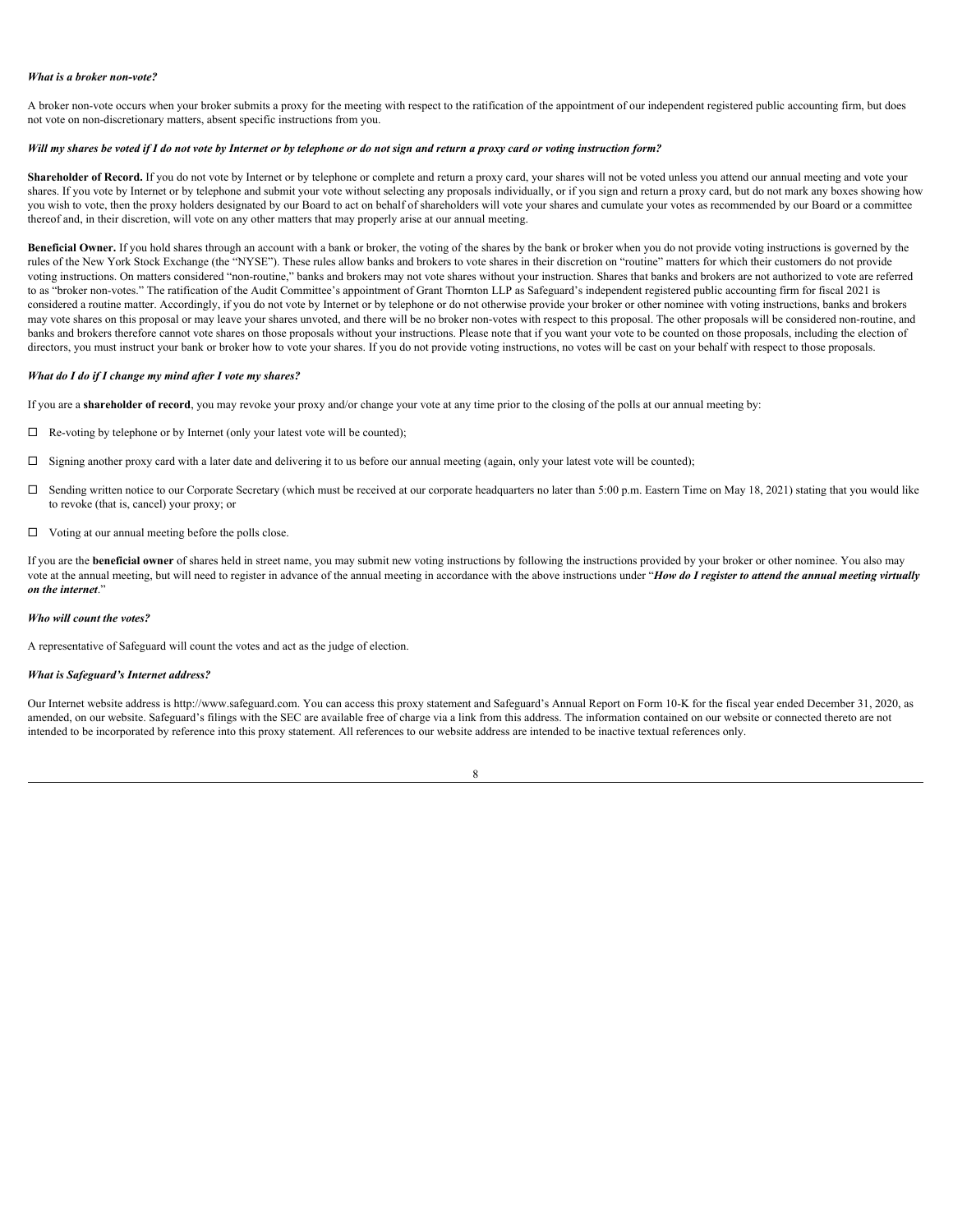# *What is "householding" and how does it affect me?*

If you and other residents at your mailing address are the **beneficial owner** of shares held in street name, you may receive only one paper copy of our proxy materials or Notice, as applicable, unless you have provided contrary instructions. This practice is commonly referred to as "householding" and potentially provides extra convenience for shareholders and cost savings for companies. If you would like to receive a separate set of proxy materials or Notice in the future, please request the additional copy by contacting your broker or other nominee. If you wish to receive a separate set of proxy materials or Notice now, please request the additional copy by contacting Broadridge Financial Solutions, Inc.:

| By Internet:  | www.proxyvote.com          |
|---------------|----------------------------|
| By telephone: | 1-800-579-1639             |
| By email:     | sendmaterial@proxyvote.com |

If you request a separate set of proxy materials or Notice by email, please be sure to include your control number in the subject line. A separate set of proxy materials or Notice will be sent promptly following receipt of your request.

# *How may I obtain a copy of Safeguard's 2020 Annual Report on Form 10-K?*

# **Shareholders may request a free copy of our 2020 Annual Report on Form 10-K by contacting:**

Safeguard Scientifics, Inc. Attention: Investor Relations 150 N. Radnor Chester Rd. STE F-200 Radnor, PA 19087

Alternatively, shareholders can access our 2020 Annual Report on Form 10-K on our website at: www.safeguard.com/proxy.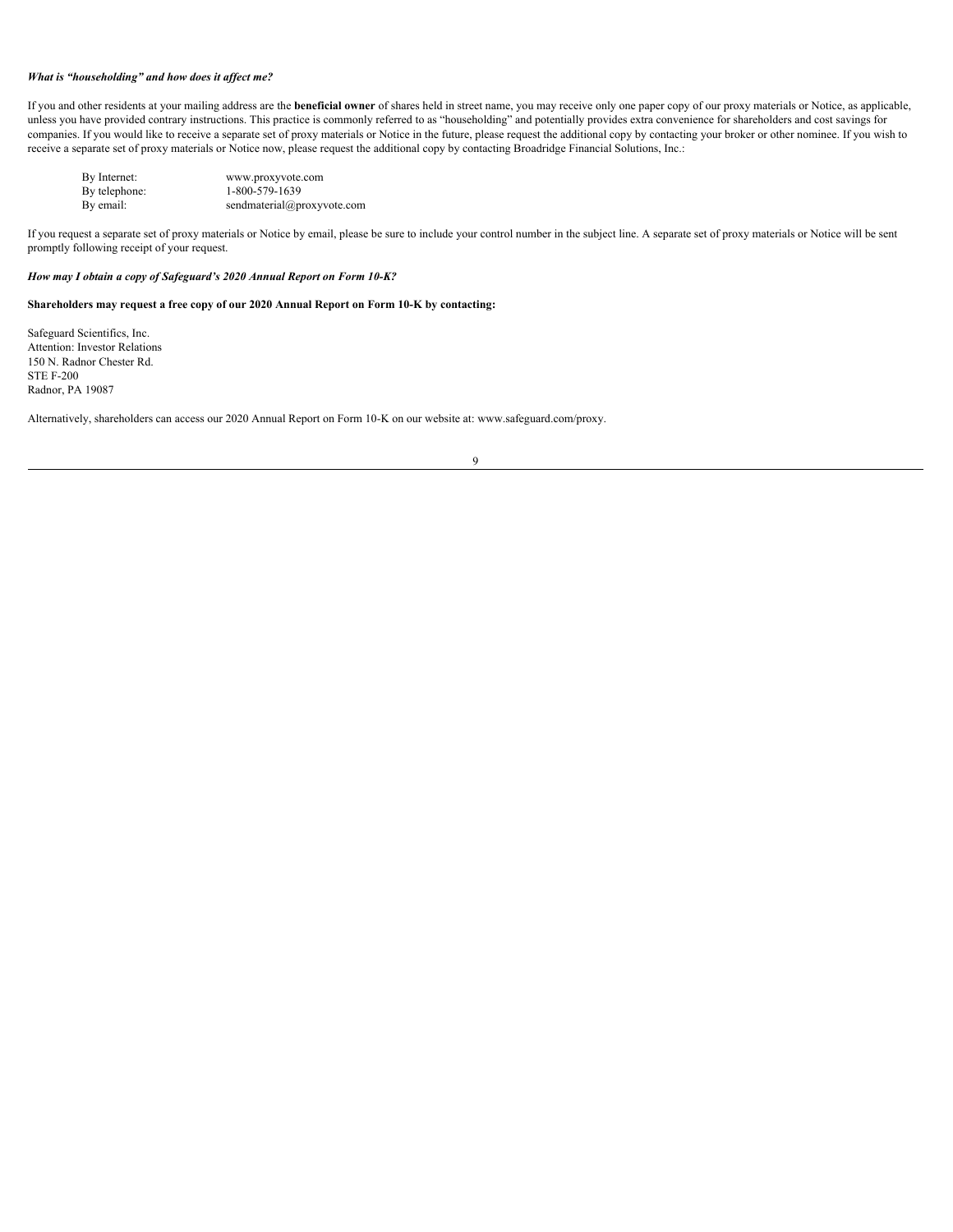# <span id="page-13-0"></span>**PROPOSAL NO. 1 — ELECTION OF DIRECTORS**

Our directors are elected annually and serve until our next annual meeting of shareholders and until their successors are duly elected and qualified. There are four nominees for election at this year's annual meeting.

All of the four nominees recommended by the Board are currently serving as directors, and each nominee has consented to serve as a nominee for election to the Board, to being named in this proxy statement and, if elected by Safeguard's shareholders, to serve as members of the Board until our next annual meeting. As of the date of this proxy statement, Safeguard has no reason to believe that any nominee will be unable or unwilling to serve if elected as a director. However, if for any reason a nominee becomes unable to serve or for good cause will not serve if elected, the Board upon the recommendation of its Nominating and Corporate Governance Committee may designate substitute nominees, in which event the shares represented by proxies returned to us will be voted for such substitute nominees. If any substitute nominees are so designated, Safeguard will file an amended proxy statement or additional soliciting material that, as applicable, identifies the substitute nominees, discloses that such nominees have consented to being named in the amended proxy statement or additional soliciting material and to serve as directors if elected, and includes certain biographical and other information about such nominees required by the applicable rules promulgated by the SEC.

The accompanying proxy card will not be voted for anyone other than the Board's nominees or designated substitutes.

#### <span id="page-13-1"></span>**Director Nominee Experience and Qualifications**

Our Board believes that directors should collectively possess a broad range of skills, expertise, knowledge and business experience that will enable the Board to fulfill its responsibilities, including providing effective oversight of our business. The Nominating & Corporate Governance Committee has developed a matrix of skills and experience that it has determined would be beneficial to have represented on our Board. The Nominating & Corporate Governance Committee regularly reviews the appropriate skills and experience required of directors in the context of the fit between Safeguard's needs regarding its Board composition and the individual skills and experience of the current Board members.

The Nominating & Corporate Governance Committee does not have a formal policy with respect to diversity. However, the Nominating & Corporate Governance Committee's charter provides that the committee shall "seek members from diverse backgrounds" and will evaluate nominees for election to our Board "with the objective of recommending a group that through its diversity of experience can provide relevant advice and counsel to management." The Board and the Nominating & Corporate Governance Committee believe that diversity must be viewed in a broad sense, including skills, experience, age, race, gender and ethnicity.

In considering whether to recommend any candidate for inclusion in the Board's slate of recommended director nominees, the Nominating  $&$  Corporate Governance Committee considers the needs of the Board as a whole as well as the staffing needs of each of its committees. With respect to the nomination of continuing directors for re-election, an individual's past contributions to the Board also are considered. The Board monitors the effectiveness of this approach via an annual internal board and peer assessment, as well as ongoing director succession planning discussions by the Board and its Nominating & Corporate Governance Committee. From time to time, the Nominating & Corporate Governance Committee may conduct informal or formal searches and consider specific new candidates for potential nomination for election or for appointment to our Board. In considering potential director candidates, the Nominating & Corporate Governance Committee seeks the following attributes for director nominees:

- · A strong record of personal integrity and ethical conduct;
- A leader in the companies or institutions with which he or she is affiliated;
- · Competencies, skills and experiences that are complementary to the background and experience represented on Safeguard's Board and that meet the needs of Safeguard's strategy and business;
- · A willingness and ability to devote sufficient time to fulfill his or her responsibilities to Safeguard and our shareholders;
- The ability to represent the long-term interests of our shareholders; and
- The ability to provide relevant advice and counsel to management and best perpetuate the success of Safeguard's business.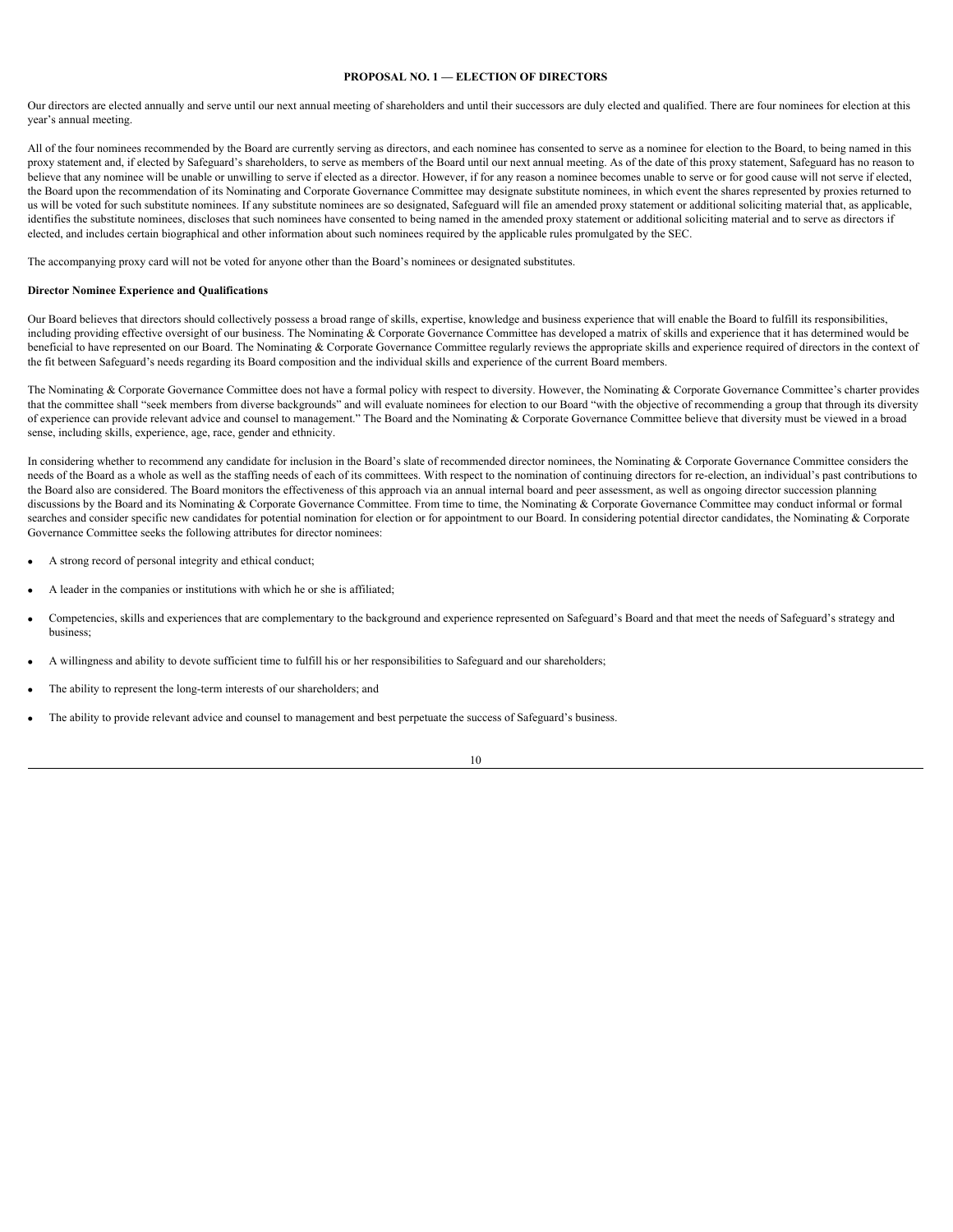# <span id="page-14-0"></span>**2021 Nominees for Director**

Our Board believes that all of the nominees named below are highly qualified and bring executive leadership skills and experience, resulting in a talented and diverse Board. The biography of each of our director nominees includes the specific experiences, qualifications, attributes and skills that caused the Nominating & Corporate Governance Committee and our Board to determine that the individual should be nominated to serve as a director until our 2022 annual meeting, given our business and structure.

# **The Board recommends a vote FOR each nominee. The four nominees who receive the highest number of affirmative votes will be elected as directors.**

| <b>Russell D. Glass, age 58</b>                                                               | <b>Other public directorships:</b> None.                        |
|-----------------------------------------------------------------------------------------------|-----------------------------------------------------------------|
| <b>Director since: 2018</b>                                                                   | <b>Former public directorships within past five years:</b> None |
| Safeguard Board Committees: Audit, Compensation,<br>Nominating & Corporate Governance (Chair) |                                                                 |

# *Career Highlights:*

- Managing Member of RDG Capital LLC, a private investment company (2005 present)
- Managing Member of RDG Capital Fund Management, a private investment company (2014 present)
- Vice Chairman of Clarim Acquisition Corp., a special purpose acquisition company (2020 present)
- Director of A.G. Spanos Corporation, a national real estate development company (1993 present)
- Managing Member of Princeford Capital Management, an investment advisory firm (2009 2014)
- Chief Executive Officer of Cadus Pharmaceutical Corporation (n/k/a Cadus Corporation), a biotechnology holding company (2000 2003), and director (1998 2011)
- Co-Chairman and Chief Investment Officer of Ranger Partners, an investment fund company (2002 2003)
- President and Chief Investment Officer of Icahn Associates Corporation, a diversified investment firm and principal investment vehicle for Carl Icahn (1998 2002)
- Partner at Relational Investors LLC, an investment fund management company (1996 1998)
- Partner at Premier Partners Inc., an investment banking and research firm (1988 1996)
- Analyst with Kidder, Peabody & Co., an investment banking firm (1984 1986)
- Director of the Council for Economic Education, Automated Travel Systems, Inc., Axiom Biotechnologies, Blue Bite, Global Discount Travel Services/Lowestfare.com, National Energy Group and Next Generation Technology Holdings, Inc.
- Received A.B. in Economics from Princeton University
- Received M.B.A. from Stanford Graduate School of Business

*Experience and Qualifications:* Mr. Glass has experience relating to private equity, investment banking, and serving as chief executive officer of a public company. Mr. Glass has experience serving on the boards of several public and private companies in a wide range of industries.

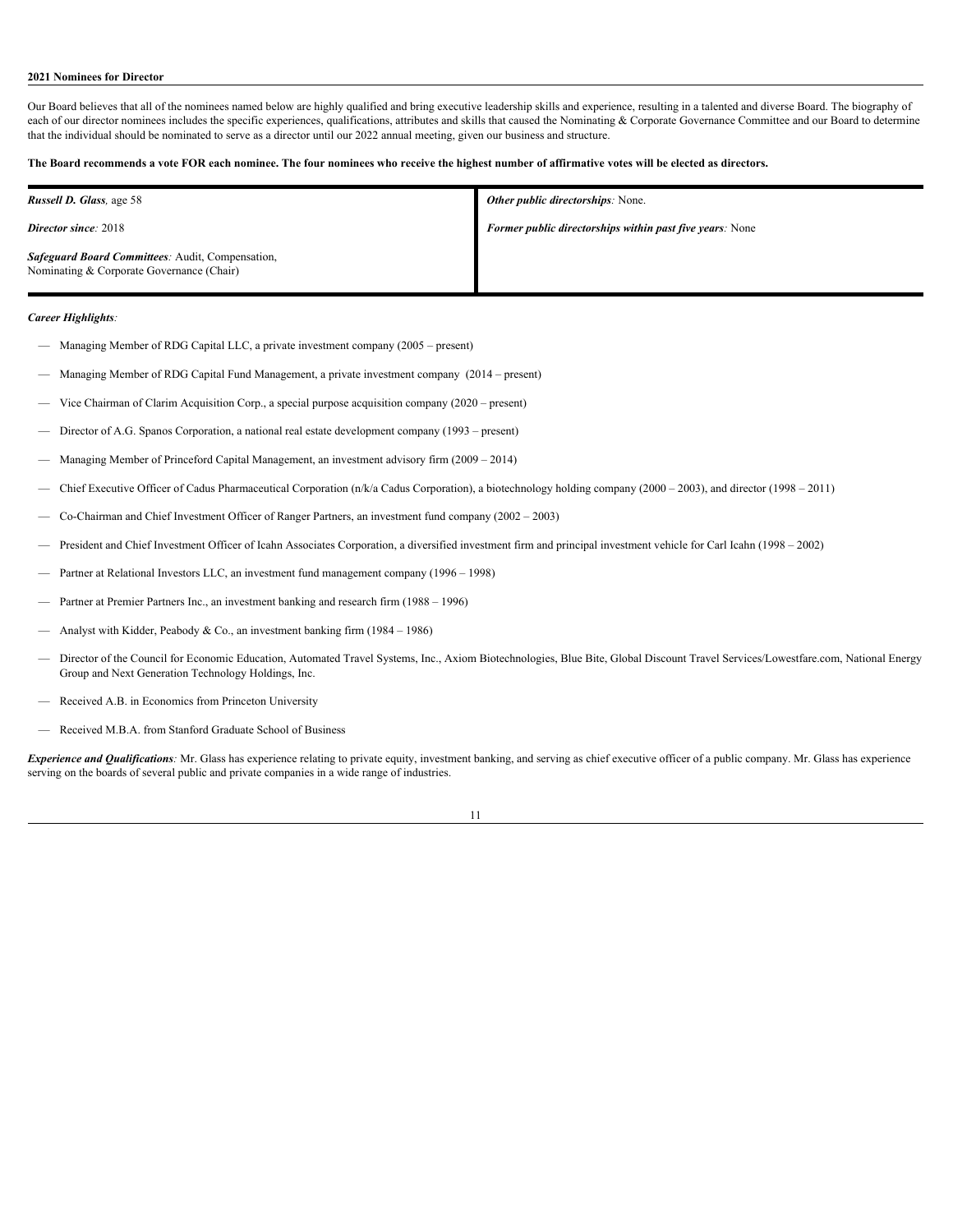| <b>Joseph M. Manko, Jr., age 55</b>                                                                                                                       | Other public directorships: Repro-Med Systems, Inc., Wireless Telecom Group, Inc. |
|-----------------------------------------------------------------------------------------------------------------------------------------------------------|-----------------------------------------------------------------------------------|
| <b>Director since:</b> March 2019                                                                                                                         | Former public directorships within past five years: Creative Realties, Inc.       |
| Safeguard Board Committees: Audit (until April 2020),<br>Compensation (Chair) (until April 2020), Nominating & Corporate Governance (until April<br>2020) |                                                                                   |

# *Career Highlights:*

- Managing Member and Senior Principal of Horton Capital Management, LLC, an investment fund (2013 present)
- Minority owner and a Managing Director at Mufson Howe Hunter & Co., LLC, a boutique investment bank focusing on middle-market companies (2011 present)
- Partner and Chief Executive Officer of Switzerland-based BZ Fund Management Limited, where he was responsible for corporate finance, private equity investments, three public equity funds, and the firm's Special Situations and Event-Driven strategies (2005 – 2010)
- Managing Director, Deutsche Bank AG (NYSE:DB), an investment bank in London (1997 2004)
- Vice President, Merrill Lynch & Co, Inc. (n/k/a BofA Securities (NYSE: BAC)), an investment bank (1995 1997)
- Corporate Finance Attorney at Skadden, Arps, Slate, Meagher & Flom LLP, a law firm (1991 1995)

*Experience and Qualifications:* Mr. Manko has experience serving on the boards of several companies and has participated in numerous shareholder value creation strategies and monetizations.

| <b>Maureen F. Morrison, age 66</b>                                                                   | Other public directorships: ePlus, Inc., Asbury Automotive Group, Inc. |
|------------------------------------------------------------------------------------------------------|------------------------------------------------------------------------|
| <b>Director since: 2017</b>                                                                          | <b>Former public directorships within past five years:</b> None        |
| <b>Safeguard Board Committees:</b> Audit (Chair), Compensation, Nominating & Corporate<br>Governance |                                                                        |

*Career Highlights:*

— Audit Partner with PricewaterhouseCoopers LLP for 28 years, serving public and private multi-national clients in the technology and manufacturing industries. Ms. Morrison led the Atlanta, Georgia Technology Audit Practice for six years, and held other positions at the firm, prior to her retirement in 2015.

*Experience and Qualifications:* During her tenure at PricewaterhouseCoopers LLP, Ms. Morrison worked closely with clients concentrated in the technology industry dealing with acquisitions, international expansion, financing transactions, subjective technical matters and regulatory compliance. Ms. Morrison is a certified public accountant and has extensive experience in accounting, finance, mergers and acquisitions and capital markets transactions. Ms. Morrison also has experience serving on other public company boards, including serving on the audit, risk management, capital allocation, and/or nominating and corporate governance committees of such boards. Since 2018, Ms. Morrison has served as an independent director on the Board of Directors of ePlus inc. She is also chair of its Audit Committee and a member of its Nominating and Corporate Governance Committee. In 2019, Ms. Morrison joined the Board of Directors of Asbury Automotive Group as an independent director. She is currently the chair of its Audit Committee and a member of its Capital Allocation and Risk Management Committee and its Compensation and Human Resource Committee.

| I |
|---|
|   |
|   |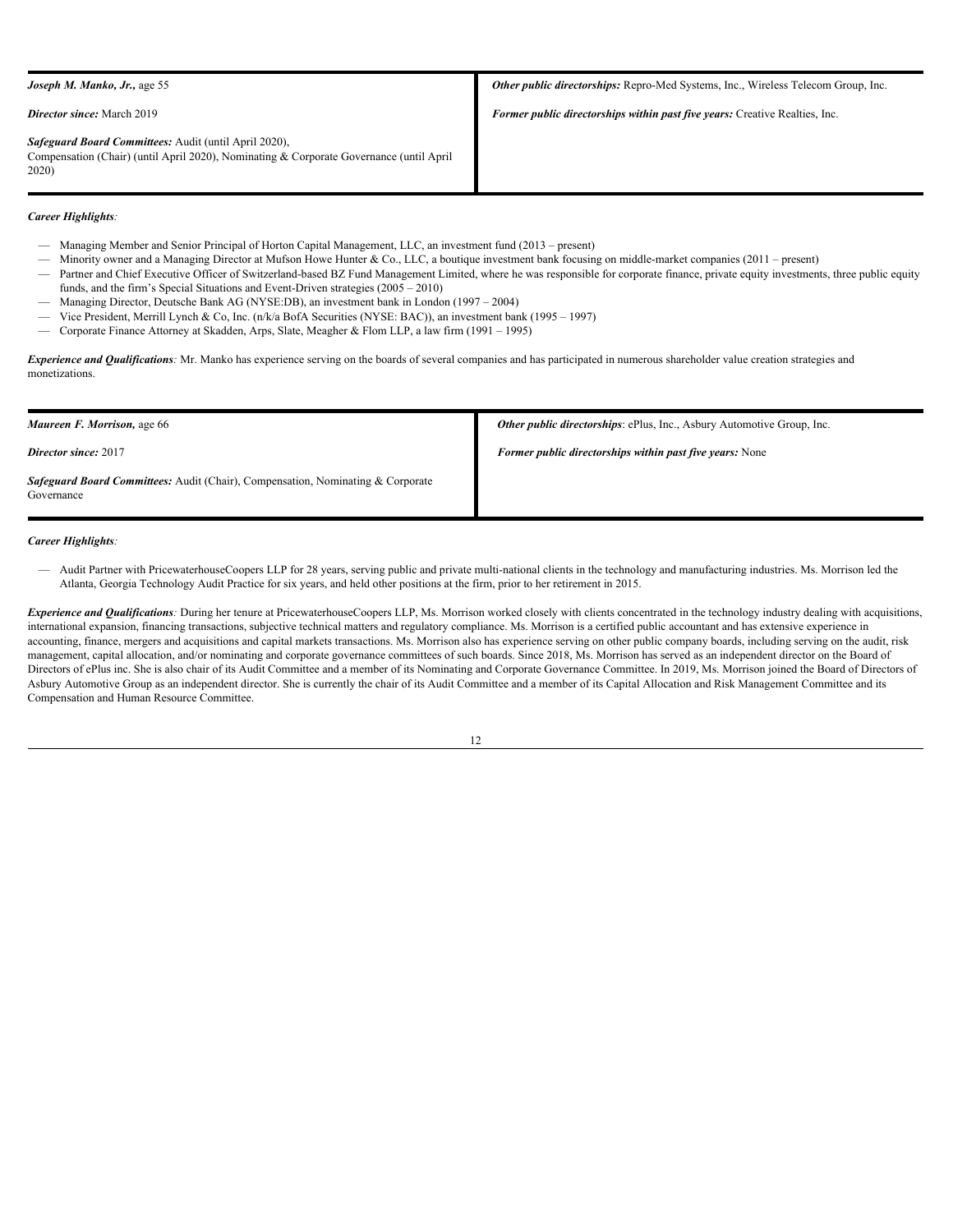| <b>Robert J. Rosenthal, PhD, age 64</b><br>Chairman of the Board since 2016<br><b>Director since: 2007</b> | <b>Other public directorships:</b> Bruker Corporation, InVivo Therapeutics Holdings Corp.<br><b>Former public directorships within past five years:</b> None |
|------------------------------------------------------------------------------------------------------------|--------------------------------------------------------------------------------------------------------------------------------------------------------------|
| <b>Safeguard Board Committees:</b> Audit, Compensation (Chair), Nominating & Corporate<br>Governance       |                                                                                                                                                              |

# *Career Highlights:*

- Chief Executive Officer and director (2014 2018) and Chairman of the Board of Directors (2019 present), Taconic Biosciences, Inc., a provider of research models for pharmaceutical and biotechnology researchers
- Chairman and Chief Executive Officer, IMI Intelligent Medical Implants, AG, a medical technology company that developed an intelligent retinal implant for degenerative retinal disorders (January 2010 – December 2013)
- President and Chief Executive Officer, Magellan Biosciences, Inc., a provider of clinical diagnostics and life sciences research tools (October 2005 December 2009)
- President and Chief Executive Officer, TekCel, Ltd., a provider of life sciences research tools (October 2003 January 2007)
- President and Chief Executive Officer, Boston Life Sciences, Inc., a diagnostic and therapeutic development company (July 2002 October 2003)
- President and Chief Executive Officer, Magellan Discovery Technologies, LLC, a life sciences acquisition company (January 2001 July 2002)
- Senior Vice President, Perkin Elmer Corporation and President of its instrument division (March 1999 November 2000)
- Various executive positions, Thermo Optek Corporation (September 1995 February 1999)

*Experience and Qualifications*: Dr. Rosenthal has 30 years of experience relating to companies involved in the development of diagnostics, therapeutics, medical devices and life sciences tools and technologies. His specific experience includes strategic planning and positioning; corporate, business and product development; operations management; capital markets transactions; debt and equity financings; fund-raising; merger and acquisition transactions; and corporate finance. Dr. Rosenthal also has significant public and private company board experience.

# <span id="page-16-0"></span> **Skills and Qualifications of Board**

The following table includes the skills and qualifications of each director that led our Board to conclude that the director is qualified to serve on our Board.

|                                                      | <b>Russell D.</b> | Joseph M.  | Maureen F. | Robert J. |
|------------------------------------------------------|-------------------|------------|------------|-----------|
|                                                      | <b>Glass</b>      | Manko, Jr. | Morrison   | Rosenthal |
| Operational / Direct Management Experience           |                   |            |            |           |
| Capital Markets Experience                           |                   |            |            |           |
| Private Equity / Venture Capital Industry Experience |                   |            |            |           |
| Financial Expertise / Literacy                       |                   |            |            |           |
| C-level Experience                                   |                   |            |            |           |
| Other Public / Private Director Experience           |                   |            |            |           |
|                                                      |                   |            |            |           |

**Recommendation of the Board of Directors**

*The Board recommends a vote "FOR" the election of all four of the Board's nominees: Russell D. Glass, Joseph M. Manko, Jr., Maureen F. Morrison and Robert J. Rosenthal.*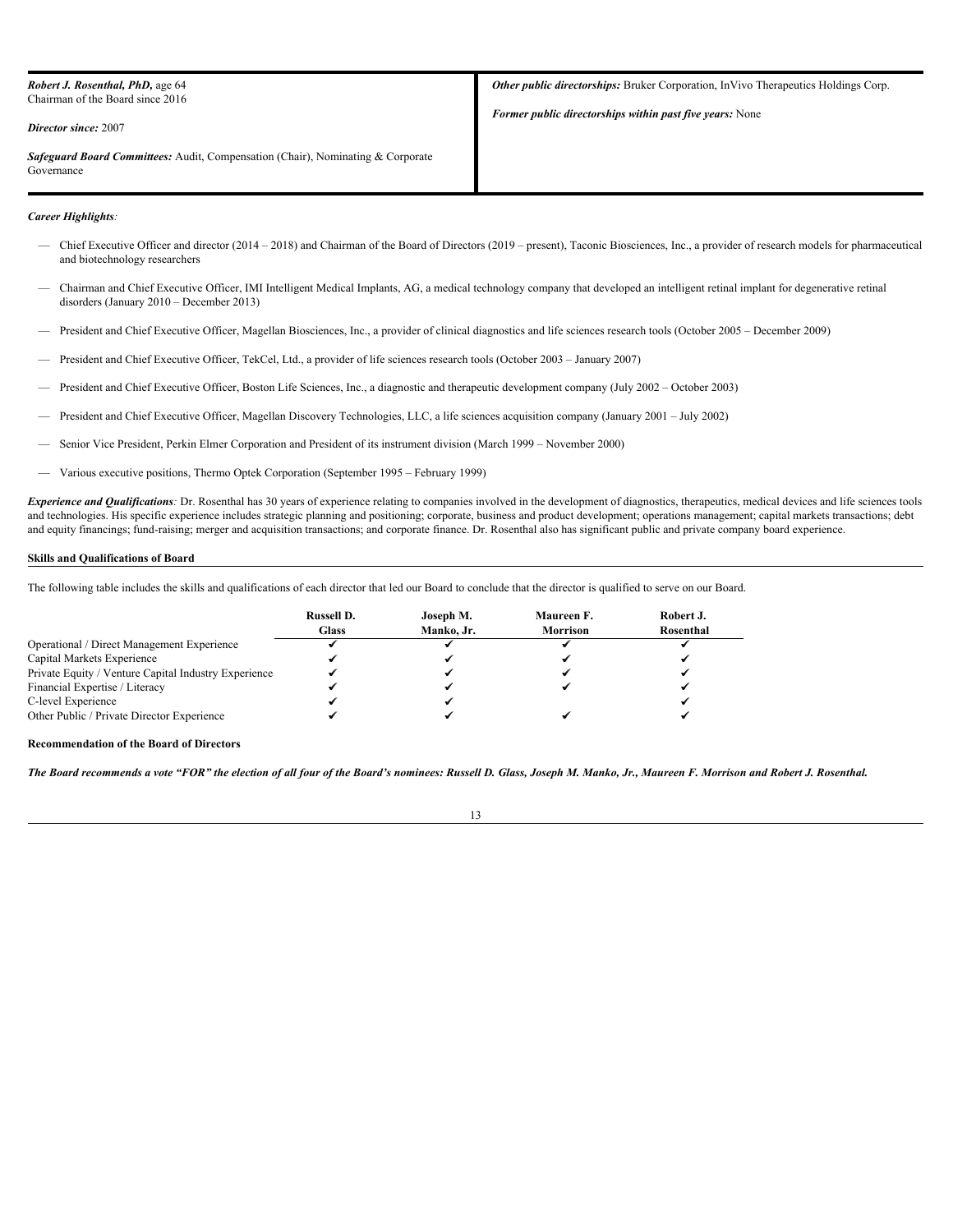# <span id="page-17-0"></span>**CORPORATE GOVERNANCE AND BOARD MATTERS**

Safeguard's Corporate Governance Guidelines, Code of Business Conduct and Ethics, Audit Committee Charter, Compensation Committee Charter and Nominating & Corporate Governance Committee Charter are available at www.safeguard.com/governance. The Code of Business Conduct and Ethics is applicable to all employees of Safeguard, including each of our executive and financial officers, and the members of our Board. Safeguard will post information regarding amendments to or waivers from our Code of Business Conduct and Ethics (to the extent applicable to Safeguard's directors or executive officers) in the Corporate Governance section of our website. Our website is not part of this proxy statement. All references to our website address are intended to be inactive textual references only.

<span id="page-17-1"></span>**Board Independence.** Safeguard's common stock is listed on the NYSE. To assist the Board in making independence determinations, the Board has adopted categorical standards that are reflected in our Corporate Governance Guidelines. Generally, under these standards, a director does not qualify as an independent director if any of the following relationships exist:

- · Currently or within the previous three years, the director has been employed by us; someone in the director's immediate family has been one of our executive officers; or the director or someone in the director's immediate family has been employed as an executive officer of another company where any of our present executive officers at the same time serves or served on that company's compensation committee;
- The director is a current partner or employee, or someone in the director's immediate family is a current partner of, a firm that is our internal or external auditor; someone in the director's immediate family is a current employee of the firm and personally works on our audit; or the director or someone in the director's immediate family is a former partner or employee of such a firm and personally worked on our audit within the last three years;
- The director or someone in the director's immediate family received, during any 12-month period within the last three years, more than \$120,000 in direct compensation from us (other than director and committee fees and pension or other forms of deferred compensation for prior service that are not contingent in any way on continued service);
- The director is a current employee or holder of more than 10% of the equity of another company, or someone in the director's immediate family is a current executive officer or holder of more than 10% of the equity of another company, that has made payments to or received payments from us, in any of the last three fiscal years of the other company, that exceeds the greater of \$1 million or 2% of such other company's consolidated gross revenues; or
- The director is a current executive officer of a charitable organization to which we have made charitable contributions in any of the charitable organization's last three fiscal years that exceed the greater of \$1 million or 2% of that charitable organization's consolidated gross revenues.

The Board has determined that Russell D. Glass, Joseph M. Manko, Jr., Maureen F. Morrison and Robert J. Rosenthal, and previously determined that former directors, Ira M. Lubert and John J. Roberts (each of whom did stand for re-election at the 2020 annual meeting), meet the above independence standards and have no other direct or indirect material relationships with us other than their directorship; therefore, each of such directors is independent within the meaning of the NYSE listing standards and satisfies the categorical standards contained in our Corporate Governance Guidelines.

<span id="page-17-2"></span>**Director Attendance at Meetings.** The Board held six meetings in 2020 and committees of the Board held a total of eleven meetings. Each incumbent director who was on the Board in 2020 attended 100% of the total number of meetings of the Board and committees of which he or she was a member while serving on the Board in 2020. Each year, the Board meets on the same day as our annual meeting of shareholders. Although there is no policy requiring Board members to attend our annual meeting, all Board members are encouraged to attend and typically do so. All of our then directors attended our 2020 annual meeting.

<span id="page-17-3"></span>**Executive Sessions of the Board.** Under our Corporate Governance Guidelines and NYSE listing standards, non-employee directors meet in executive session at each regularly scheduled Board meeting, outside of the presence of any management directors and any other members of Safeguard's management. The Chairman of the Board presides at these sessions.

<span id="page-17-4"></span>Leadership Structure and Committee Composition. Based upon the recommendation of our Nominating & Corporate Governance Committee, the Board has determined that separating the roles of the Chief Executive Officer and Chairman of the Board is in the best interests of the shareholders at the present time. The Board views the role of the Chief Executive Officer as having responsibility for the day-to-day leadership and performance of Safeguard, while the Chairman of the Board provides guidance to the Chief Executive Officer, sets the agenda for Board meetings and presides over meetings of the Board. The Chairman of the Board also coordinates the work of the Board committees and serves as the independent director primarily responsible for consultations and communications with shareholders.

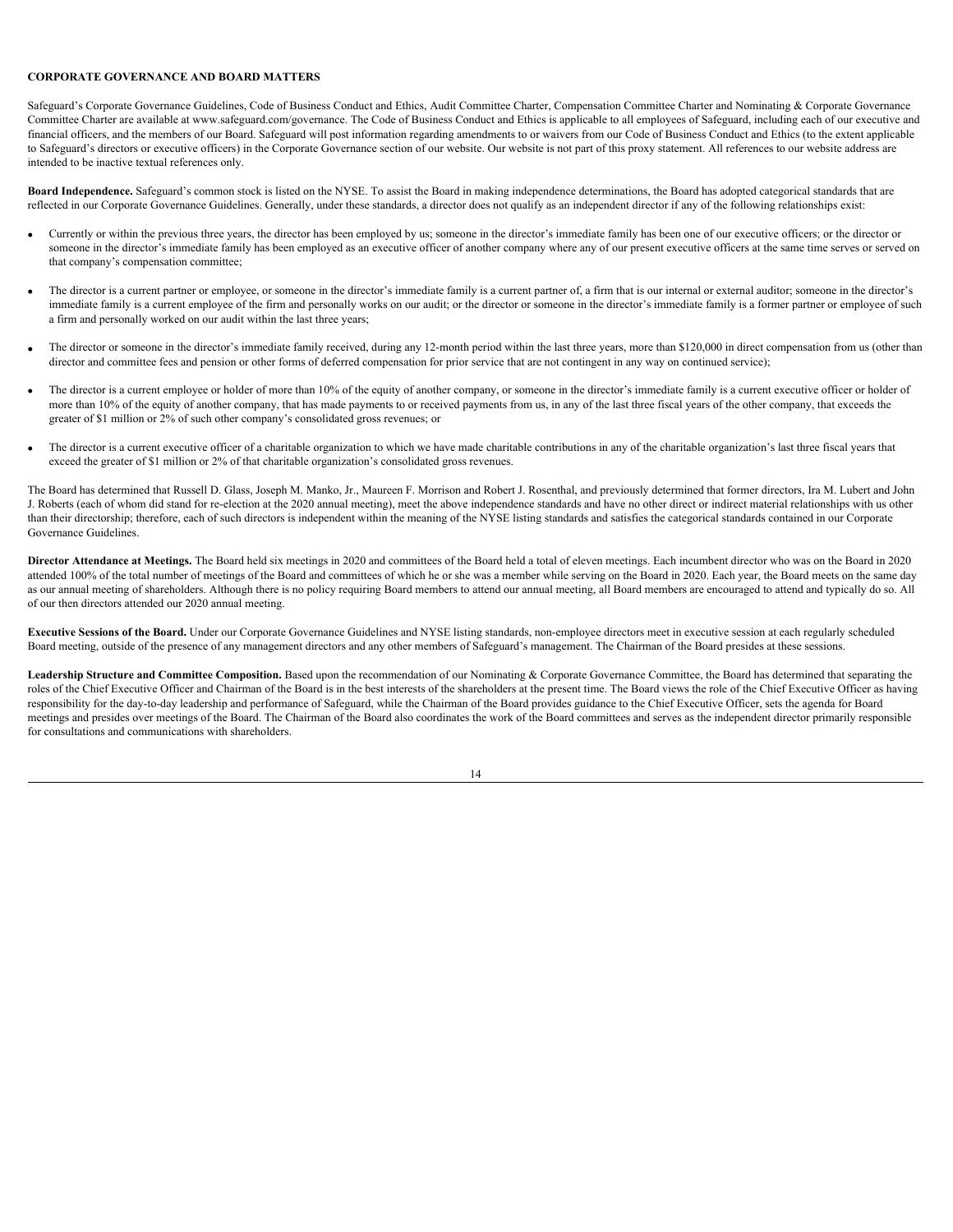Based on the recommendation of our Nominating & Corporate Governance Committee, our Board has determined that our current Board committee structure is the most appropriate for Safeguard, at present.

<span id="page-18-0"></span>Audit Committee. The Audit Committee held four meetings during 2020. The Audit Committee's responsibilities, which are described in detail in its charter, include, among other duties, the responsibility to:

- · Assist the Board in fulfilling its responsibilities regarding general oversight of the integrity of Safeguard's financial statements, Safeguard's compliance with legal and regulatory requirements and the performance of Safeguard's internal audit function;
- · Interact with and evaluate the performance, qualifications and independence of Safeguard's independent registered public accounting firm;
- Review and approve related party transactions; and
- Prepare the report required by SEC regulations to be included in the proxy statement.

The Audit Committee has the sole authority to retain, set compensation and retention terms for, terminate and oversee the relationship with Safeguard's independent registered public accounting firm (which reports directly to the Audit Committee). The Audit Committee also oversees the activities of the internal auditor, reviews the effectiveness of the internal audit function and approves the appointment of the internal auditor. The Audit Committee has the authority to obtain advice, counsel and assistance from internal and external legal, accounting or other advisors as the Audit Committee deems necessary to carry out its duties and to receive appropriate funding from Safeguard for such advice and assistance. Although the Audit Committee has the powers and responsibilities set forth in its charter, its role is oversight, and management has primary responsibility for the financial reporting process of Safeguard.

The Board has determined that each member of the Audit Committee meets the independence requirements established by SEC regulations, the NYSE listing standards and our Corporate Governance Guidelines. The Board has determined that Mr. Glass, Ms. Morrison and Dr. Rosenthal are "audit committee financial experts" within the meaning of the SEC regulations, and the Board has determined that each member of the Audit Committee has accounting and related financial management expertise within the meaning of the NYSE listing standards.

<span id="page-18-1"></span> **Compensation Committee.** The Compensation Committee held five meetings during 2020. The Compensation Committee's responsibilities, which are described in detail in its charter, include, among other duties, the responsibility to:

- Approve the philosophy for compensation of our executives and other employees;
- Establish compensation (including base salary, incentive compensation and equity-based programs) for our Chief Executive Officer and other executive officers;
- Administer the long- and short-term compensation and performance-based incentive plans (which may be cash or equity based);
- Approve employment agreements and perquisites provided to our executive officers;
- Review management's recommendations for our broad-based employee benefit plans;
- · Evaluate and recommend to the Board the compensation for all non-employee directors for service on the Board and its committees; and
- · Review and discuss with management the Compensation Discussion and Analysis and recommend to the Board its inclusion in our Annual Report on Form 10-K and proxy statement.

It also is the responsibility of the Compensation Committee to assess Safeguard's compensation policies and practices insofar as they may create risk for Safeguard. The Compensation Committee evaluates this risk annually and made the affirmative determination that it does not believe that any of our compensation policies and practices are reasonably likely to have a material adverse effect on Safeguard.

The Board has determined that each member of the Compensation Committee meets the independence requirements established by SEC regulations, the NYSE listing standards and our Corporate Governance Guidelines.

<sup>15</sup>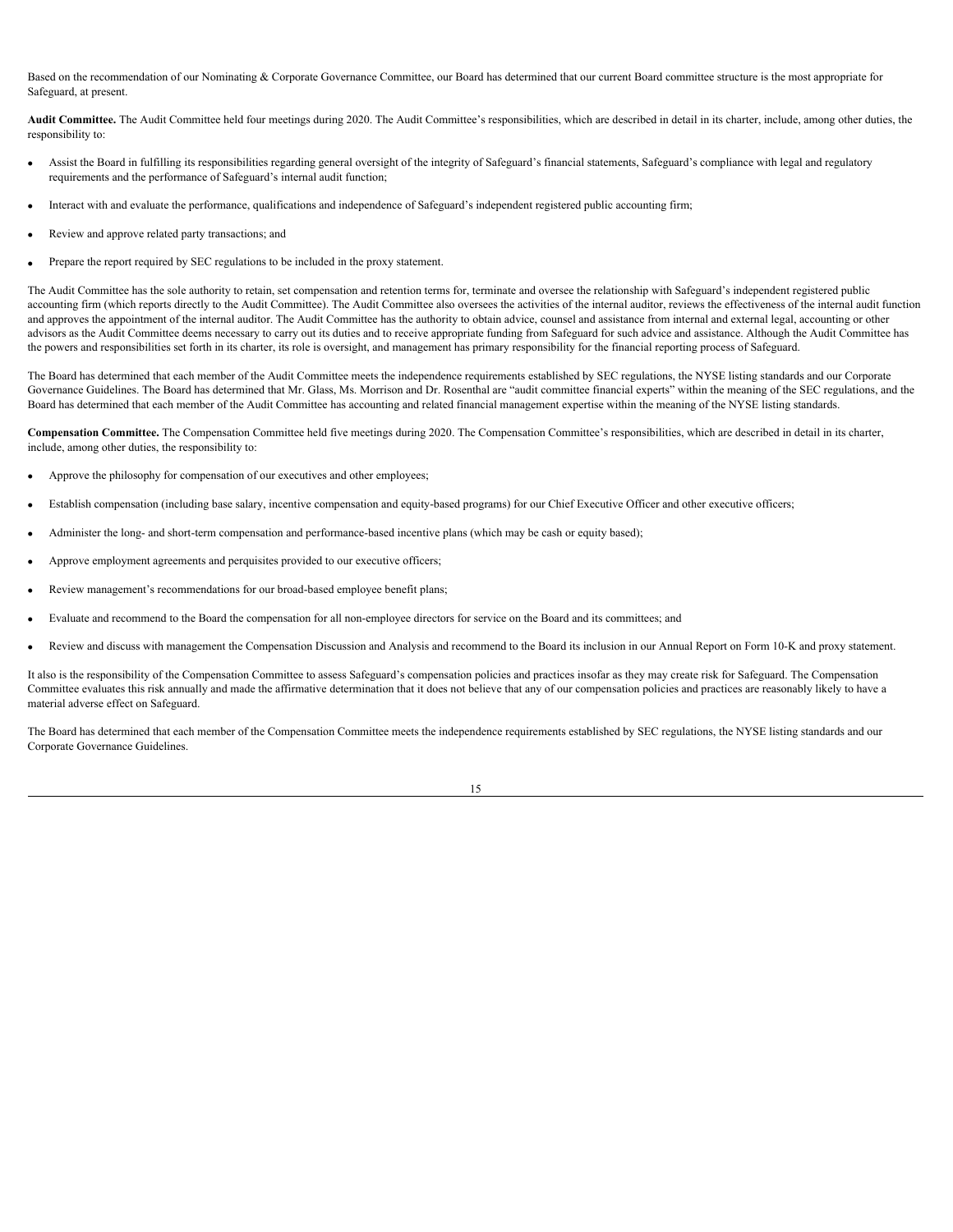<span id="page-19-0"></span>**Nominating & Corporate Governance Committee.** The Nominating & Corporate Governance Committee held two meetings during 2020. The Nominating & Corporate Governance Committee's responsibilities, which are described in detail in its charter, include, among other duties, the responsibility to:

- Establish criteria for the selection of directors;
- Evaluate and consider qualified Board candidates, including those recommended by shareholders;
- Recommend to the Board the nominees for director, including nominees for director in connection with Safeguard's annual meeting of shareholders;
- Conduct an annual evaluation of the Board and its members and oversee the evaluations of each of the Board committees;
- Take a leadership role in shaping Safeguard's corporate governance policies, including developing and recommending to the Board Safeguard's Corporate Governance Guidelines and Code of Business Conduct and Ethics;
- Review with management Safeguard's strategic direction and Safeguard's strategic plan and the implementation of management's long-term strategy and report to the Board on such activities;
- Evaluate the performance of the Chief Executive Officer; and
- · Monitor the process of succession planning for the Chief Executive Officer and executive management.

The Board has determined that each member of the Nominating & Corporate Governance Committee meets the independence requirements established in the NYSE listing standards and by our Corporate Governance Guidelines.

<span id="page-19-1"></span>**Annual Performance Evaluations.** The Nominating & Corporate Governance Committee annually assesses the performance of the Board and the individual performance of each Board member, based on input from all directors, and shares its assessment with the Board. The Audit Committee, Compensation Committee and Nominating & Corporate Governance Committee also annually assess their respective performance and committee processes. The Chairman of the Board reviews the feedback received on individual director performance with each director and solicits suggestions for improving committee and Board performance.

<span id="page-19-2"></span>**Board Refreshment and Tenure.** Our Corporate Governance Guidelines do not maintain term limits on the service of our directors. The Board believes that term limits could result in the loss of directors who have been able to develop over time increasing insight into our business and operations and an institutional memory that benefits the entire membership of the Board. Instead, the Nominating and Governance Committee reviews annually each director's continuation on the Board, which allows the director to confirm his or her desire to continue to serve and provides the Board an opportunity to refresh its membership when it deems appropriate. There has been significant Board refreshment since 2017, with three of the four nominees for election to the Board at the annual meeting having joined the Board since such time.

Our Corporate Governance Guidelines, however, generally restrict a non-employee director who has reached his or her 75th birthday prior to the date of our annual meeting of shareholders from being nominated for re-election to the Board. However, the Nominating and Corporate Governance Committee may, in special circumstances and where deemed in Safeguard's best interests, grant an exception to this policy on an annual basis.

<span id="page-19-3"></span>Review and Approval of Transactions with Related Persons. The Board has adopted a written policy that charges the Audit Committee with the responsibility of reviewing with management at each regularly scheduled meeting and determining whether to approve any transaction (other than a transaction that is available to all employees generally on a non-discriminatory basis) between us and our directors, director nominees and executive officers or their immediate family members. Between regularly scheduled meetings of the Audit Committee, management may preliminarily approve a related party transaction, subject to ratification of the transaction by the Audit Committee. If the Audit Committee does not ratify the transaction, management will make all reasonable efforts to cancel the transaction.

<span id="page-19-4"></span>**Risk Management.** Our Board, as a whole and at the committee level, is actively involved in the oversight of risks that affect Safeguard's business. The Compensation Committee is responsible for overseeing the management of risks relating to our compensation plans and arrangements. The Audit Committee oversees the management of financial related risks and related party transactions. The Nominating & Corporate Governance Committee manages risks associated with the independence of our Board and potential conflicts of interest. Although the oversight of certain risks is conducted through committees of the Board, our full Board retains responsibility for risk oversight and no individual committee has been delegated responsibility for such function. Our Board receives reports at each regularly scheduled Board meeting by each committee chair regarding each committee's considerations and actions, as well as regular reports directly from our senior management team regarding particular risks that may impact Safeguard. This allows our Board and its committees to coordinate the risk oversight role and to keep our Board timely apprised of all risks that might impact Safeguard's business.

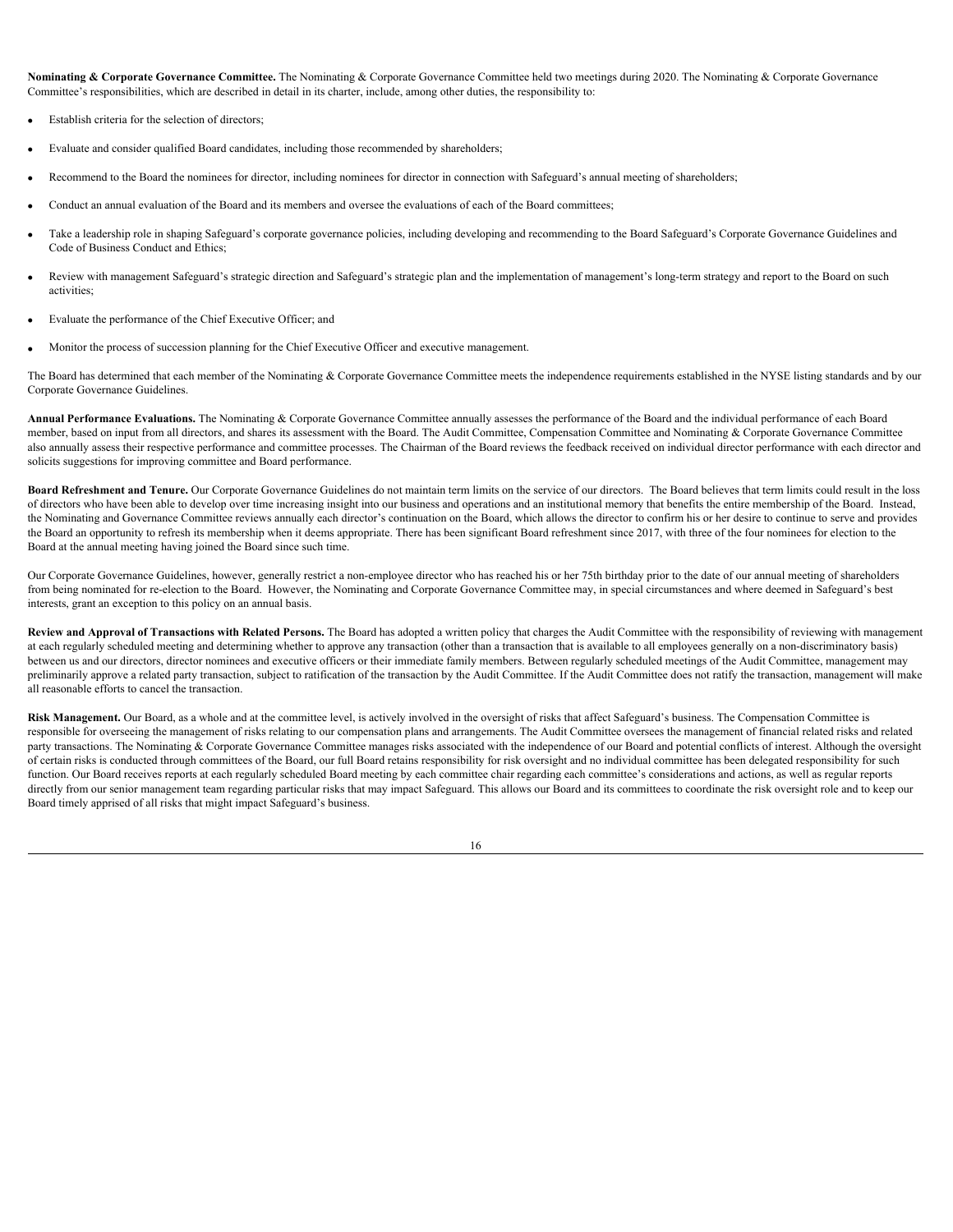<span id="page-20-0"></span>**Communications with Safeguard's Board.** Any shareholder or other interested party may communicate with our Board or any specified non-management director(s) by addressing the communication as follows:

c/o Corporate Secretary Safeguard Scientifics, Inc. 150 N. Radnor Chester Rd. STE F-200 Radnor, PA 19087

All communications are initially reviewed by the Corporate Secretary. The Chair of the Audit Committee is advised promptly of any such communication that alleges misconduct on the part of Safeguard's management or raises legal, ethical or compliance concerns about Safeguard's policies or practices. Typically, we do not forward to our independent directors communications from our shareholders or other communications which are of a personal nature or not related to the duties and responsibilities of the Board, including, without limitation, business plan or other business opportunity submissions, inquiries related to products or services provided by Safeguard's companies, spam, junk mail and mass mailings, resumes and other forms of job inquiries, surveys or polls, business solicitations or advertisements, and any material that relates to improper or irrelevant topics or is unduly hostile, threatening, illegal or similarly unsuitable.

<span id="page-20-1"></span>**Process for Shareholders to Recommend Potential Director Candidates.** In addition to its other responsibilities, the Nominating & Corporate Governance Committee is responsible for screening potential director candidates and recommending qualified candidates to the Board for nomination. The Nominating & Corporate Governance Committee may use any number of methods to identify and evaluate potential director nominees, including personal, management and industry contacts; recruiting firms; and candidates recommended by shareholders.

The Nominating & Corporate Governance Committee considers properly submitted shareholder recommendations of director candidates in substantially the same manner as it considers director candidate recommendations from other sources. Any shareholder recommendation must include the following: the nominee's name and the information about the nominee that would be required in a proxy statement under the SEC's rules; information about the relationship between the nominee and the recommending shareholder; proof of the number of shares of Safeguard common stock that the recommending shareholder owns and the length of time the shares of Safeguard common stock have been owned; and a letter from the nominee consenting to serve, if elected, as a director.

Recommendations should be addressed to the Chairperson, Nominating & Corporate Governance Committee:

c/o Corporate Secretary Safeguard Scientifics, Inc. 150 N. Radnor Chester Rd. STE F-200 Radnor, PA 19087

<span id="page-20-2"></span>**Board Compensation.** During 2020, each of our directors was compensated for his or her service as a director through payments as shown in the table below:

|                                                                                                 | Amount  |
|-------------------------------------------------------------------------------------------------|---------|
| <b>Compensation Item</b>                                                                        | (S)     |
| Annual Board Retainers (payable relative to a full year of Board service):                      |         |
| Chairman of the Board                                                                           | 110,000 |
| Other Directors                                                                                 | 50,000  |
|                                                                                                 |         |
| Additional Annual Chairperson Retainers (payable relative to a full year of committee service): |         |
| <b>Audit Committee</b>                                                                          | 15,000  |
| <b>Compensation Committee</b>                                                                   | 10,000  |
| Nominating & Corporate Governance Committee                                                     | 10,000  |
|                                                                                                 |         |

The foregoing amounts are not paid in cash and are instead paid in the form of our common stock-based upon the average closing price of a share of our common stock on the New York Stock Exchange composite tape for the 20 consecutive trading days immediately preceding the grant date.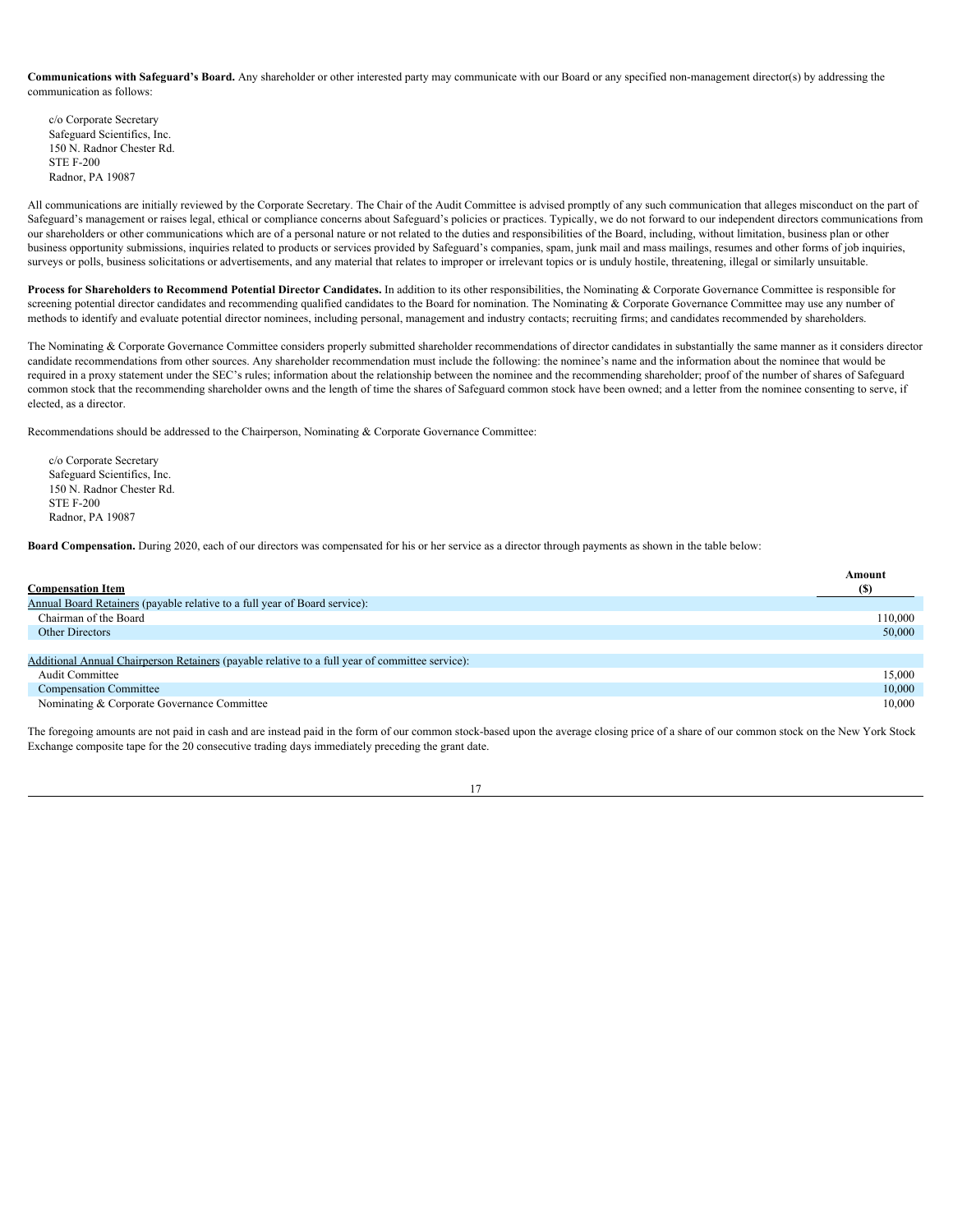Directors' fees are paid quarterly, in arrears, and retainers are prorated based on actual days of service relative to a full year of Board service or the service period during which the fees were in effect. We also reimburse our directors for expenses they incur to attend our Board and committee meetings and for attendance at one director continuing education program during each calendar year or the reasonable cost of one year's membership in an organization that is focused on director education.

Each director serving on the Board on June 30, 2020 also received 10,892 shares of restricted stock, which had a value of \$75,000 based upon the average closing price of a share of our common stock on the New York Stock Exchange composite tape for the 20 consecutive trading days immediately preceding June 30, 2020. The annual restricted stock service grants are fully vested at issuance for directors who have reached age 65 and otherwise vest on the first anniversary of the grant date or, if earlier, once a director reaches age 65.

Notwithstanding the foregoing, pursuant to Mr. Lubert's stated commitment to donate all of the compensation paid by Safeguard to him for his service on the Board, all equity-based compensation otherwise payable to Mr. Lubert for services performed during 2020 was instead paid by Safeguard in the form of a cash payment in like amount to a charitable organization mutually agreed upon by Mr. Lubert and Safeguard.

 Safeguard also maintains a Group Deferred Stock Unit Program for Directors ("Directors' DSU Program"), which was applicable when directors received cash compensation for their Board service and allowed each outside director, at his or her election, to receive DSUs in lieu of the cash retainers when such cash retainers were paid to the directors, as described above, for service on the Board and its committees ("Directors' Fees"). The deferral election applied to Directors' Fees to be received for the calendar year following the year in which the election was made and remained in effect for each subsequent year unless the director elected otherwise by the end of the calendar year prior to the year in which the services were rendered. The number of DSUs awarded was determined by dividing the Directors' Fees by the fair market value of Safeguard's stock on the date on which the director would have otherwise received the Directors' Fees. Each director also received a number of matching DSUs, based on the same fair market value calculation, equal to 25% of the Directors' Fees deferred. A director is always fully vested in DSUs awarded in lieu of Directors' Fees deferred; the matching DSUs were fully vested at grant for directors who have reached age 65 and otherwise vested on the first anniversary of the date the matching DSUs were credited to the director's account or, if earlier, once a director reaches age 65. Each DSU entitles the director to receive one share of Safeguard common stock following the date upon which the director leaves the Board. A director also may elect to receive the stock in annual installments over a period of up to five years after leaving the Board.

<span id="page-21-0"></span>**Director Compensation – 2020.** The following table provides information on compensation earned for services provided during 2020 by each director who served on our Board at any time during 2020:

|                      | <b>Fees Earned or</b><br>Paid in Cash | <b>Stock</b><br>Awards   | Option<br>Awards         | All Other<br>Compensation | <b>Total</b>   |
|----------------------|---------------------------------------|--------------------------|--------------------------|---------------------------|----------------|
| Name                 | (S)                                   | (S)(1)                   | (S)(2)                   | (S)(1)                    | $($ (\$)(1)(3) |
| Russell D. Glass     | $\sim$                                | 132,465                  | <u>_</u>                 | $\equiv$                  | 132,465        |
| Ira M. Lubert        | $\overline{\phantom{0}}$              | $\overline{\phantom{0}}$ | $\overline{\phantom{0}}$ | 19,368                    | 19,368         |
| Joseph M. Manko, Jr. | $\hspace{0.1mm}-\hspace{0.1mm}$       | 133,778                  | $\overline{\phantom{0}}$ | $\overline{\phantom{a}}$  | 133,778        |
| Maureen F. Morrison  | $\overline{\phantom{a}}$              | 141,473                  | $\overline{\phantom{0}}$ | $\overline{\phantom{a}}$  | 141,473        |
| John J. Roberts      | $\sim$                                | 23,342                   | $\overline{\phantom{a}}$ | $\sim$                    | 23,342         |
| Robert J. Rosenthal  | $\overline{\phantom{0}}$              | 187,490                  | $\overline{\phantom{0}}$ | $\overline{\phantom{0}}$  | 187,490        |

(1) The stock awards represent the annual service grant of shares of common stock and shares of common stock issued as compensation for service on the Board for 2020, each computed in accordance with stock-based compensation accounting rules (FASB ASC Topic 718). The fair value of the shares of common stock is determined by multiplying the number of shares of common stock by the average of the high and low trading prices of Safeguard's common stock, as reported on the NYSE composite tape, on the grant date.

Pursuant to Mr. Lubert's stated commitment to donate all of the compensation paid by Safeguard to him for his service on the Board, all equity-based compensation otherwise payable to Mr. Lubert for services performed during 2020 was instead paid by Safeguard in the form of cash in like amount (such amount for 2020 being \$19,368) to a charitable organization mutually agreed upon by Mr. Lubert and Safeguard.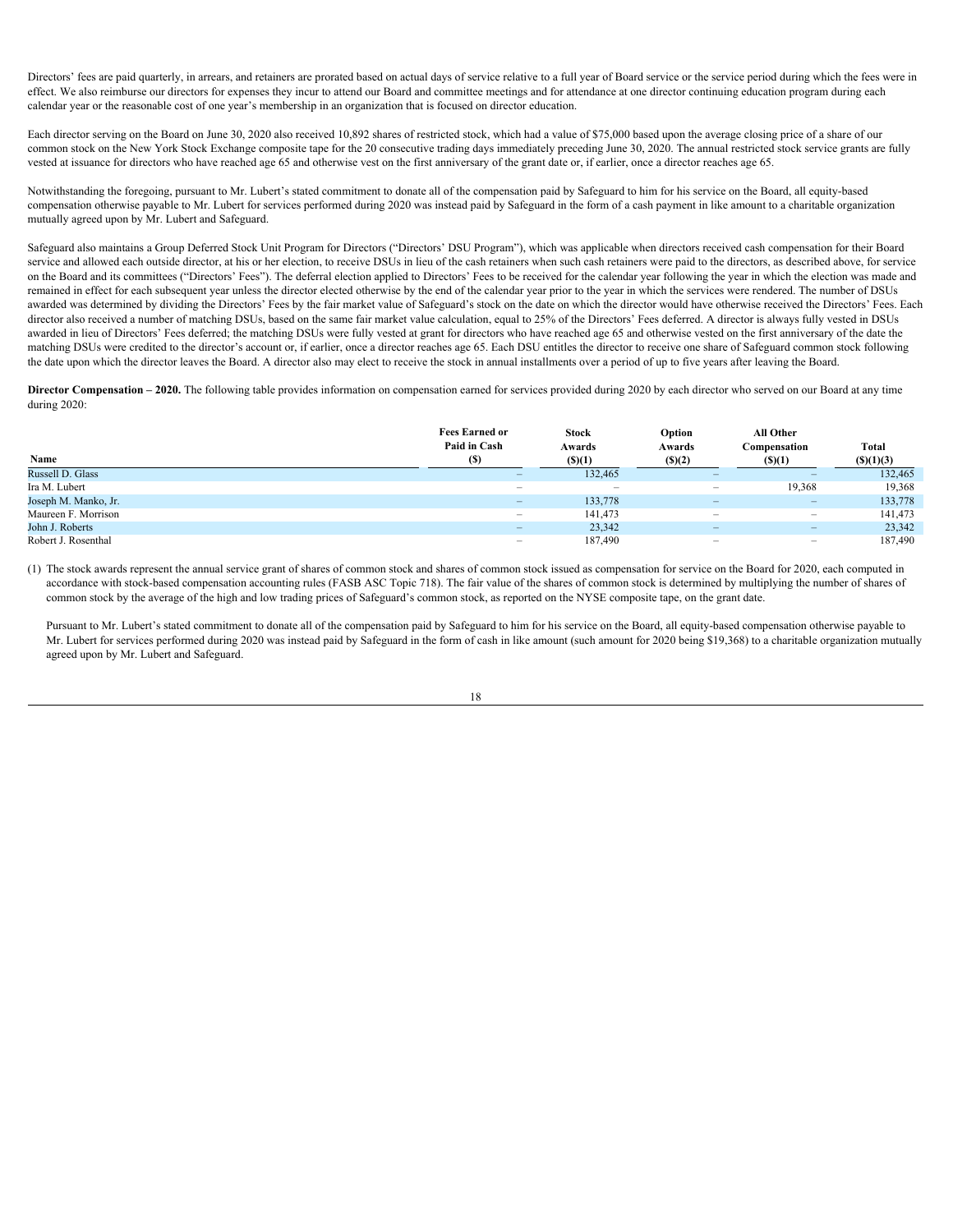(2) The directors' aggregate holdings of DSUs, stock options (both vested and unvested), and unvested shares of restricted stock, as of December 31, 2020, were as follows:

| Name                 | $DSUs$ (#)               | <b>Restricted Stock (#)</b>     | <b>Stock Options (#)</b> |
|----------------------|--------------------------|---------------------------------|--------------------------|
| Russell D. Glass     |                          | 10,892                          |                          |
| Ira M. Lubert        | $\overline{\phantom{a}}$ | $\hspace{0.1mm}-\hspace{0.1mm}$ |                          |
| Joseph M. Manko, Jr. |                          | 10,892                          |                          |
| Maureen F. Morrison  | $\overline{\phantom{0}}$ | $\hspace{0.1mm}-\hspace{0.1mm}$ | 8,333                    |
| John J. Roberts      | 17,876                   | $\overline{\phantom{a}}$        |                          |
| Robert J. Rosenthal  | 43,540                   | 10,892                          |                          |

(3) Directors also are eligible for reimbursement of expenses incurred in connection with attendance at Board and committee meetings. These amounts are not included in the table above.

<span id="page-22-0"></span>Stock Ownership Guidelines. Each non-employee director is expected to own a number of shares of our stock having a value at least equal to a designated multiple of the annual retainer paid to such director for service on our Board. Such ownership is expected to be achieved within the later of five years after an individual's election to our Board or the fifth anniversary following any increase in the required multiple of the annual retainer. Since 2012, the equity position threshold in our stock that is required to be held by non-employee directors is three times the annual Board retainer. No sales of stock are permitted during the period in which the ownership requirement has not been met (except for limited stock sales to meet tax obligations), without the approval of the Board. Shares counted toward these guidelines include:

- Outstanding shares beneficially owned by the director;
- Vested shares of restricted stock;
- Vested DSUs that have been credited to the director; and
- The net value of shares underlying vested, in-the-money options ("Net Option Value").

For purposes of calculating the value to be used in monitoring compliance with the ownership guidelines, we utilize (a) the greater of the current value or the cost basis of purchased shares; (b) the greater of the current value or fees deferred in connection with vested DSUs; and (c) our trailing six-month average share price in determining Net Option Value.

Based on information they have provided to us, each non-employee director has achieved the required ownership levels.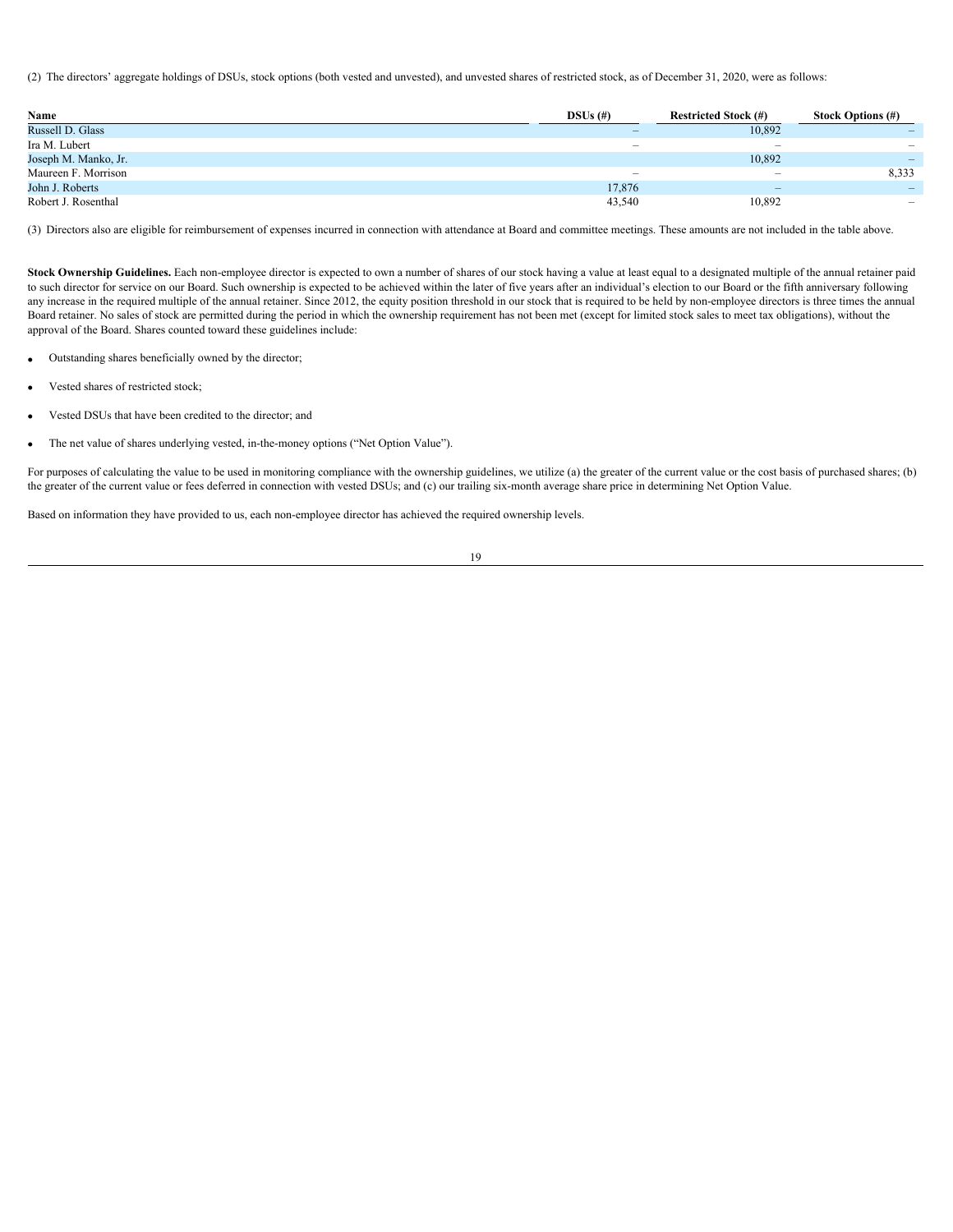#### <span id="page-23-0"></span>**PROPOSAL NO. 2 – NON-BINDING, ADVISORY VOTE ON NAMED EXECUTIVE OFFICER COMPENSATION**

Consistent with our Board's initial determination in 2011, in 2017 our Board again determined that an annual advisory "say-on-pay" vote on executive compensation would be the most appropriate alternative for Safeguard and approximately 81% of the votes cast by our shareholders at our 2017 annual meeting were voted in favor of future advisory say-on-pay votes being held annually. Accordingly, pursuant to Section 14A of the Securities Exchange Act of 1934, as amended, we are providing our shareholders with the opportunity to endorse or not endorse Safeguard's 2020 executive compensation as described in this proxy statement. Shareholders also may abstain from voting.

In considering your vote, we invite you to review the Compensation Discussion and Analysis beginning on page 21 of this proxy statement. As described in the Compensation Discussion and Analysis, the purpose of Safeguard's compensation policies and procedures is to attract and retain experienced, highly qualified executives crucial to Safeguard's long-term success and enhancement of shareholder value. The Compensation Committee has developed an executive compensation program designed to pay for performance and to align the long-term interests of our named executive officers with the long-term interests of our shareholders. The vote is intended to provide an overall assessment of our executive compensation program rather than focus on any specific item of compensation.

# **Our Board recommends that shareholders indicate their support for the 2020 executive compensation afforded to Safeguard's named executive officers by voting FOR the following resolution:**

"RESOLVED, that the compensation paid to Safeguard's named executive officers, as disclosed pursuant to the compensation disclosure rules of the Securities and Exchange Commission, including the Compensation Discussion and Analysis, the compensation tables and related narrative disclosure included in this proxy statement, is hereby APPROVED."

This vote will not be binding on our Board or the Compensation Committee and may not be construed as overruling a decision by our Board or the Compensation Committee or imply any additional fiduciary duty on our Board. Further, it will not affect any compensation paid or awarded to any executive.

# **Recommendation of the Board of Directors**

*Our Board of Directors recommends that you vote "FOR" the approval of the compensation paid to Safeguard's named executive officers in 2020 as disclosed in this proxy statement.*

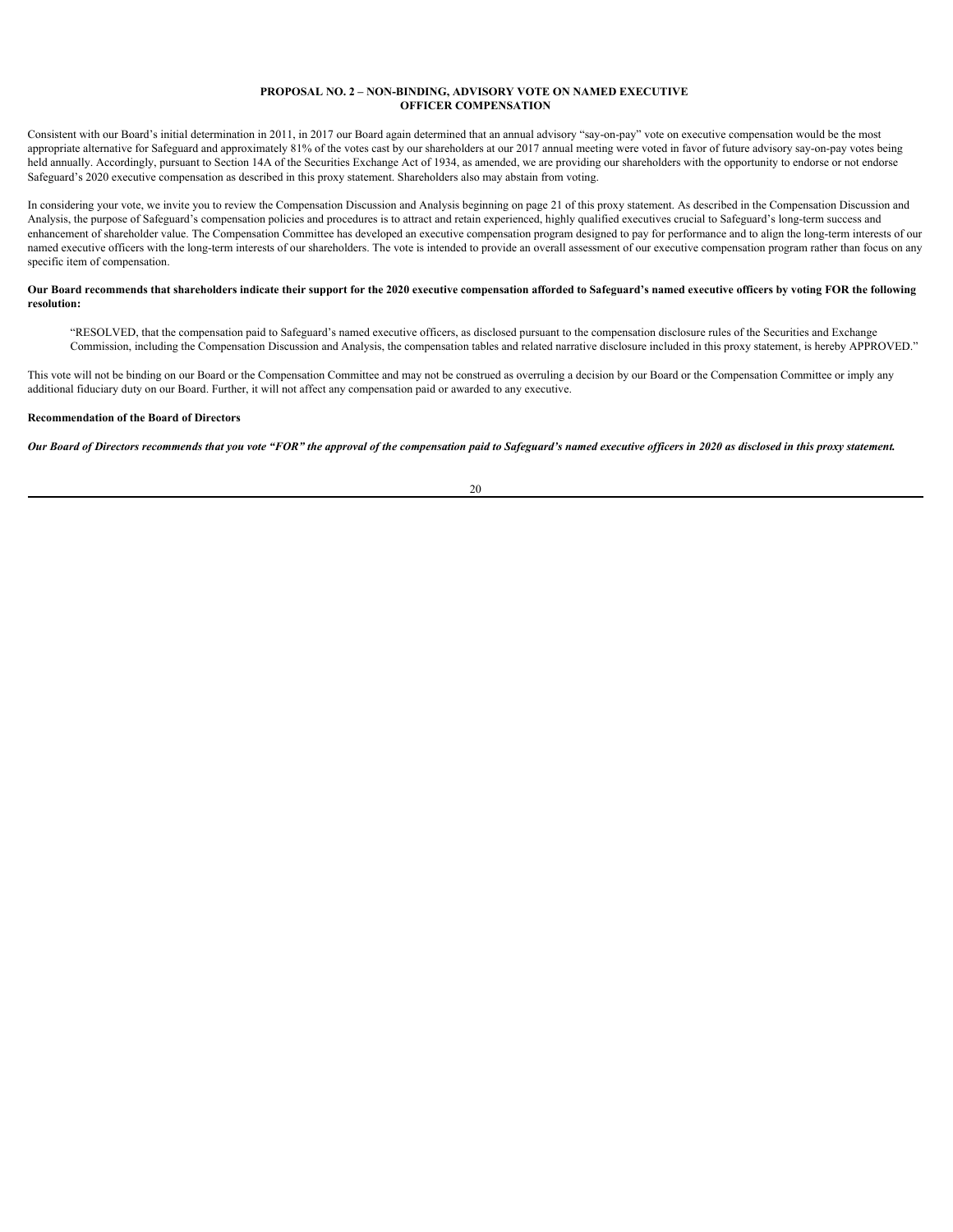# <span id="page-24-0"></span>**COMPENSATION DISCUSSION AND ANALYSIS**

#### <span id="page-24-1"></span>**Executive Summary**

Our Compensation Committee (for purposes of this discussion, the "Committee") is responsible for establishing our company-wide compensation philosophy and practices, for determining the compensation for our "named executive officers" and for approving the compensation for our other senior executives, based on the recommendations of our Chief Executive Officer. This Compensation Discussion and Analysis describes our executive compensation program and the compensation decisions made for 2020 for our named executive officers.

In January 2018, Safeguard announced that it would not deploy any capital into new opportunities and would focus on supporting the existing companies in which it had an ownership interest (such companies are referred to throughout this Compensation Discussion and Analysis ("CD&A") as our companies or Safeguard's or its companies) and maximizing monetization opportunities to enable Safeguard to return value to its shareholders. This strategy is sometimes referred to in this CD&A as the "Strategy."

During 2020 changes were made to Safeguard's named executive officers. At December 31, 2020, there were two individuals serving as named executive officers of Safeguard:

| Eric Salzman    | Chief Executive Officer                           |
|-----------------|---------------------------------------------------|
| Mark A. Herndon | Senior Vice President and Chief Financial Officer |

On April 6, 2020, Safeguard announced that it appointed Mr. Salzman to the position of Chief Restructuring Officer, effective April 1, 2020, to succeed Brian Sisko, Safeguard's then President and Chief Executive Officer. At the same time, Robert Rosenthal, Safeguard's then Chairman of the Board of Directors, was appointed as Executive Chairman and Principal Executive Officer. Later, on December 21, 2020, Safeguard announced that it appointed Mr. Salzman to the position of Chief Executive Officer and that Dr. Rosenthal was resuming his position as Chairman of the Board of Directors.

Our senior executive group is currently comprised of a total of three executives, including our current two named executive officers. This CD&A also describes programs that apply to our senior executive group as a whole.

#### <span id="page-24-2"></span>*Recent Business Highlights*

- We committed to return value to our shareholders whenever we have in excess of a prudent minimum of liquidity, which we presently deem to be \$20 million.
- We prudently managed follow-on deployments. Follow-on deployments totaled \$9.2 million during 2020, which was consistent with the expectations we established at the beginning of the year.
- · General and administrative expenses continued to decrease, totaling \$9.5 million for 2020 as compared to \$10.0 million for 2019.
- · Our Board continues to compensated solely with Safeguard equity.
- · Payments for 2020 performance under Safeguard's Management Incentive Program were paid one-half in Safeguard equity and one-half in cash.

#### <span id="page-24-3"></span>*Key 2020 Compensation Decisions*

- · Mr. Salzman's compensation arrangements did not include participation in the 2020 management incentive plan. Instead, Mr. Salzman was provided with significant equity-based compensation.
- · The initial six-month period of Mr. Salzman's compensation included: an annual base salary equal to \$540,000, a fully vested stock grant of 8,000 shares of the Company's common stock, 20,000 additional shares of the Company's common stock, which vested during such period, and an additional 17,000 shares of the Company's common stock, which were issued at the end of such initial six-month period.
- · Following such initial six-month period, Mr. Salzman compensation was revised to reduce his annual base salary to \$500,000 and Mr. Salzman received a restricted stock award of 75,000 shares of the Company's common stock, which will vest and become payable ratably on a monthly basis through December 31, 2021, subject to Mr. Salzman's continued employment, and a performance stock unit grant representing a right to receive 100,000 shares of the Company's common stock, which will vest if certain performance criteria are achieved, subject to Mr. Salzman's continued employment. If the overachievement of certain performance criteria is achieved, Mr. Salzman may also receive an additional performance stock unit grant representing a right to receive up to an additional 20,000 shares of the Company's common stock.

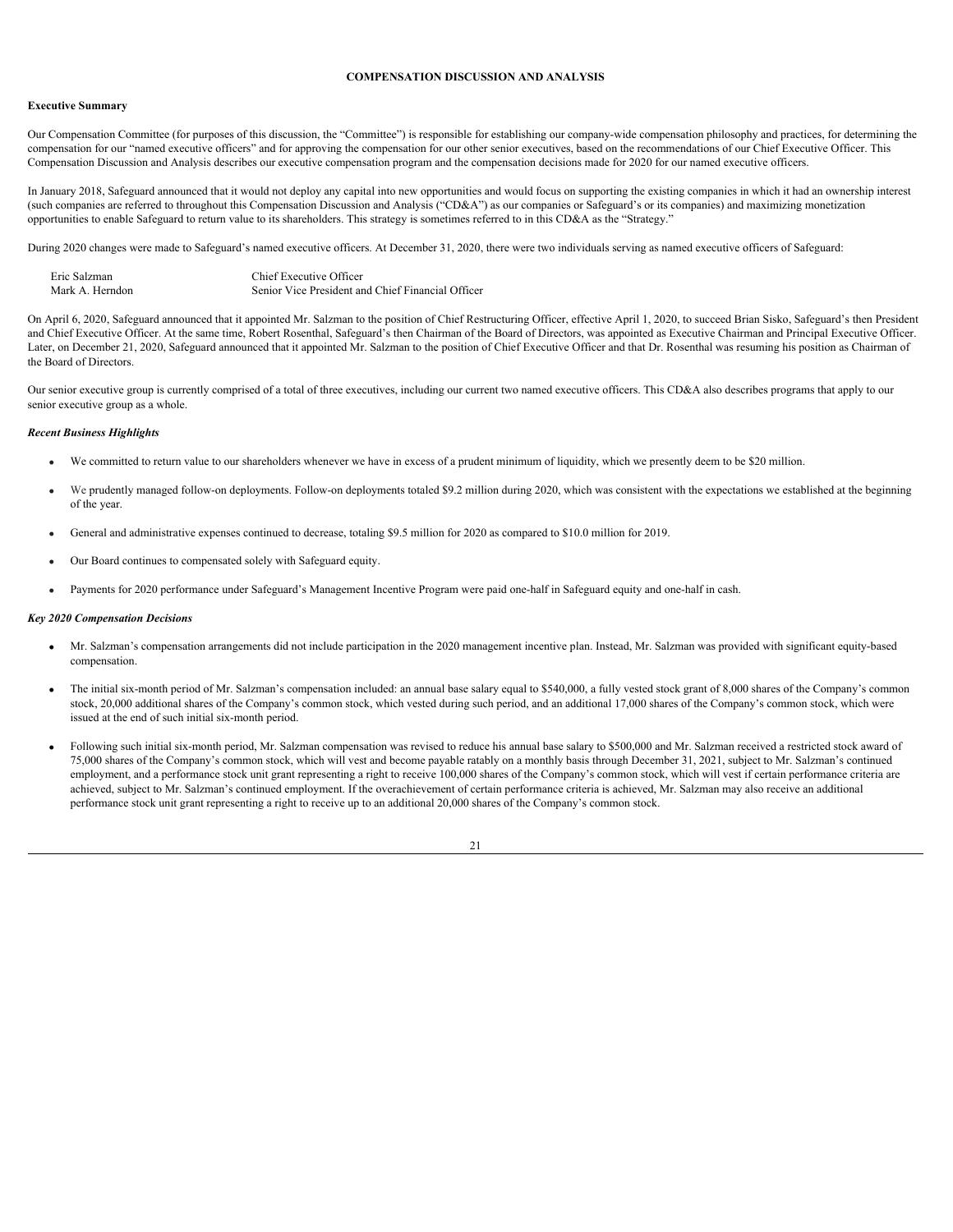- · After reviewing Safeguard's performance against the objectives set forth in the 2020 management incentive plan, the Committee approved a 90% achievement level in overall corporate performance (against targeted amounts). As discussed above, Mr. Salzman does not participation in the 2020 management incentive plan.
- · Payments under the 2020 management incentive plan were paid to employees one-half in cash and one-half in shares of Safeguard's common stock.

# <span id="page-25-0"></span>*Effective Corporate Governance Principles*

Below is a summary of what we did and what we did not do relating to executive compensation during 2020:

# *WHAT WE DID:*

- ü **Emphasized variable pay for performance by providing signification equity-based compensation or by linking our named executive officers' target incentive compensation to Safeguard's financial performance**
- ü **Maintained short-term and long-term incentive programs with distinct performance-based measures**
- ü **Maintained a compensation recoupment policy that will permit us to seek reimbursement of cash and incentive compensation and/or equity grants in certain instances of financial statement restatement**
- ü **Maintained meaningful stock ownership guidelines for our senior executives and Board members**

# *WHAT WE DIDN'T DO:*

- Ä **Provide golden parachute excise tax or other tax gross-ups upon a change in control**
- Ä **Provide any material perquisites**
- Ä **Grant stock option awards or stock appreciation rights ("SARs") below 100% of fair market value**
- Ä **Permit hedging or short-sales transactions in our stock by our senior executives, or permit the use of Safeguard stock as collateral for indebtedness by our senior executives**
- Ä **Provide a pension plan or special retirement program other than our 401(k) plan, which is available to all employees**

The Committee reviews our compensation philosophy each year to ensure that its principles and objectives are aligned with our overall business strategy and aligned with the interests of our shareholders. We seek to apply a consistent philosophy across our executive group, not just among our named executive officers.

#### <span id="page-25-1"></span>**Compensation Philosophy and Objectives**

Our overall goals in compensating our executives in 2020 were as follows:

- Encourage alignment of executive and shareholder interests as an incentive to increase shareholder value, including by way of increasing equity-based compensation for our new Chief Executive Officer;
- · Retain and motivate executives whose experience and skills could be leveraged to facilitate its companies' growth, success and ultimate monetization;
- · Promote and reward the achievement of short-term and long-term corporate objectives that our Board and management believe will lead to growth in shareholder value;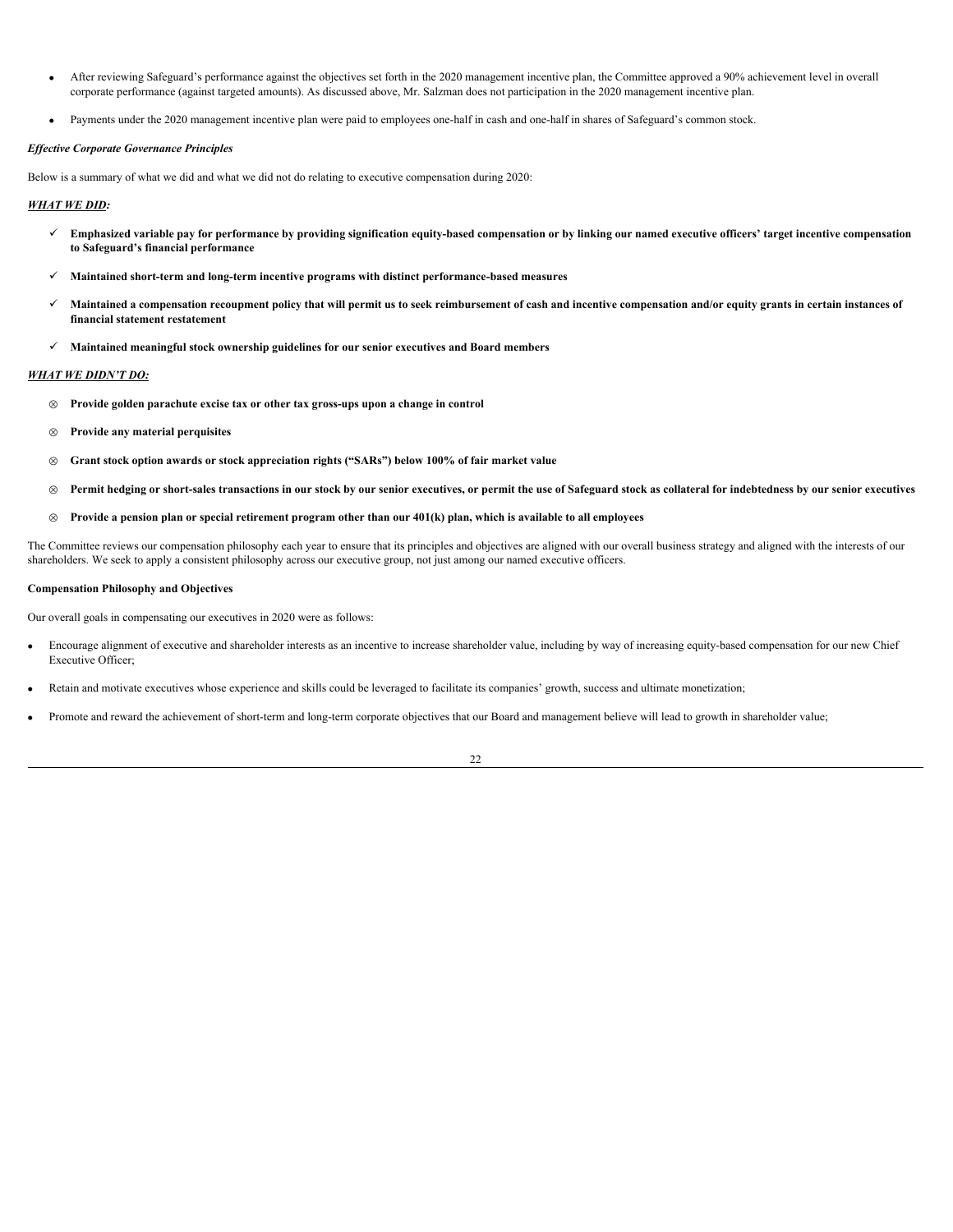- Provide a mix of fixed and variable at-risk cash compensation; and
- Link variable compensation to metrics that demonstrate value creation for Safeguard.

# <span id="page-26-0"></span>**Role of the Compensation Committee in Compensation Decisions**

The Committee is responsible for the design of our executive compensation program and for making decisions regarding our named executive officers' compensation. The Committee also makes, or has final approval authority regarding, all compensation decisions for our other senior executives. Annually, the Committee reviews executive compensation practices, including the methodology for setting total named executive officers' compensation, the goals of the program, and the overall compensation philosophy for Safeguard. The Committee believes that the overall objectives of its compensation philosophy are better achieved through flexibility. The Committee ultimately makes decisions regarding executive compensation based on its assessment of Safeguard's performance and the achievement of its companies' and corporate goals.

The Committee is also responsible for approving and granting equity awards to our directors, executives, employees and, from time to time, other independent advisors and consultants. The Committee's responsibilities are more fully described in its charter, which is available at www.safeguard.com/governance.

# <span id="page-26-1"></span>**Role of Executive Officers in Compensation Decisions**

Within the parameters approved by the Committee each year and any applicable existing employment agreements, our Chief Executive Officer is responsible for evaluating and recommending compensation for our other employees, including annually assessing the performance of each other employee. In determining the compensation of our executives, the Committee considers our Chief Executive Officer's assessment and recommendations. However, other than for compensation that has been established contractually or under quantitative formulas established by the Committee each year under our management incentive program, the Committee exercises its own discretion in determining whether to accept or modify our Chief Executive Officer's recommendations. These individuals are not present when the Committee and our Chief Executive Officer review their performance or when the Committee makes its determinations concerning their compensation.

# <span id="page-26-2"></span>**Setting Executive Compensation**

The Committee believes that a significant portion of each executive's total compensation should be variable or "at-risk." The Committee also believes that a significant portion of our Chief Executive Officer's total compensation should be paid in the form of equity. It is the view of the Committee that the greater the ability of an executive (based on role and responsibilities at Safeguard) to impact Safeguard's achievement of its short- and long-term objectives, the greater the percentage of such executive's overall compensation that should be "at-risk" or paid in the form of equity. In 2020, the Committee principally utilized variable/at-risk cash compensation and equity-based compensation to pursue its objectives in this regard. For further discussion of setting executive compensation, see "The Strategy - Changes in Compensation Policies and Practices" below.

#### <span id="page-26-3"></span>**Outcome of the 2020 Say-on-Pay Vote and Shareholder Outreach**

At our 2020 annual meeting of shareholders, our shareholders approved the compensation of our named executive officers, with approximately 62% of shareholder votes being cast in favor of our say-on-pay proposal on executive compensation. The Committee will continue to consider the outcome of our shareholders' advisory vote on executive compensation and shareholder feedback when making future compensation decisions for our named executive officers.

# <span id="page-26-4"></span>**2020 Compensation Program**

During 2020, the Committee used the following principal elements of executive compensation to meet its overall goals: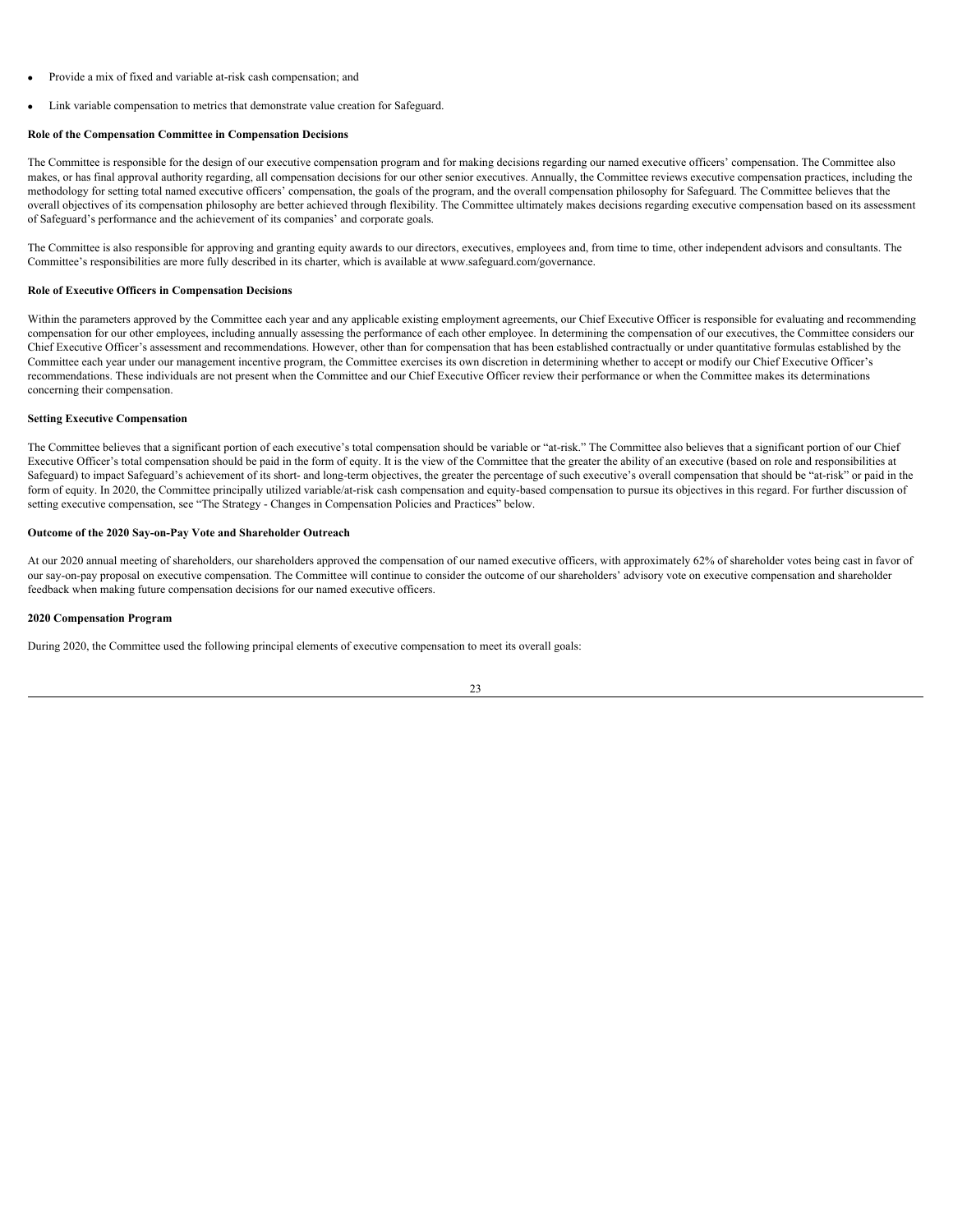| <b>Compensation Element</b><br><b>Objective</b><br><b>Key Features</b> |                                                                                                                                                                                                    | Performance /<br>At Risk?                                                                                                                         |                                                                                                                                             |
|------------------------------------------------------------------------|----------------------------------------------------------------------------------------------------------------------------------------------------------------------------------------------------|---------------------------------------------------------------------------------------------------------------------------------------------------|---------------------------------------------------------------------------------------------------------------------------------------------|
| Base Pay                                                               | Rewards an executive's core competencies<br>relative to skills, experience, responsibilities<br>and anticipated contributions to us and our<br>companies.                                          | Unless contractually determined, subject to adjustment<br>annually based on individual performance, experience,<br>leadership and market factors. | No.                                                                                                                                         |
| <b>Annual Incentives</b>                                               | Rewards an executive's contributions towards<br>the achievement of annual corporate objectives.                                                                                                    | The Committee establishes annual performance objectives<br>that align our compensation practices with our shareholders'<br>interests.             | Yes; payout occurs only upon<br>achievement of established measurable<br>goals. May not pay out if annual<br>performance goals are not met. |
| <b>Transaction Bonus Plan</b>                                          | Rewards an executive's contributions towards<br>the achievement of the monetization of<br>ownership interests.                                                                                     | The bonus pool is principally based on cash consideration<br>received by Safeguard.                                                               | Yes; payout occurs only upon the<br>achievement of thresholds related to<br>cash received by Safeguard or specified<br>events.              |
| Restricted Stock and Stock Units<br>(subject to time-based vesting)    | Encourages executive ownership of our stock<br>and promotes continued employment with us<br>through the use of vesting based on extended<br>tenure with Safeguard.                                 | Value is realized based on future stock price, with a direct<br>correlation to changes in shareholder value.                                      | Yes; value increases or decreases in<br>correlation to share price.                                                                         |
| Restricted Stock Units (subject to<br>performance-based vesting)       | Correlates realized pay with increases in<br>shareholder value over a long-term period.                                                                                                            | Aligns the long-term incentive award with the factors<br>critical to the creation of shareholder value.                                           | Yes; executives may realize little or no<br>value if pre-determined performance<br>metrics are not achieved.                                |
| Health and Welfare Benefits                                            | Provides benefits that are part of our broad-<br>based employee benefits programs, including<br>medical, dental, life insurance, disability plans<br>and our $401(k)$ plan matching contributions. | Ensures competitive market practices and promotes<br>continued employment.                                                                        | No.                                                                                                                                         |
| Severance and Change-in-Control<br>Arrangements                        | Helps us retain certain of our executive officers,<br>providing us with continuity of executive<br>management.                                                                                     | Equity awards to our senior executives provide for double-<br>trigger vesting upon a change in control.                                           | No.                                                                                                                                         |

*Base Pay***.** Base pay is established initially on the basis of several factors, including market competitiveness; past practice; individual performance and experience; the level of responsibility assumed; the level of skills and experience that can be leveraged across our companies to facilitate their growth and success; and individual employment negotiations with executives. Each of our executive officers has an agreement with us that sets a minimum base salary.

Base salaries typically are reviewed annually (at the end of one year and the beginning of the upcoming calendar year) by the Committee, as well as in connection with a promotion or other changes in job responsibilities. Effective May 11, 2020, Mr. Herndon's annual base salary was increased from \$260,000 to \$270,000.

The Committee does not typically make adjustments to the base salary levels for our executives based on cost-of-living types of factors.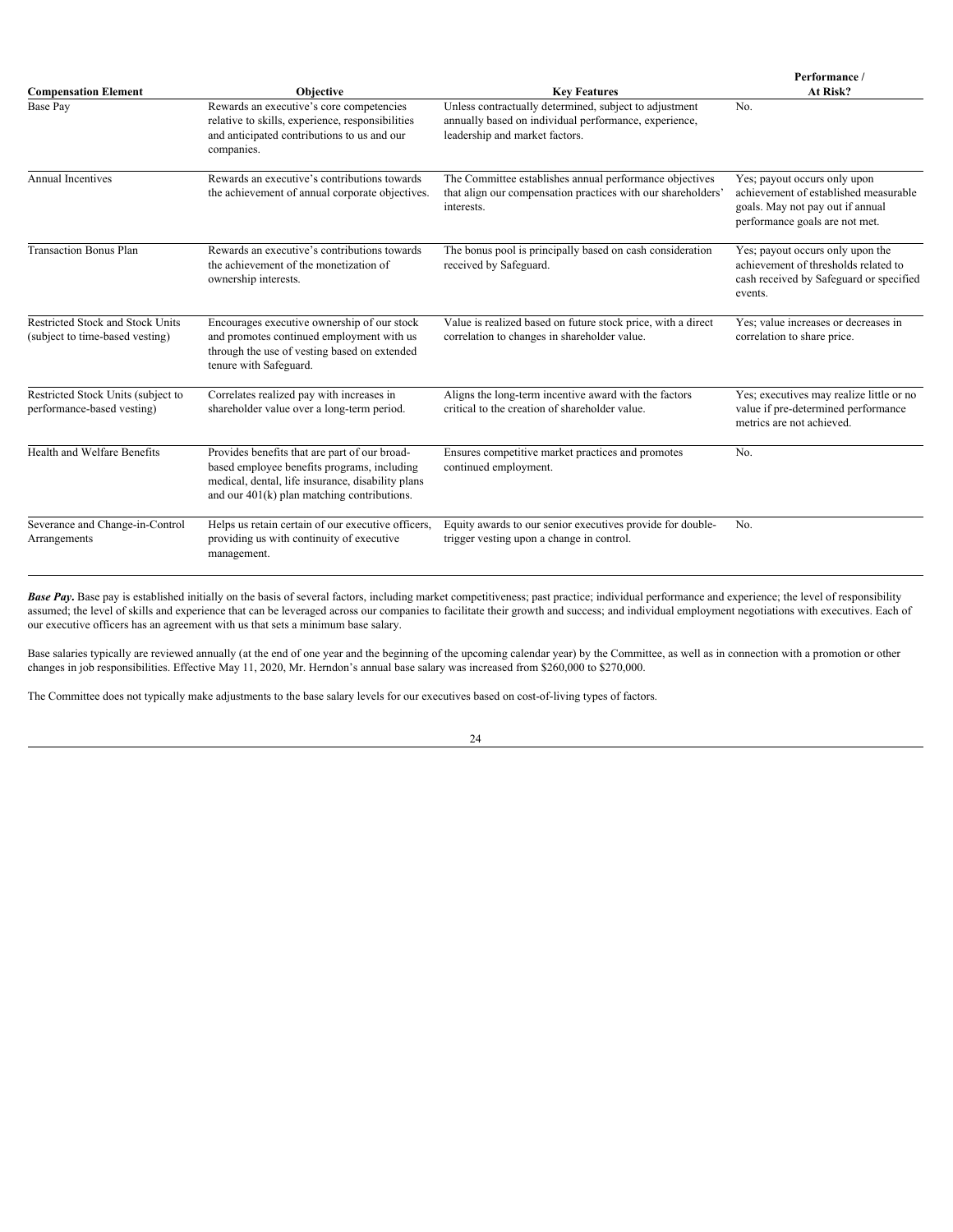# *Incentives***.**

General Philosophy. We believe that short-term compensation (such as base salary and annual incentive awards) should not be based solely on the short-term performance of our stock, whether favorable or unfavorable, but also on our executives' management of Safeguard towards achieving the annual goals that we believe will contribute to shareholder value.

*Incentive Opportunity for Chief Executive Officer.* Effective April 1, 2020, Safeguard appointed Mr. Salzman to the position of Chief Restructuring Officer to succeed Brian Sisko, Safeguard's then President and Chief Executive Officer. Later, on December 21, 2020, Safeguard appointed Mr. Salzman to the position of Chief Executive Officer. Mr. Salzman does not participate in Safeguard's Management Incentive Program ("MIP"). Instead, Mr. Salzman received significant equity-based compensation. The initial six-month period of Mr. Salzman's equity-based compensation included a fully vested stock grant of 8,000 shares of the Company's common stock, 20,000 additional shares of the Company's common stock, which vested during such period, and an additional 17,000 shares of the Company's common stock, which were issued at the end of such initial six-month period. Following such initial six-month period, Mr. Salzman received a restricted stock award of 75,000 shares of the Company's common stock, which will vest and become payable ratably on a monthly basis through December 31, 2021, subject to Mr. Salzman's continued employment, and a performance stock unit grant representing a right to receive 100,000 shares of the Company's common stock, which will vest based on the Committee's discretion and if certain performance criteria are achieved (including monetization of our company interests and management of corporate expenses), subject to Mr. Salzman's continued employment.

*Incentive Opportunity for other Officers*. The Committee annually awards bonuses to our other executives under the MIP. The MIP is designed to provide a variable short-term incentive to our named executive officers and our other executives and employees principally based on Safeguard's annual performance and/or individual achievement. These awards are determined annually following the end of each calendar year based on the Committee's assessment of the achievement of objectives established at the beginning of the year. Payments may be made in cash and/or equity, in the Committee's discretion. The awards for the 2020 calendar year were paid one-half in cash and one-half in shares of Safeguard's common stock. Neither the actual awards to be made under the MIP nor the minimum long-term value of any equity grants made is guaranteed.

For 2020, the Committee determined that our named executive officers and other senior executives participating in the MIP would be eligible to receive an award under the MIP based on the achievement by Safeguard of corporate objectives as well as personal performance. Other employees also participated in our 2020 MIP based on the achievement by Safeguard of corporate objectives as well as personal performance. The Committee may adjust the relative weightings of corporate and, when applicable, individual objectives for specified employees under our MIP, including our named executive officers, in the future in light of Safeguard's overall compensation goals.

*2020 MIP Performance Measures.* The Committee established specific performance criteria under the 2020 MIP, incenting the senior executives participating in the MIP to: actively drive our companies' value creation and monetization while balancing near term value and medium term value; provide to our Board maximum visibility regarding the progress of the companies; manage our operating liquidity and minimize our operating costs; explore new methods to generate liquidity and unlock strategic value for shareholders; and maximize total shareholder returns (in both near-term and long-term). Within the specific parameters of the 2020 MIP, the Committee reserved a significant level of discretion generally and in reaching final determinations of achievement levels attained. The determination to reserve such discretion and flexibility arose from the Committee's belief that, given Safeguard's business activities, as circumstances change throughout a given fiscal year, on a macro and/or a micro level, specific/rigid formulas or guidelines for measuring achievement set in the beginning of a year, if strictly applied, may well incent activity that does not result in, or compensation grants that do not match, actual shareholder value creation and that the execution of the Strategy would likely entail the arising of unforeseen circumstances. The award criteria finally adopted were designed to provide management with a meaningful guideline for meeting the Committee's criteria for a target award, but not guarantee achievement or make achievement somewhat inevitable or impossible. This approach is also intended to provide the possibility of exceeding target awards and some economic recognition, albeit reduced, for near achievement of the target.

Consistent with their respective employment agreements and Safeguard's overall compensation philosophy, and based upon multiple factors reviewed by the Committee, including an assessment of competitive compensation data in the market in which Safeguard competes for executive talent and to better align the interests of Safeguard management and our shareholders, the following target MIP awards for 2020 were set for our named executive officers:

|                    | <b>2021 MIP</b>           |                 |  |                           |               |               |  |
|--------------------|---------------------------|-----------------|--|---------------------------|---------------|---------------|--|
|                    |                           | 2019 MIP Target |  |                           | <b>Target</b> |               |  |
|                    | <b>Variable Incentive</b> |                 |  | 2020 MIP Target           |               | Variable      |  |
| Name               |                           | (1)             |  | <b>Variable Incentive</b> |               | Incentive (1) |  |
| Eric Salzman       |                           | n/a             |  | n/a                       |               | n/a           |  |
| Brian J. Sisko (2) |                           | 600,000         |  | 600,000                   |               | n/a           |  |
| Mark A. Herndon    |                           | 125,000         |  | 162,000                   |               | 162,000       |  |
|                    |                           |                 |  |                           |               |               |  |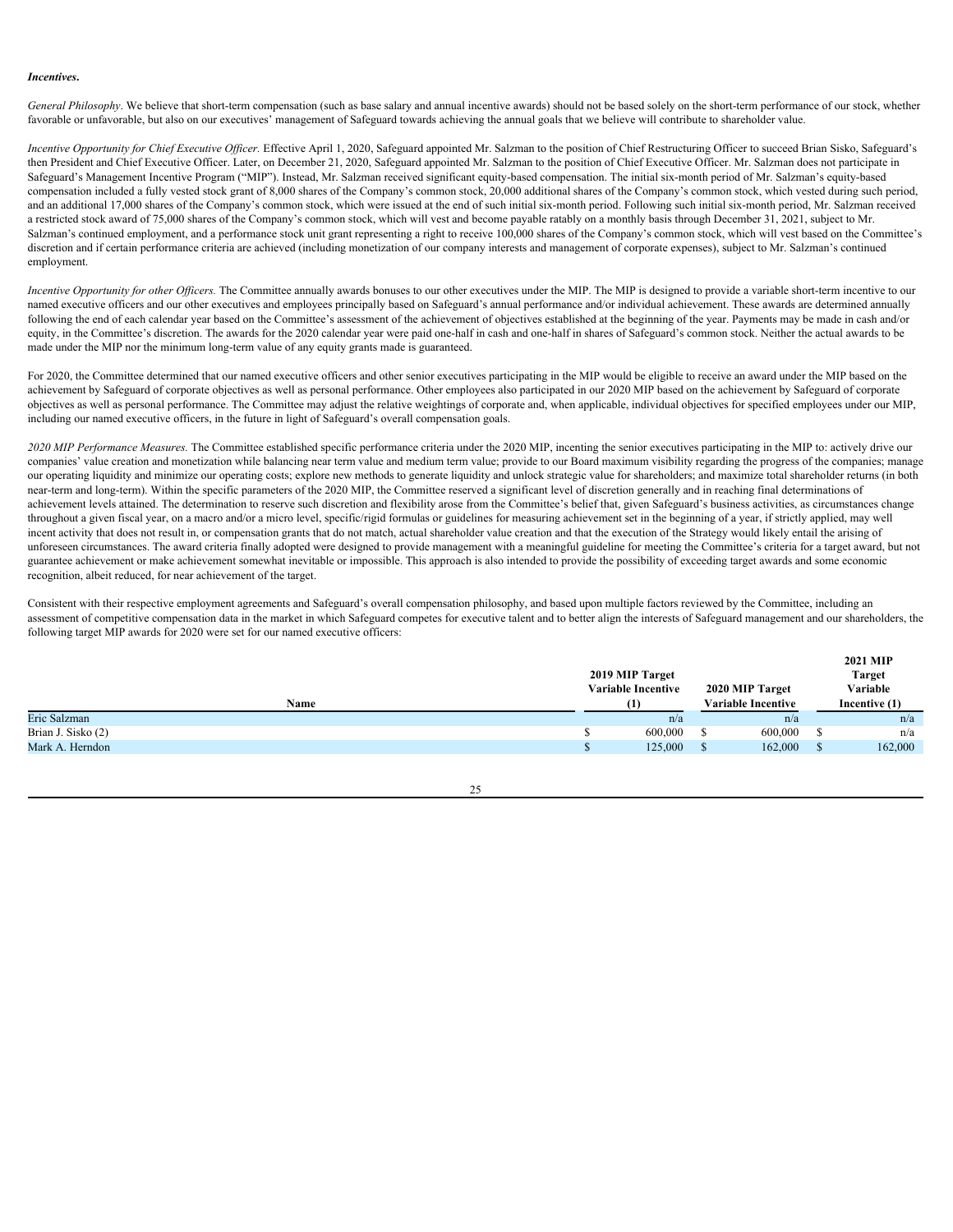- (1) The 2019 and 2021 MIP target variable incentive amounts have been included for comparison purposes.
- (2) Effective April 1, 2020, Mr. Sisko ceased serving as President and Chief Executive Officer. In connection with such separation and per the terms of Mr. Sisko's employment agreement, Mr. Sisko was paid his full 2020 MIP Target of \$600,000 in cash.

Subject to Mr. Sisko's employment agreement, which required payment in full of his 2020 MIP Target of \$600,000 in cash following his separation from the Company, there were no mandatory minimum awards payable under the 2020 MIP, and awards were paid based upon the Committee's determination of the level of achievement of the applicable corporate objectives and personal objectives.

*Determination of 2020 Payouts.* In late 2020 and early 2021, the Committee reviewed Safeguard's corporate performance against the corporate objectives set forth below and the personal achievement of the senior executives participating in the MIP. The Committee approved a combined achievement level ranging from 70% to 90% (against targeted amounts) for the senior executives participating in the MIP.

# **Corporate Objectives:**

- Actively drive our companies' value creation and monetization while balancing near term value and medium term value
- Provide to our Board maximum visibility regarding the progress of the companies
- · Manage our operating liquidity and minimize our operating costs
- Explore new methods to generate liquidity and unlock strategic value for shareholders
- Maximize total shareholder returns (in both near-term and long-term)

Based on its assessment of the achievement of the 2020 MIP corporate and personal objectives, the Committee authorized the following individual awards to Safeguard's named executive officers. The Committee determined to pay 2020 MIP payments to our executives one-half in cash and one-half in shares of Safeguard's common stock.

|                                                  |                  | <b>Total Variable</b>    |     |
|--------------------------------------------------|------------------|--------------------------|-----|
| Name                                             | Payout Level (1) | <b>Incentive Payment</b> |     |
| Eric Salzman                                     | n/a              |                          | n/a |
| Brian J. Sisko                                   | 100%             | 600,000                  |     |
| Mark A. Herndon                                  | $90\%$           | 145,800                  |     |
| Named Executive Officers, as a group (3 persons) | 90%-100%         | 745,800                  |     |

(1) Percentage of 2020 MIP Target. Mr. Salzman does not participate in the MIP. Effective April 1, 2020, Mr. Sisko ceased serving as President and Chief Executive Officer. In connection with such separation and per the terms of Mr. Sisko's employment agreement, Mr. Sisko was paid his full 2020 MIP Target of \$600,000 in cash.

The Committee annually reviews the equity awards held by our executives and other employees and also may consider awards periodically during a year in an effort to retain and motivate employees and to ensure continuing alignment of executive and shareholder interests. Grants may be made at regularly scheduled meetings or at special meetings convened to approve compensation arrangements for newly hired executives or for executives who have been promoted or are otherwise subject to changes in responsibilities. Any stock options granted are granted with an exercise price equal to the average of the high and low trading prices of our common stock on the date of grant. For administrative convenience, the Committee has adopted a policy of generally issuing approved grants on the last business day of the quarter for new hires and on the last business day of the month in which grants are approved by the Committee for all other grants.

Perquisites (fringe benefits). During 2020, we provided life insurance coverage ranging from \$750,000 to \$1,000,000 to each of our named executive officers at a total cost of \$5,441.00. Our named executive officers also are eligible to participate in the fringe benefits that Safeguard may offer, from time to time, on a non-discriminatory basis to all of our employees.

#### <span id="page-29-0"></span>**Severance and Change-in-Control Arrangements**

During 2020, each of our current named executive officers, respectively, were a party to an employment agreement with Safeguard. Mr. Salzman's employment agreement provides for a term of employment through December 31, 2021, following which he will be an "employee-at-will." Mr. Herndon is an "employee-at-will" since his employment agreement does not provide for a term of employment. Such employment agreements with Safeguard provide for certain severance benefits in the event of termination of employment by Safeguard without "cause" or, in the case of Mr. Salzman's employment agreement, by the officer for "good reason" (as defined in the agreements). See "Executive Compensation—Potential Payments upon Termination or Change in Control" below for a summary of the specific benefits that each named executive officer will receive upon the occurrence of a termination event.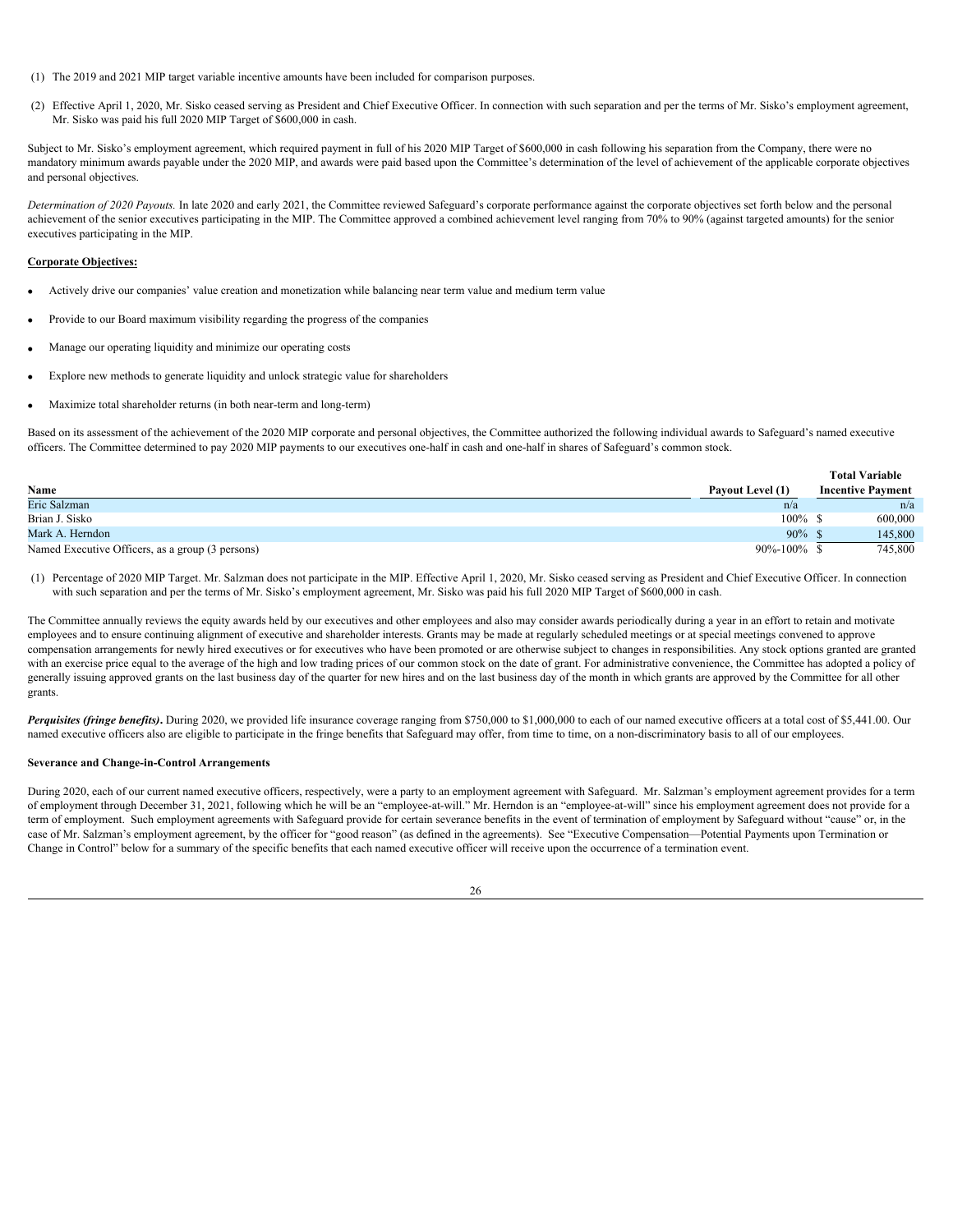# <span id="page-30-0"></span>**Key Employee Compensation Recoupment Policy**

In April 2013, the Board approved a Key Employee Compensation Recoupment Policy (the "Recoupment Policy"). Under the Recoupment Policy, we have the right to require any "key employee" to reimburse to Safeguard all or any part of an amount equal to any cash incentive award, and/or to forfeit all or any part of any equity grant (whether vested or not), awarded, paid and/or made to such key employee within three years of a "Triggering Event" under the Recoupment Policy. For purposes of the Recoupment Policy, the term "key employee" means each of our named executive officers, each other Safeguard employee who holds the title of Vice President or above, and our controller and assistant controller. A "Triggering Event" is one or more of the following, as determined by the Board or the Committee, in its sole discretion: (i) it is determined that (a) a key employee engaged in any fraud, misconduct, gross negligence or ethical misconduct which resulted in a financial restatement by Safeguard, or any material adverse impact on Safeguard, and (b) the key employee received any cash incentive award or equity grant from Safeguard, the payment or issuance of which was based in whole or in part on such actions of the key employee; or (ii) it is determined that Safeguard's consolidated financial statements or any other metric utilized by the Committee to establish, in whole or in part, a cash incentive award or equity grant to the key employee were inaccurate due, in whole or in part, to the fraud, misconduct, gross negligence or ethical misconduct of the key employee. The Committee will administer and enforce the Recoupment Policy on behalf of Safeguard and has broad, sole discretionary authority to interpret and to make determinations with respect to the Recoupment Policy. The Committee's determinations will be final and binding on all key employees and other persons.

The Recoupment Policy was adopted in furtherance of the commitment by the Committee and the Board to sound executive compensation practices and effective corporate governance, and not in response to any particular situation or circumstance. Section 954 of the Dodd-Frank Wall Street Reform and Consumer Protection Act requires the SEC to promulgate regulations applicable to public companies that require the recovery of incentive compensation in the event of a financial statement restatement and certain other circumstances. The Board intends to review the Recoupment Policy following SEC adoption of final rules to implement Section 954 of Dodd-Frank and the effectiveness of the applicable NYSE listing standards to ensure compliance.

# <span id="page-30-1"></span>**Deductibility of Executive Compensation**

Section 162(m) of the Internal Revenue Code of 1986, as amended (the "Code") generally disallows a tax deduction to public companies for compensation in excess of \$1 million paid to any of the companies' chief executive officer and certain other NEOs. Prior to the effectiveness of the Tax Cuts and Jobs Act, performance-based compensation satisfying certain requirements was not subject to this deduction limitation. Effective January 1, 2018, the performance-based compensation exception is not available to public companies, except for certain limited grandfathered arrangements. We periodically reviewed potential consequences of Section 162(m) and, prior to January 1, 2018, the stock options and PSUs awarded under our equity compensation plan were intended to comply with the provisions of Section 162(m).

#### <span id="page-30-2"></span>**Stock Ownership Guidelines**

Our Board has established stock ownership guidelines that are designed to closely align the long-term interests of our named executive officers and other senior executives with the long-term interests of our shareholders. During 2020 our ownership guidelines were as follows:

| Executive                                          | <b>Ownership Requirement</b> |
|----------------------------------------------------|------------------------------|
| Chief Executive Officer                            | 4X Base Salary               |
| Executive Vice President / Chief Financial Officer | 3X Base Salary               |
| Senior Vice President                              | 2X Base Salary               |

The Nominating & Corporate Governance Committee monitors compliance with the ownership requirements as of the end of each calendar year. Shares counted toward these guidelines include:

- Shares beneficially owned by the executive officer;
- Vested portion of restricted stock units and restricted stock awards; and
- Net value of shares underlying vested, in-the-money options ("Net Option Value").

For purposes of calculating the value to be used in monitoring compliance with the ownership guidelines, we utilize (a) the greater of the current value or the cost basis of purchased shares or vested restricted stock units/restricted stock awards as to which the executive has declared income and paid taxes; and (b) our trailing six-month average share price in determining Net Option Value.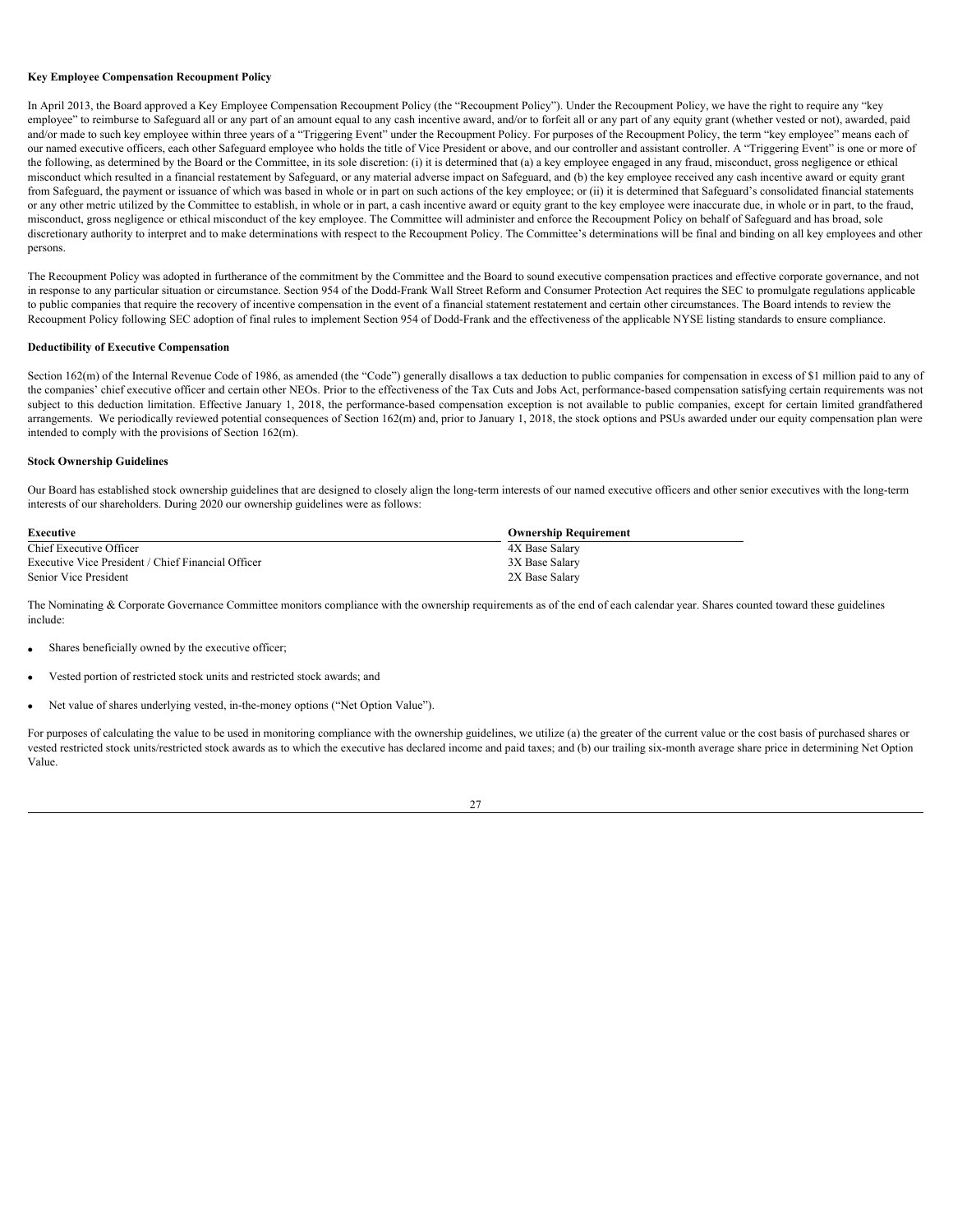The stock ownership guidelines in effect in 2020 provided that each executive generally must meet the stock ownership requirement by December 31<sup>st</sup> of the year of the fifth anniversary of the event triggering the stock ownership requirement (or any increase in the stock ownership requirement). Due to the Strategy, in March 2019 the Nominating & Corporate Governance Committee eliminated the specific timeframe by which our named executive officers and other senior executives must satisfy the stock ownership requirements; provided that no sales of Safeguard stock by our named executive officers and other senior executives are permitted until the stock ownership requirement is met (except for (i) limited stock sales to meet tax obligations and (ii) sales of shares awarded under the 2020 management incentive plan) without the approval of the Board or our Nominating & Corporate Governance Committee. As of the date of this proxy statement, our named executive officers have not yet achieved the required stock ownership level.

#### <span id="page-31-0"></span>**Prohibition on Speculation in Safeguard Stock**

Safeguard's policy on securities trading prohibits our executive officers, directors, and other employees from engaging in activities with regard to our stock that can be considered as speculative, including but not limited to, short selling (profiting if the market price of our securities decreases); buying or selling publicly traded options (e.g., a put option, which is an option or right to sell stock at a specific price prior to a specified date, or a call option, which is an option or right to buy stock at a specific price prior to a specified date); and hedging or any other type of derivative arrangement that has a similar economic effect. Our executive officers and directors also are prohibited from pledging, directly or indirectly, our common stock or the stock of any of our companies, as collateral for indebtedness.

#### <span id="page-31-1"></span>**The Strategy - Changes in Compensation Policies and Practices**

In January 2018, Safeguard announced it would not deploy any capital into new opportunities and will focus on supporting our existing companies and maximizing monetization opportunities to enable returning value to shareholders (the "Strategy").

In connection with the Strategy, on April 6, 2018, the Committee approved, and the Board adopted, the Safeguard Scientifics, Inc. Transaction Bonus Plan, which was amended and restated as the Safeguard Scientifics, Inc. Amended and Restated Transaction Bonus Plan (the "LTIP"), which was approved and adopted on February 18, 2019 and further amended effective May 29, 2020. The purpose of the LTIP is to better promote the interests of Safeguard and its shareholders by providing a definitive incentive to employees to maximize the value of Safeguard in connection with the execution of the Strategy.

Under the LTIP, participants, which include certain current and former employees, may receive a contingent right to receive a payment under the LTIP from a cash bonus pool. The bonus pool becomes available only after cash consideration is received by Safeguard in connection with the sale or other liquidation of its assets, including the sale of interests in its companies. ("Sale Transaction(s)").

Following a Sale Transaction, the bonus pool will be equal to, and participants will receive an aggregate of, 0.2% to 1.3% of the transaction consideration (as defined in the LTIP and set forth below) received by Safeguard in connection with the Sale Transaction, provided that (i) the cash bonus pool shall not be available until Safeguard has received a specified minimum amount of transaction consideration and (ii) each additional payment from the bonus pool will first require that Safeguard has received a further specified minimum amount of transaction consideration. In addition, the cash bonus pool will be equal to, and participants will receive, a specified minimum dollar amount upon the occurrence of a single transaction or a series of related transactions pursuant to which either (i) Safeguard sells, transfers or otherwise disposes of multiple assets representing, in the aggregate, a material portion of Safeguard's assets (as determined in good faith by Safeguard's Board of Directors) or (ii) Safeguard is sold, merged or consolidated with or into another company.

For purposes of the LTIP, "transaction consideration" means, in connection with a Sale Transaction(s), (i) the cash consideration received directly or indirectly by Safeguard, minus (ii) the sum of the commissions, fees and expenses payable to the Safeguard's investment bankers and the amount of fees and expenses payable to Safeguard's professional advisors in connection with the Sale Transaction. For purposes of Transaction Consideration, cash shall not be considered paid to Safeguard unless and until the cash has been received by Safeguard and shall include any cash received by Safeguard upon the sale of securities or other consideration received in connection with any Sale Transaction.

All current officers and employees of Safeguard are eligible to participate in the LTIP. The Board, in its sole discretion, determines the participants to whom awards are granted under the LTIP, and the amounts of the awards relating to the bonus pool, provided that any award made to an officer or employee may not be rescinded unless the officer or employee has been terminated for cause or the employee has resigned without good reason. On February 18, 2019, the Board approved awards under the LTIP to Brian J. Sisko, the Company's then President and Chief Executive Officer, with a bonus pool percentage equal to 25%, and Mark A. Herndon, the Company's Senior Vice President and Chief Financial Officer, with a bonus pool percentage equal to 7%. Mr. Salzman, the Company's current Chief Executive Officer, has not received an award under the LTIP.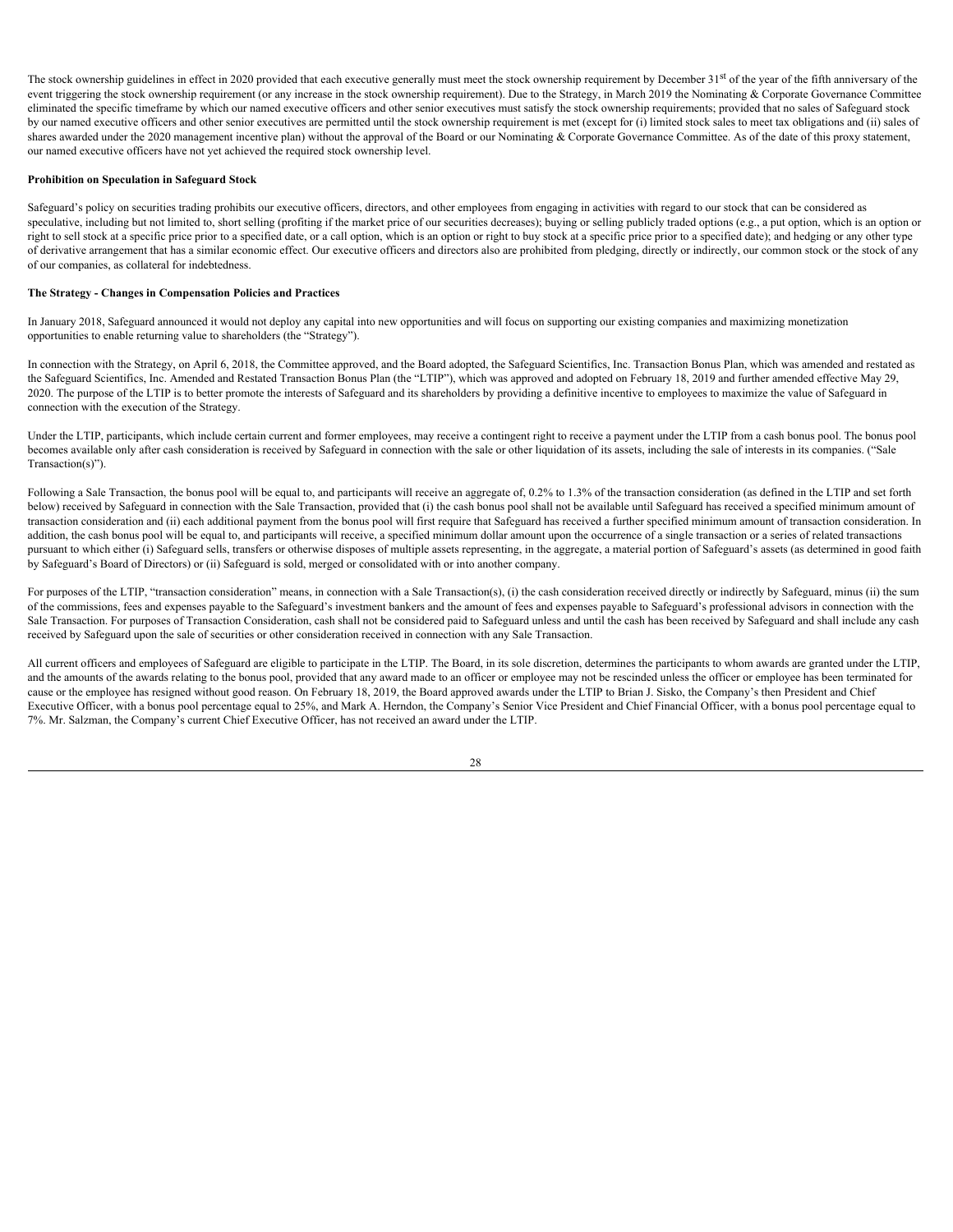At the time of the adoption of the initial Transaction Bonus Plan on April 6, 2018, the Committee also awarded, to all holders of performance unit and stock unit awards previously granted under Safeguard's 2014 Equity Compensation Plan (the "Plan"), dividend equivalents relating to such awards. The Committee awarded such dividend equivalents, meaning amounts determined by multiplying (i) the number of shares of Company stock or stock units subject to an award under the Plan by (ii) the per-share extraordinary dividend or distribution paid by Safeguard on its stock as described in Section 5(c) of the Plan ("Dividend Equivalents"), to grantees to the extent the grantees held any of the following awards under the Plan: (1) stock units that have not yet been vested and distributed, and (2) performance units that have not yet been vested and distributed. The Dividend Equivalents are subject to the same vesting terms and other conditions of the existing awards and will be governed by the terms of the existing award and the Plan.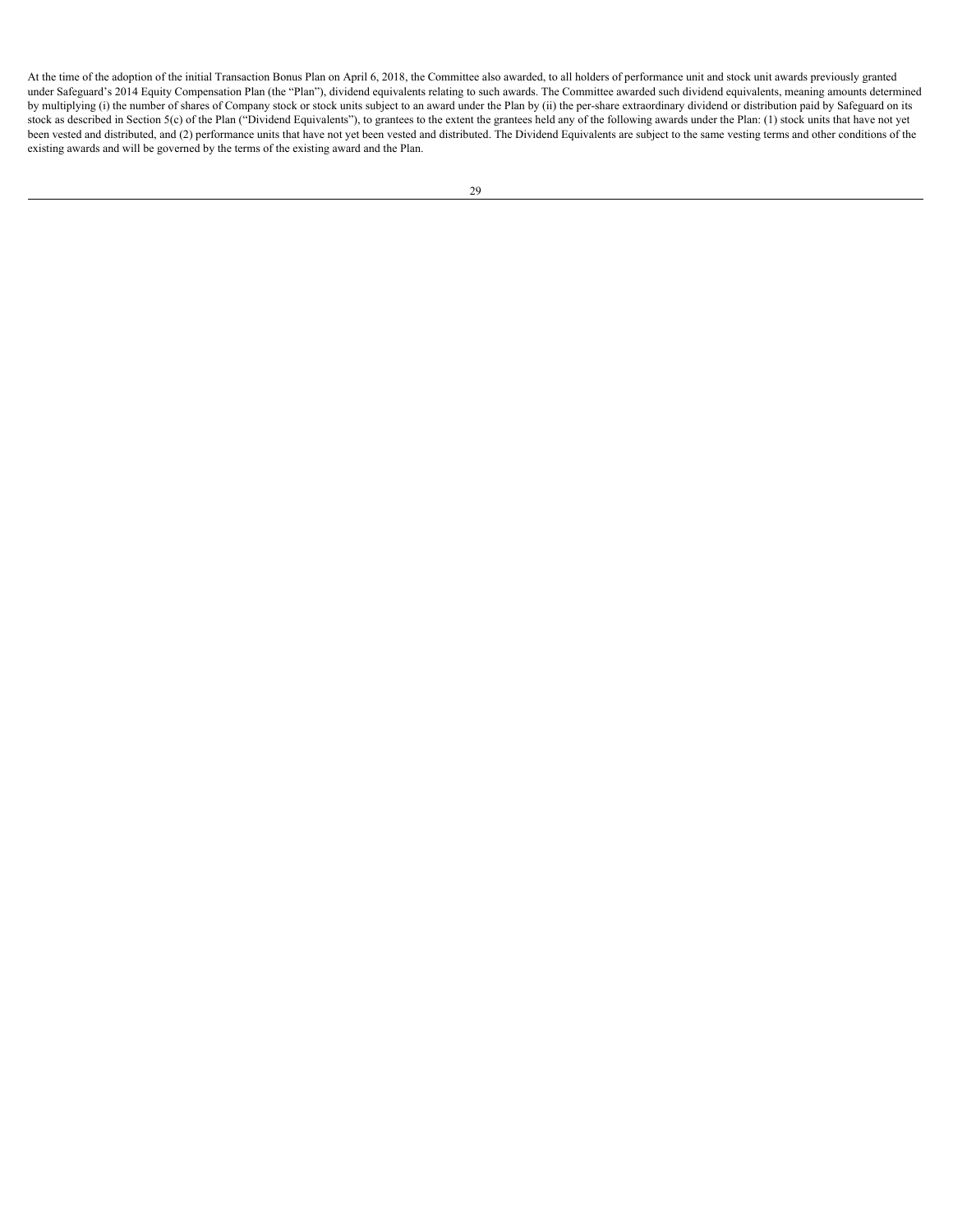# <span id="page-33-0"></span>**EXECUTIVE COMPENSATION**

#### <span id="page-33-1"></span>**Summary Compensation Table — Fiscal Years Ended December 31, 2020 and 2019**

The table below is a summary of total compensation paid to or earned by our named executive officers for the fiscal years ended December 31, 2020 and 2019. At December 31, 2020, there were two individuals serving as named executive officers of Safeguard.

| Name and<br>Principal Position                              | Vear | $Salary(\text{S})(1)$ | $Bonus(\S)$              | Stock<br>Awards<br>(S)(2)(3) | Option<br>$Awards(\S)$   | Non-Equity<br>Incentive Plan<br>Compensation(\$) | Change in Pension<br>Value and<br>Nonqualified<br>Deferred<br>Compensation<br>Earnings (\$) | All Other<br>Compensation<br>(S)(5) | Total(S)  |
|-------------------------------------------------------------|------|-----------------------|--------------------------|------------------------------|--------------------------|--------------------------------------------------|---------------------------------------------------------------------------------------------|-------------------------------------|-----------|
| Eric C. Salzman                                             |      |                       |                          |                              |                          |                                                  |                                                                                             |                                     |           |
| Chief Executive Officer                                     | 2020 | 395,000               |                          | 358,177                      |                          |                                                  | $\overline{\phantom{a}}$                                                                    | 16.919                              | 770,096   |
| Mark A. Herndon                                             | 2020 | 266,398               |                          | $\overline{\phantom{a}}$     |                          | 145,800                                          | $\overline{\phantom{a}}$                                                                    | 16,699                              | 428,897   |
| <b>Senior Vice President</b><br>and Chief Financial Officer | 2019 | 250,000               |                          |                              |                          | 108.750                                          |                                                                                             | 17.412                              | 376,162   |
|                                                             |      |                       |                          |                              |                          |                                                  |                                                                                             |                                     |           |
| Brian J. Sisko                                              | 2020 | 125,000               | $\overline{\phantom{0}}$ | $\overline{\phantom{0}}$     | $\overline{\phantom{0}}$ | $\overline{\phantom{a}}$                         | 4,441                                                                                       | 1,758,975                           | 1,888,416 |
| Former President & Chief<br>Executive Officer               | 2019 | 500,000               |                          |                              |                          | 522,000                                          | 19.160                                                                                      | 20.482                              | 1,061,642 |

 (1) Mr. Salzman joined Safeguard as Chief Restructuring Officer in April 2020 and was promoted to Chief Executive Officer in December 2020. In May 2020, Mr. Herndon's annual base salary was increased from \$260,000 to \$270,000. The salary for Messrs. Salzman and Herndon for 2020 represents a blended rate based on compensation changes that the Committee approved during 2020. Mr. Sisko served as President and Chief Executive Officer through March 31, 2020.

- (2) Consistent with SEC rules, stock awards are required to be valued using the aggregate grant date fair value computed in accordance with stock-based compensation accounting rules (FASB ASC Topic 718). Even though awards may be forfeited, the amounts reported do not reflect this contingency. Amounts reported for these awards do not reflect our accounting expense for these awards during the year and may not represent the amounts that our named executive officers will actually realize from the awards. Whether, and to what extent, Mr. Salzman realizes value will depend on (i) continued employment, (ii) whether certain performance criteria are achieved (including monetization of our company interests and management of corporate expenses) and (iii) the Committee's discretion. Vesting of awards held by Mr. Salzman may be accelerated in certain circumstances as detailed below under "Potential Payments upon Termination or Change in Control."
- (3) For 2020, the Committee awarded a combination of (i) time-based vesting restricted stock and restricted stock units and (ii) and performance-based vesting restricted stock units (the "PSUs"). The fair value of the restricted stock and restricted stock units was equal to the average of the high and low trading prices of a share of our common stock on the grant dates as follows: \$5.715 per share for awards granted on April 10, 2020, \$5.435 for awards granted on October 1, 2020, and \$6.03565 for awards granted on October 12, 2020. The PSUs are subject to performance-based vesting based the monetization of our company interests, management of corporate expenses and the Committee's discretion. Each PSU entitles Mr. Salzman to receive one share of Safeguard common stock on or about the date upon which the PSU vests. The Committee, in its sole discretion, may award an additional grant of up to 20% of the PSUs at Target for overachievement for each goal. The grant date fair value for the PSUs included in this column was computed based upon the probable outcome of the performance conditions as of the grant date. Assuming the highest level of performance conditions will be achieved (that is, the full number of shares underlying the PSUs will vest upon 100% achievement of the target), the full grant date fair value for the PSUs granted to Mr. Salzman during 2020 would be \$543,500.
- (4) The amounts reported in this column for 2020 represent payments made in January 2021 to Mr. Herndon for awards earned under our 2020 Management Incentive Plan, which is described in detail under "Compensation Discussion and Analysis—2020 Compensation Program." Payments under the 2020 management incentive plan were paid to employees one-half in cash and one-half in shares of Safeguard's common stock.

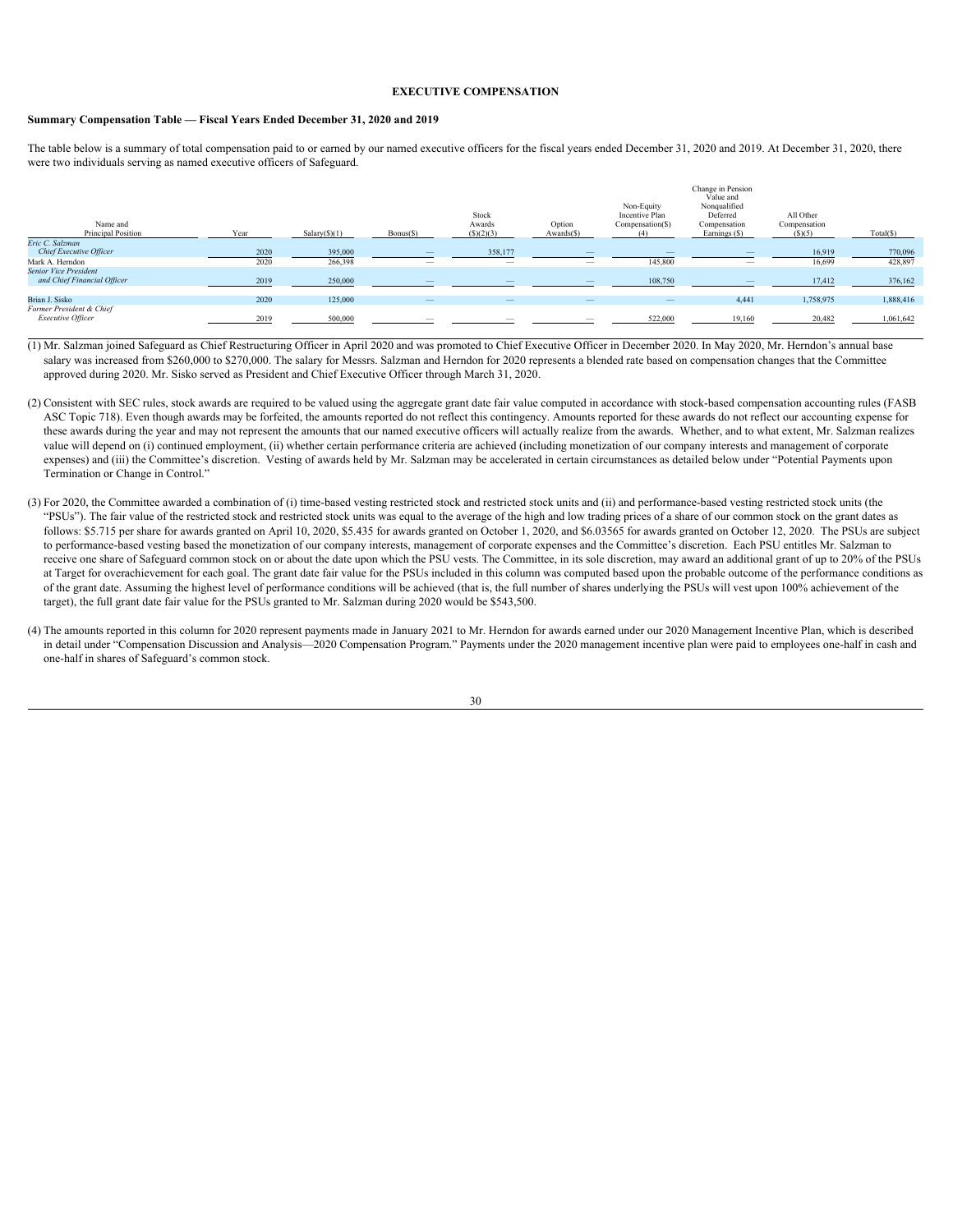# (5) For 2020, All Other Compensation includes the following amounts:

|                   |                       | <b>Group Life</b>     |                                            |
|-------------------|-----------------------|-----------------------|--------------------------------------------|
|                   |                       | Insurance             |                                            |
| 401(k) Matching   | <b>Life Insurance</b> | <b>Imputed Income</b> | <b>Severance Benefits</b>                  |
| Contribution (\$) | Premiums (\$)         |                       |                                            |
| 14,250            | 2.088                 | 1,005                 | $\qquad \qquad \overline{\qquad \qquad }%$ |
| 14,250            | 2.052                 |                       |                                            |
| 7,583             | 1,040                 | 581                   | ,749,771                                   |
|                   |                       |                       |                                            |

Our named executive officers also are eligible to receive matching charitable contributions under our program, which is available to all employees, subject to a maximum of \$1,500 in matching contributions for each individual for each calendar year. The severance benefits reported for Mr. Sisko represent the following lump-sum payments that he received under his separation agreement with us: \$375,000, representing the amount of base salary he would have received from his termination date through December 31, 2020 and 1.5 times his annual base salary in effect on his termination date equal to \$750,000.00; his 2020 MIP payment in the amount of \$600,000, equating to 100% of his 2020 MIP incentive target; and \$24,771 for health and welfare benefits.

The terms of the employment agreements of our current named executive officers provided that Mr. Salzman's initial base salary shall be \$500,000 and Mr. Herndon's initial base salary shall be \$260,000 and Mr. Herndon's initial minimum annual cash incentive target award shall be \$130,000. The base salary and annual cash incentive target award for our named executive officers are reviewed by the Committee each year and in connection with such reviews, Mr. Herndon's current base salary is \$270,000 and his current target award is \$162,000. Mr. Salzman's employment agreement provides for a term of employment through December 31, 2021, following which his employment term may be extended upon mutual agreement. Mr. Herndon is an "employee-at-will" since his employment agreement does not provide for a term of employment. The primary focus of these agreements is to provide our executive officers with severance benefits in the event of a termination of employment involuntarily, without cause or for good reason, or upon a change in control, as described below under "Potential Payments upon Termination or Change in Control."

The components of compensation reported in the Summary Compensation Table, including an explanation of the amount of salary and cash incentive compensation in proportion to total compensation, are described in detail under "Compensation Discussion and Analysis."

#### <span id="page-34-0"></span>**Grants of Plan-Based Awards — 2020**

The following table shows awards granted during 2020 to our named executive officers.

|                           |                          |              |            | Estimated Possible Payouts Under Non-Equity Incentive Plan Awards (1) Estimated Future Payouts Under Equity Incentive Plan Awards (2)(3) |                                 |              |            | <b>All Other Stock</b><br><b>Awards: Number of</b>       | <b>All Other Option</b> |                |                  | <b>Grant Date Fair</b><br>Awards: Number of Exercise or Base Closing Market Price Value of Stock and |
|---------------------------|--------------------------|--------------|------------|------------------------------------------------------------------------------------------------------------------------------------------|---------------------------------|--------------|------------|----------------------------------------------------------|-------------------------|----------------|------------------|------------------------------------------------------------------------------------------------------|
|                           | <b>Date of Committee</b> |              |            |                                                                                                                                          |                                 |              |            | Shares of Stock or Securities Underlying Price of Option |                         |                | on Date of Grant | Option                                                                                               |
| Name Grant Date           | Action                   | Threshold(S) | Target(\$) | Maximum(S)                                                                                                                               | Threshold (#)                   | $Target(\#)$ | Maximum(f) | Units $(\#)(2)(3)$                                       | Options $(f)$           | Awards (\$/Sh) | (S/Sh)           | Awards $(S)(4)(5)$                                                                                   |
| Eric C                    |                          |              |            |                                                                                                                                          |                                 |              |            |                                                          |                         |                |                  |                                                                                                      |
| Salzman 04/10/20 03/30/20 |                          | $-$          |            |                                                                                                                                          | $\overline{\phantom{a}}$        |              | $\sim$     | 8,000                                                    |                         |                |                  | 45,720                                                                                               |
| 04/10/20 03/30/20         |                          | $\sim$       |            |                                                                                                                                          | $\sim$                          |              | $\sim$     | 20,000                                                   |                         | <b>Service</b> |                  | 114,300                                                                                              |
| 10/01/20 09/29/20         |                          | $\sim$       |            |                                                                                                                                          | $\sim$                          |              |            | 75,000                                                   |                         |                |                  | 407,625                                                                                              |
| 10/01/20 09/29/20         |                          | $\sim$       |            | $\sim$                                                                                                                                   | $\hspace{0.1mm}-\hspace{0.1mm}$ | 100,000(5)   | 120,000(5) | <b>Service</b>                                           |                         | $\sim$         | $\sim$           | 652,200                                                                                              |
| 10/12/20 10/12/20         |                          |              |            |                                                                                                                                          |                                 |              |            | 17.000                                                   |                         |                |                  | 102.606                                                                                              |
| Mark C.                   |                          |              |            |                                                                                                                                          |                                 |              |            |                                                          |                         |                |                  |                                                                                                      |
| Herndon 01/20/21 01/19/21 |                          |              | 162.000    |                                                                                                                                          |                                 |              |            |                                                          |                         |                |                  |                                                                                                      |
| Brian J.                  |                          |              |            |                                                                                                                                          |                                 |              |            |                                                          |                         |                |                  |                                                                                                      |
| Sisko 04/16/18 04/16/18   |                          |              | 600,000    |                                                                                                                                          |                                 |              |            |                                                          |                         |                |                  |                                                                                                      |
|                           |                          |              |            |                                                                                                                                          |                                 |              |            |                                                          |                         |                |                  |                                                                                                      |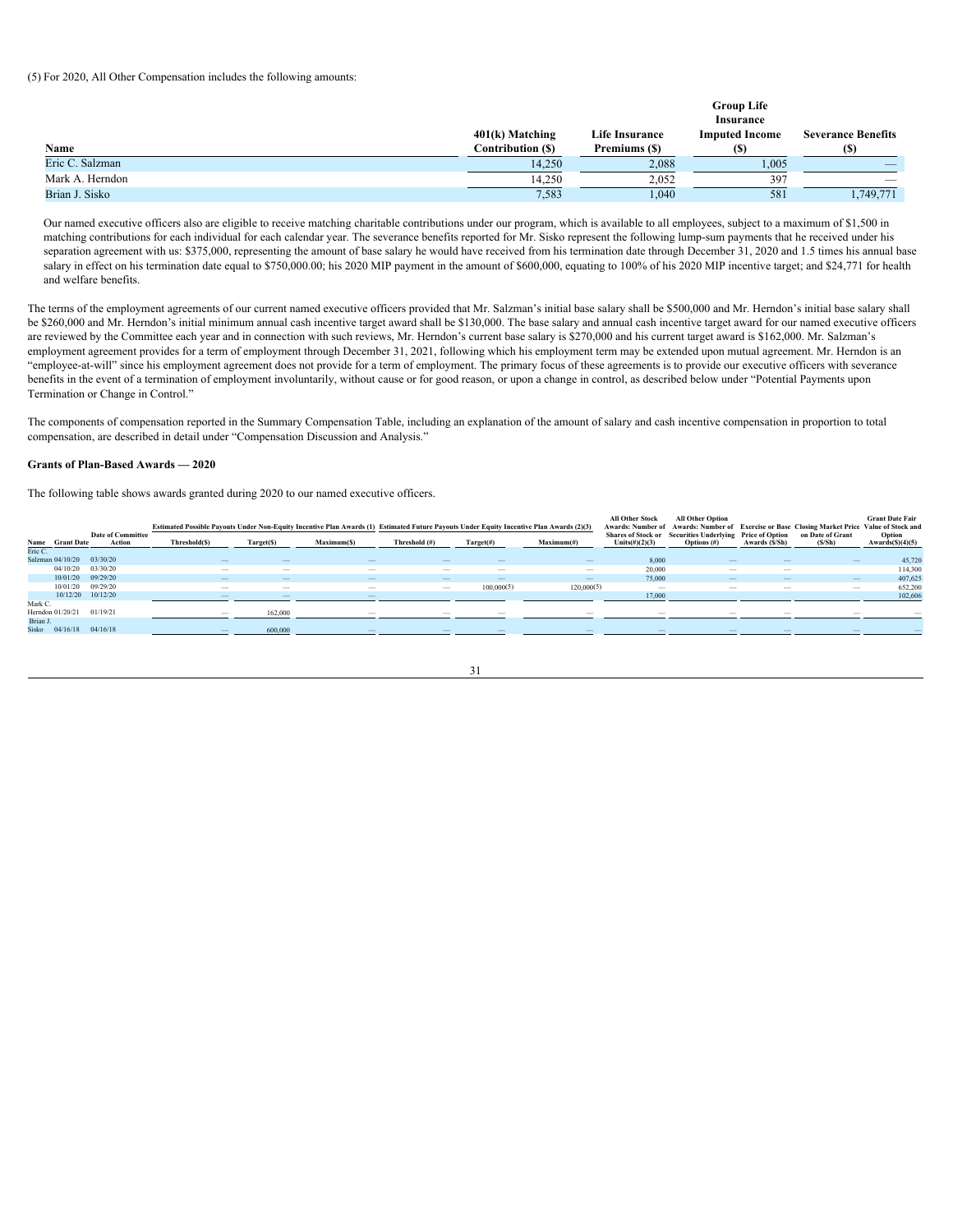- (1) These awards were made under our 2020 MIP. There were no mandatory minimum awards payable under our 2020 MIP other than in connection with a termination of employment as specified in a named executive officer's employment agreement. In connection with Mr. Sisko's separation and per the terms of his employment agreement, Mr. Sisko was paid his full 2020 MIP Target of \$600,000 in cash. The amount in the table payable to Mr. Herndon represents a payout that might have been achieved based on performance at target performance levels. The actual payment under his award, which has already been determined and was paid in January 2021, is included for 2020 in the Non-Equity Incentive Plan Compensation column of the Summary Compensation Table.
- (2) The vesting of equity awards may be accelerated, as applicable, upon death, permanent disability, retirement on or after 65th birthday, termination of employment for good reason or without cause, or termination of employment in connection with a change in control. Further information regarding the equity awards that are subject to acceleration of vesting in each circumstance can be found below under "Potential Payments upon Termination or Change in Control."
- (3) The 8,000 shares of restricted stock issued on 4/10/20 and the 17,000 shares of restricted stock issued on 10/12/20 were fully vested at issuance. The 20,000 restricted stock units issued on 4/10/20 vested in 6 equal monthly installments commencing on May 1, 2020 and on the first day of each month thereafter. The 75,000 shares of restricted stock issued on 10/1/20 vest in 15 equal installments commencing on the 15<sup>th</sup> day of October, 2020 and on the 15<sup>th</sup> day of each month thereafter. The equity grants reported in this table were granted under our 2014 Equity Compensation Plan.
- (4) The amounts in this column represent the grant date fair value of the awards computed in accordance with FASB ASC Topic 718. The assumptions used by us in calculating these amounts are incorporated by reference to Note 7 to our Consolidated Financial Statements in our Annual Report on Form 10-K.
- (5) The PSUs are subject to performance-based vesting based on the monetization of our company interests, management of corporate expenses and the Committee's discretion. Each PSU entitles Mr. Salzman to receive one share of Safeguard common stock on or about the date upon which the PSU vests. Mr. Salzman may receive an additional grant of up to 20% of the PSUs at Target for overachievement for each goal. The grant date fair value for the PSUs included in this column was computed assuming the highest level of performance conditions will be achieved (that is, the full number of shares underlying the PSUs will vest upon 120% achievement of the target). The PSUs have a 15-month term and were granted under the 2014 Equity Compensation Plan.

# <span id="page-35-0"></span>**Outstanding Equity Awards at Fiscal Year-End — 2020**

The following table shows the equity awards we have made to our named executive officers that were outstanding at December 31, 2020.

|                              |          |                                                                        |                                                                        | <b>Option Awards</b>                                                                                                                 |                             |                      |                                                                                  |                                                                                                                | <b>Stock Awards</b>                                                                                                                                  |                                                                                                                                                                                |
|------------------------------|----------|------------------------------------------------------------------------|------------------------------------------------------------------------|--------------------------------------------------------------------------------------------------------------------------------------|-----------------------------|----------------------|----------------------------------------------------------------------------------|----------------------------------------------------------------------------------------------------------------|------------------------------------------------------------------------------------------------------------------------------------------------------|--------------------------------------------------------------------------------------------------------------------------------------------------------------------------------|
|                              | Grant    | Number of<br><b>Securities</b><br>Underlying<br>Unexercised<br>Options | Number of<br><b>Securities</b><br>Underlying<br>Unexercised<br>Options | <b>Equity Incentive</b><br>Plan Awards:<br>Number of<br><b>Securities</b><br>Underlying<br>Unexercised<br>Unearned<br><b>Options</b> | Option<br>Exercise<br>Price | Option<br>Expiration | Number<br>of Shares<br>or Units<br>of Stock<br>That<br><b>Have Not</b><br>Vested | Market<br>Value of<br><b>Shares</b> or<br><b>Units</b> of<br><b>Stock</b><br><b>That Have</b><br>Not<br>Vested | <b>Equity Incentive</b><br>Plan Awards:<br>Number of<br>Unearned<br>Shares, Units or<br><b>Other Rights</b><br><b>That Have Not</b><br><b>Vested</b> | <b>Equity Incentive</b><br>Plan Awards:<br><b>Market or</b><br><b>Payout Value of</b><br>Unearned<br>Shares, Units or<br><b>Other Rights</b><br><b>That Have Not</b><br>Vested |
| Name<br>Eric C.              |          | Exercisable                                                            | Unexercisable                                                          | (#)(1)                                                                                                                               |                             |                      | $(\#)(1)(2)$                                                                     |                                                                                                                | $(\#)(1)(4)$                                                                                                                                         | (S)(3)                                                                                                                                                                         |
| Salzman                      | 10/01/20 |                                                                        |                                                                        |                                                                                                                                      |                             |                      | 60,000                                                                           | 382.800                                                                                                        |                                                                                                                                                      |                                                                                                                                                                                |
|                              | 10/01/20 |                                                                        |                                                                        |                                                                                                                                      |                             |                      |                                                                                  | <b>Service</b>                                                                                                 | 100,000                                                                                                                                              | 638,000                                                                                                                                                                        |
| Mark A.<br>Herndon<br>Brian. |          |                                                                        |                                                                        |                                                                                                                                      |                             |                      |                                                                                  |                                                                                                                |                                                                                                                                                      |                                                                                                                                                                                |
| Sisko                        | 09/30/11 | 358                                                                    | $\hspace{0.1mm}-\hspace{0.1mm}$                                        | $\hspace{0.1mm}$                                                                                                                     | 15.070                      | 09/30/21             | $\sim$                                                                           | $\sim$                                                                                                         | $\hspace{0.05cm}$                                                                                                                                    | -                                                                                                                                                                              |

(1) Vesting of equity awards may be accelerated upon death, permanent disability, retirement on or after 65th birthday, termination of employment for good reason or without cause, or termination of employment in connection with a change in control. Further information regarding the equity awards that are subject to acceleration of vesting in each circumstance can be found below under "Potential Payments upon Termination or Change in Control."

(2) The shares awarded to Mr. Salzman vest in 15 equal monthly installments commencing on October 15, 2020 and on the 15th day of each month thereafter.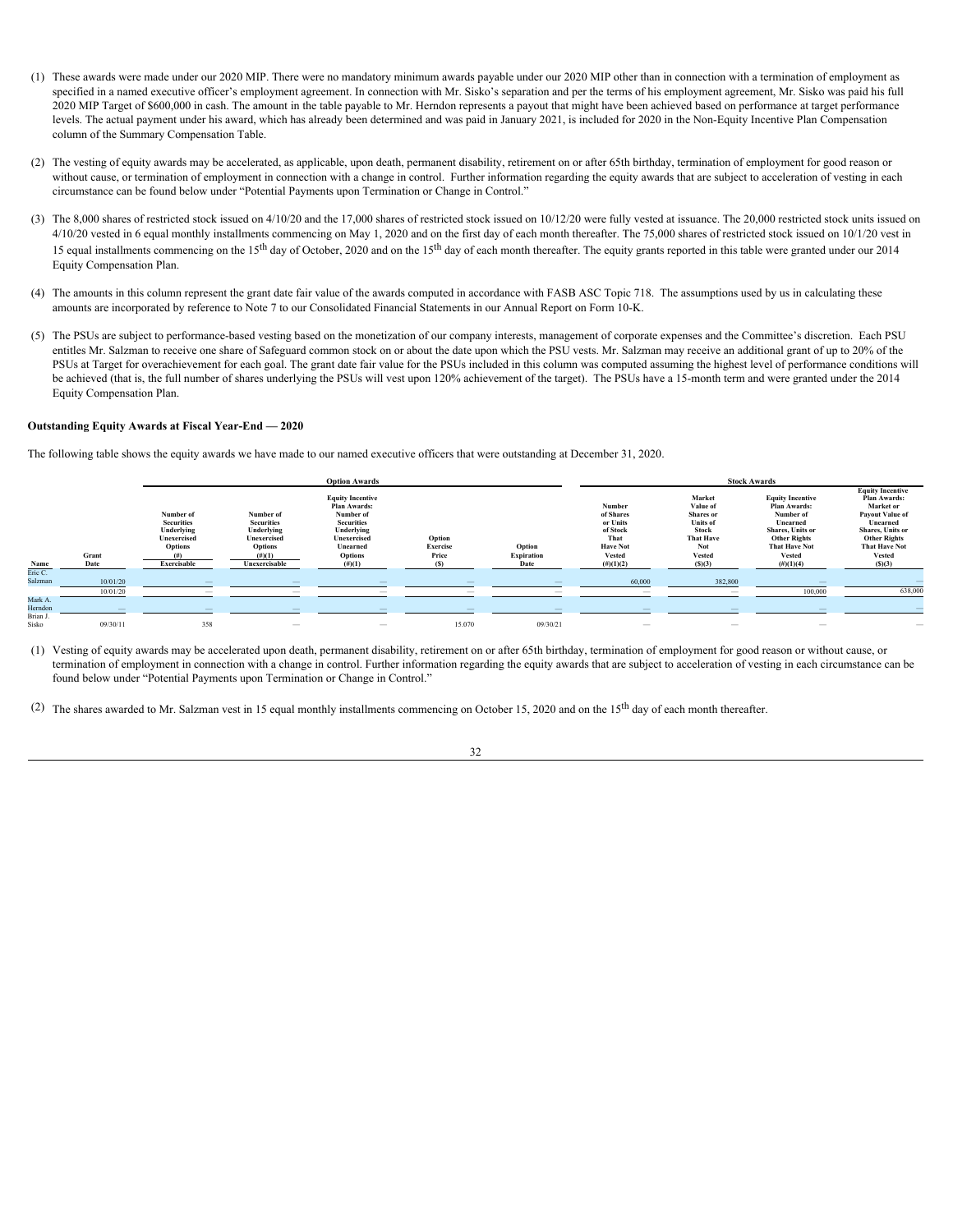- (3) Under SEC rules, the value is calculated based on the year-end closing stock price of \$6.38, as reported on the NYSE composite tape, multiplied by the number of shares or the number of shares of stock underlying the PSUs that have not vested.
- (4) The PSUs are subject to performance-based vesting based on the monetization of our company interests, management of corporate expenses and the Committee's discretion. Each PSU entitles Mr. Salzman to receive one share of Safeguard common stock on or about the date upon which the PSU vests. Mr. Salzman may receive an additional grant of up to 20% of the PSUs at Target for overachievement for each goal.

# <span id="page-36-0"></span>**Option Exercises and Stock Vested — 2020**

The following table shows restricted stock awards that vested during 2020. No stock options were exercised during 2020.

|                 |                                                                  | <b>Option Awards</b>                        | <b>Stock Awards</b>                                      |                                            |  |  |
|-----------------|------------------------------------------------------------------|---------------------------------------------|----------------------------------------------------------|--------------------------------------------|--|--|
|                 | <b>Number of Shares</b><br><b>Acquired on</b><br><b>Exercise</b> | <b>Value Realized on</b><br><b>Exercise</b> | <b>Number of Shares</b><br><b>Acquired on</b><br>Vesting | <b>Value Realized on</b><br><b>Vesting</b> |  |  |
| Name            | (#                                                               | $($ (\$)(1)                                 |                                                          | (S)(2)                                     |  |  |
| Eric C. Salzman | $\overline{\phantom{0}}$                                         |                                             | 60,000                                                   | 368,261                                    |  |  |
| Mark A. Herndon |                                                                  | $\overline{\phantom{a}}$                    | 13,500                                                   | 84,105                                     |  |  |
| Brian J. Sisko  |                                                                  |                                             | 8,836                                                    | 55,020                                     |  |  |

- (1) The value realized on exercise is determined by multiplying the number of shares acquired on exercise by the difference between the exercise price and the average of the high and low trading prices of Safeguard's common stock, as reported on the NYSE consolidated tape, on the exercise date, or, for those shares that were sold upon exercise of the options, the difference between the sales price of the shares underlying the options exercised and the applicable exercise price of those options.
- (2) The value realized on vesting is determined by multiplying the number of shares vested by the average of the high and low trading prices of Safeguard's common stock, as reported on the NYSE consolidated tape, on each vesting date.

#### <span id="page-36-1"></span>**Nonqualified Deferred Compensation — 2020**

In 2003, Safeguard adopted an Executive Deferred Compensation Plan, which is a nonqualified, unfunded plan that provided for a designated group of employees to obtain credits in the form of Safeguard contributions that were allocated to accounts for the benefit of each participant. Participants were not able to defer compensation under the plan. This plan was adopted in order to approximate matching contributions under our 401(k) plan which, based upon the terms and structure of our 401(k) plan, were not available to our most highly compensated personnel.

During 2008, the Committee approved a change to our 401(k) plan which allowed matching contributions for all of our employees beginning in 2009. Therefore, no contributions have been made to this plan since 2009, and we do not expect to make any future contributions under this plan. Amounts accrued for prior periods will remain credited, and earnings on those prior amounts will continue to be credited, to prior participants in accordance with the terms of the plan. Lump sum distributions of the vested balance in a named executive officer's account are made six months following termination.

A committee appointed by Safeguard's Board selects the funds or indices that are used for purposes of calculating the earnings that are credited to each participant's account based on a notional investment in the selected funds or indices. Since July 2011, we have calculated earnings based on the performance of the notional investment in the Vanguard 500 Index Admiral Fund (VFIAX), one of the investment choices available to participants in our 401(k) plan. The committee, in its discretion, may replace this fund and add new funds.

The following table shows earnings during 2020 and account balances at December 31, 2020, for our named executive officers.

|                 | Registrant<br>Contributions<br>in Last Fiscal Year | Aggregate<br>Earnings<br>in Last Fiscal Year | Aggregate<br>Withdrawals/<br><b>Distributions</b> | <b>Aggregate Balance</b><br>at Last Fiscal Year<br>End |
|-----------------|----------------------------------------------------|----------------------------------------------|---------------------------------------------------|--------------------------------------------------------|
| Name            | $($ s                                              |                                              | (S)                                               |                                                        |
| Eric C. Salzman |                                                    | $\overline{\phantom{a}}$                     | $\overline{\phantom{0}}$                          | __                                                     |
| Mark A. Herndon |                                                    |                                              |                                                   |                                                        |
| Brian J. Sisko  | $\hspace{0.1mm}-\hspace{0.1mm}$                    | 4,441                                        | 84,528                                            | $\overline{\phantom{a}}$                               |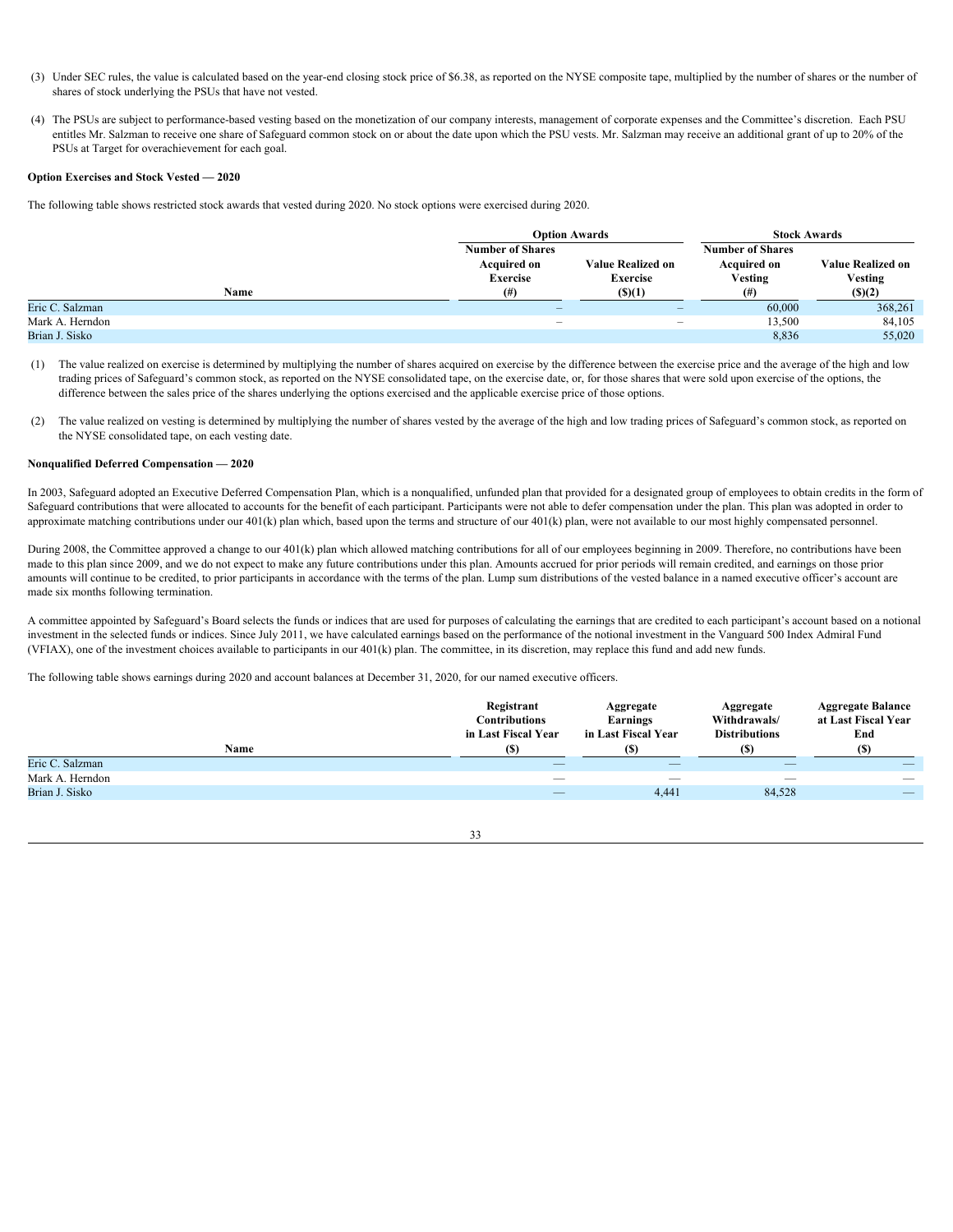# <span id="page-37-0"></span>**Potential Payments upon Termination or Change in Control**

#### *Agreement with Mr. Salzman and Mr. Herndon*

Mr. Salzman has an agreement with us that provides for certain benefits upon termination of employment without cause or for good reason. Mr. Herndon has an agreement with us that provides for certain benefits upon his termination of employment without cause. Under these agreements, the following definitions, as applicable, apply:

| Cause       | Willful failure to abide by the reasonable work-related instructions and requests and/or failure to adhere to any written Safeguard policy;<br>appropriation (or attempted appropriation) of a material business opportunity of Safeguard; misappropriation (or attempted<br>misappropriation) of any of Safeguard's funds or property; or conviction of, indictment for (or its procedural equivalent), or entering of a<br>guilty plea or plea of no contest with respect to, a felony, the equivalent thereof, or any other crime with respect to which imprisonment is a<br>possible punishment. |
|-------------|------------------------------------------------------------------------------------------------------------------------------------------------------------------------------------------------------------------------------------------------------------------------------------------------------------------------------------------------------------------------------------------------------------------------------------------------------------------------------------------------------------------------------------------------------------------------------------------------------|
| Good Reason | A material diminution, without the executive's consent, in the nature or status of the executive's position, title, responsibilities, or duties; a<br>material reduction of the executive's base salary; or a material breach by Safeguard of the executive's agreement.                                                                                                                                                                                                                                                                                                                             |

# *Payments Made upon Involuntary Termination of Employment without Cause or for Good Reason*

- Mr. Salzman will receive the following benefits upon involuntary termination of employment without cause by Safeguard or by Mr. Salzman for good reason:
	- · The unpaid portion of his base salary which would have been payable through December 31, 2021;
	- Any shares subject to the time-based restricted stock grant awarded prior to Mr. Salzman's termination date and not previously vested and paid will vest;
	- Any units subject to the performance-based stock unit grant awarded prior to Mr. Salzman's termination date and not previously vested and paid will vest upon in amount that is the greater of: (i) the number of units that result from multiplying (x) the number of units subject to the performance-based stock unit grant by (y) the actual achievement of the performance criteria (measured between 0% - 100%, as determined by the Committee); and (ii) the number of units that result from multiplying (x) the number of units subject to the performance-based stock unit grant by (y) by a fraction, the numerator of which is the number of days during which Mr. Salzman was employed by the Company between October 1, 2020 and the date of termination and the denominator of which is 456; and
	- The cost of COBRA continuation coverage with respect to medical insurance, less such co-payment amount payable by Mr. Salzman, under the terms of Safeguard's medical insurance program as in effect on the date of such termination, through December 31, 2021.

Mr. Herndon will receive the following benefits upon involuntary termination of employment without cause by Safeguard:

- Payment equal to six months of his base annual salary then in effect, payable in semi-monthly installments over six months;
- · Continued vesting during the severance period in any restricted stock and/or other equity related instruments granted to him;
- Up to six months' continued COBRA coverage under Safeguard's medical insurance program; provided, however, that such coverage shall terminate immediately upon his commencement of full-time employment with any other employer during the severance period; and
- · A lump sum payment equal to the applicable premium otherwise payable for COBRA continuation coverage with respect to dental insurance for a six-month period.

#### *Payments Made upon a Change in Control*

Except for those benefits that are provided on a non-discriminatory basis to our employees generally upon termination of employment, Mr. Salzman and Mr. Herndon will not be entitled to any other payments or benefits upon a change of control.

# *Other Payments Made upon Termination of Employment*

Regardless of the manner in which a named executive officer's employment terminates, he also generally will receive payments and benefits that are provided on a non-discriminatory basis to our employees upon termination of employment, including the following:

- · Amounts earned during his term of employment;
- Amounts contributed by us for the year of termination under our 401(k) plan (if he has completed the required hours of service, if any, and is an employee on the date as of which we make a contribution);

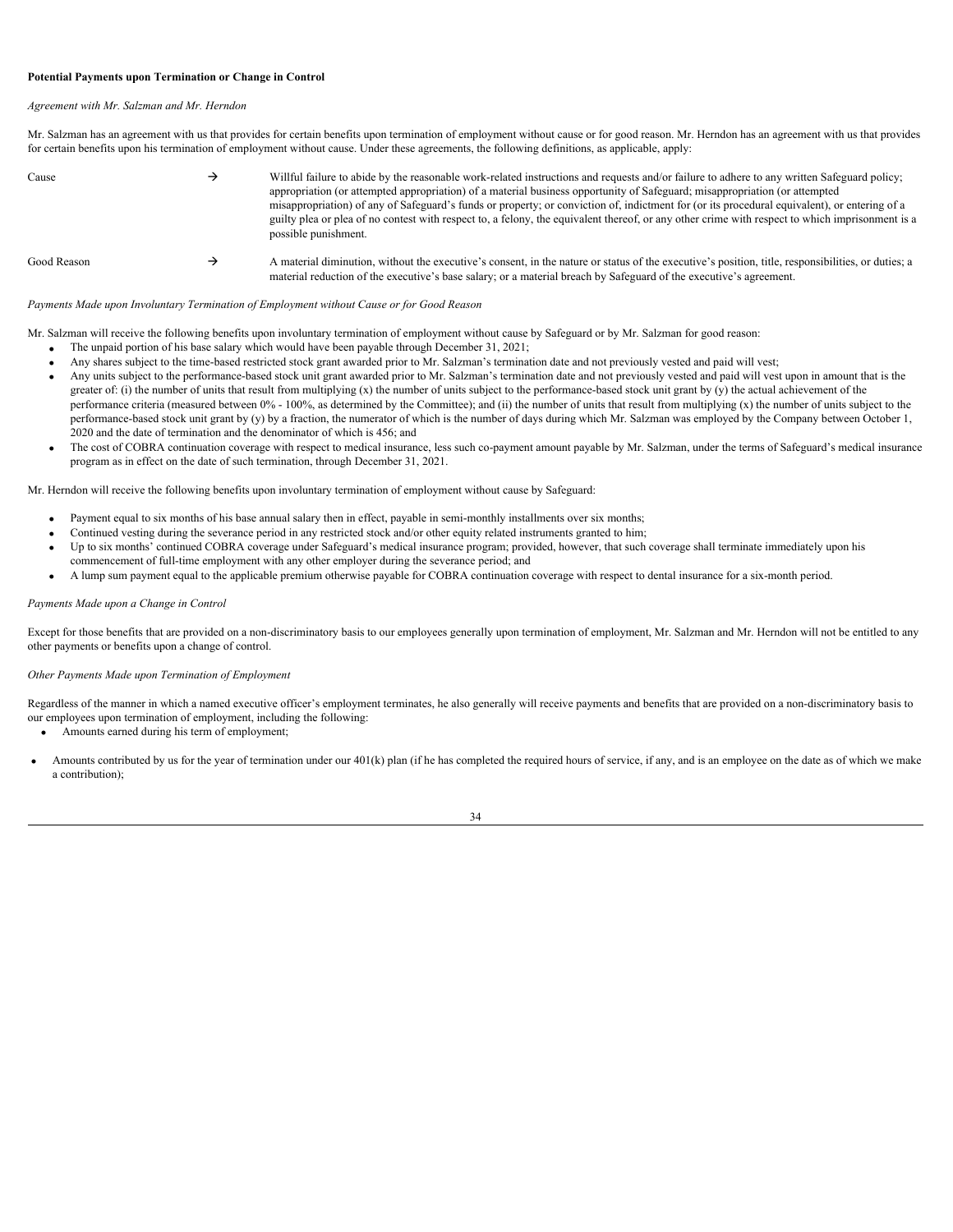- Distribution of accrued and vested plan balances under our 401(k) plan and nonqualified deferred compensation plan;
- Reimbursement of eligible dental expenses for services incurred prior to termination;
- Upon his death, disability or retirement on or after his 65th birthday, accelerated vesting of stock options subject to time-based vesting that have not otherwise vested and extension of the post-termination exercise period for all stock options from 90 days to 12 months; and
- Upon his death or disability, payment of benefits under our other broad-based employee benefit programs, including short-term and long-term disability plans, life insurance program, accidental death and dismemberment plan and business travel insurance plan, as applicable.

The following table shows the potential incremental payments and benefits which our named executive officers would have been entitled to receive upon termination of employment in each situation listed in the table below under their respective agreements and our broad-based employee benefit programs. The amounts shown do not include certain payments and benefits available generally to salaried employees upon termination of employment, such as distributions from our 401(k) and deferred compensation plans. The amounts shown in the table are based on an assumed termination as of December 31, 2020, and represent estimates of the maximum incremental amounts and benefits that would have been paid to each executive upon his termination which we have calculated: (i) by assuming Mr. Herndon would have been entitled to his target incentive award for 2020; and (ii) by using our 2021 premium costs for calculating the value of the health and welfare benefits. The amount to be paid to each executive would depend on the time and circumstances of an executive's separation from Safeguard.

| Salary and<br><b>Bonus</b> | <b>Life Insurance</b><br>Proceeds or<br><b>Disability</b><br>Income | Health<br>and<br>Welfare<br><b>Benefits</b> | <b>Acceleration of</b><br><b>Equity Awards</b> | Total<br>Termination<br><b>Benefits</b><br>(S) |
|----------------------------|---------------------------------------------------------------------|---------------------------------------------|------------------------------------------------|------------------------------------------------|
| $\sim$                     | $\overline{\phantom{a}}$                                            |                                             | $\overline{\phantom{a}}$                       |                                                |
| $\overline{\phantom{m}}$   | 3,347,680                                                           | $\hspace{0.1mm}-\hspace{0.1mm}$             |                                                | 3,347,680                                      |
| $\sim$                     | 1,500,000                                                           | $\frac{1}{2}$                               | $\overline{\phantom{a}}$                       | 1,500,000                                      |
| 500,000                    | $\overbrace{\qquad \qquad }^{}$                                     | 24,718                                      | 511,383                                        | 1,036,101                                      |
| 500,000                    |                                                                     | 24,718                                      | 511,383                                        | 1,036,101                                      |
|                            |                                                                     |                                             |                                                |                                                |
| $\sim$                     |                                                                     |                                             | $\overline{\phantom{a}}$                       |                                                |
| $\overline{\phantom{a}}$   | 2,262,195                                                           |                                             | $\overline{\phantom{m}}$                       | 2,262,195                                      |
| $\overline{\phantom{0}}$   | 1,020,000                                                           | $\qquad \qquad = \qquad$                    | $\overline{\phantom{0}}$                       | 1,020,000                                      |
| 135,000                    | $\overline{\phantom{a}}$                                            | 12,359                                      | $\overline{\phantom{a}}$                       | 147,359                                        |
| 135,000                    |                                                                     | 12,359                                      |                                                | 147,359                                        |
| 1,725,000                  |                                                                     | 24,771                                      |                                                | 1,749,771                                      |
|                            | <b>(S)</b>                                                          | (S)                                         | (S)                                            | (S)(1)                                         |

(1) Under SEC rules, the value related to the acceleration of equity awards in each scenario is calculated as of December 31, 2020, based on the number of shares of restricted stock for which vesting would have been accelerated, multiplied by our year-end closing stock price, as reported on the NYSE composite tape.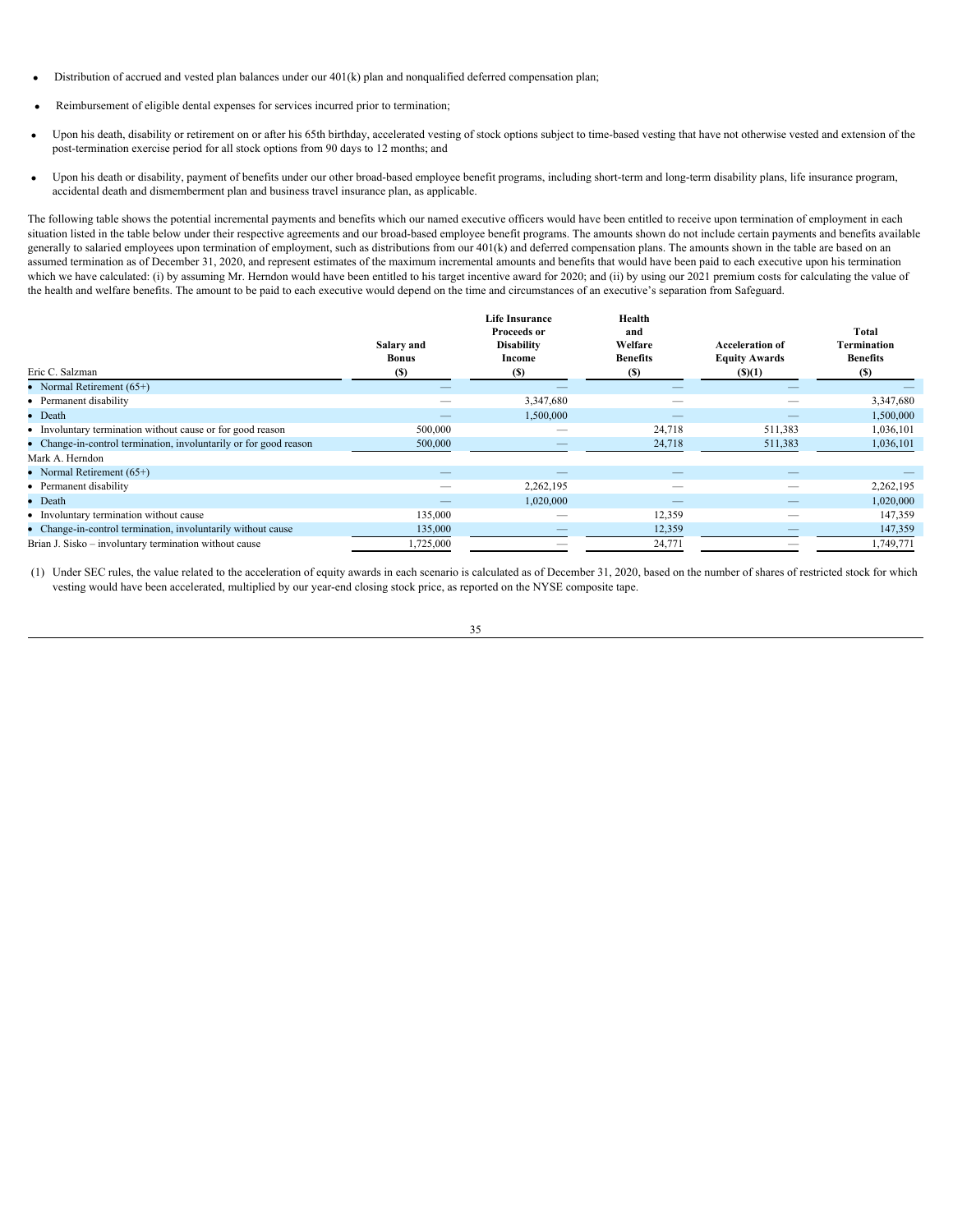# <span id="page-39-0"></span>**PROPOSAL NO. 3 – RATIFICATION OF THE AUDIT COMMITTEE'S APPOINTMENT OF INDEPENDENT REGISTERED PUBLIC ACCOUNTING FIRM**

As part of the Strategy, the Audit Committee, which is composed entirely of independent, non-employee members of the Board, determined to solicit and consider competitive proposals for audit services from independent public accounting firms. This proposal process resulted in the Audit Committee's appointment of Grant Thornton LLP ("Grant Thornton") to serve as our independent auditor to perform the audit of our financial statements for the fiscal year ending December 31, 2021, and the Board has recommended that our shareholders ratify the appointment.

KPMG LLP ("KMPG") served as our independent public accounting firm from 1986 to March 2021, following which such time KPMG declined to stand for re-election. The audit reports of KPMG on the Company's consolidated financial statements as of and for the years ended December 31, 2020 and 2019, did not contain any adverse opinion or disclaimer of opinion, nor were they qualified or modified as to uncertainty, audit scope or accounting principles, except that the December 31, 2019 report contained a separate paragraph stating that "As discussed in Note 1 to the consolidated financial statements, the Company has changed its method of accounting for leases as of January 1, 2019 due to the adoption of Accounting Standards Update No. 2016-02, *Leases*."

During the years ended December 31, 2020 and 2019, and the subsequent interim period through March 12, 2021, there were no (1) disagreements (as defined in Item 304(a)(1)(iv) of Regulation S-K and related instructions) with KPMG on any matter of accounting principles or practices, financial statement disclosure, or auditing scope or procedure, which disagreements, if not resolved to the satisfaction of KPMG, would have caused KPMG to make reference to the subject matter of the disagreement in their reports, or (2) reportable events (as defined in Item  $304(a)(1)(v)$  of Regulation S-K).

The Company provided KPMG and Grant Thornton with a copy of the disclosures required by Item 304(a) of Regulation S-K prior to the time this proxy statement was filed with the SEC. In the event that KPMG or Grant Thornton believed the disclosures were incorrect or incomplete, each was permitted to express its views in a brief statement to be included in this proxy statement. Neither submitted such a statement.

In March 2021, the Audit Committee approved the appointment of Grant Thornton as our independent public accountant for the fiscal year ended December 31, 2021. During the years ended December 31, 2020 and 2019, and the subsequent interim period through March 12, 2021, neither the Company nor anyone on its behalf has consulted Grant Thornton with respect to either (1) the application of accounting principles to a specified transaction, either completed or proposed, or the type of audit opinion that might be rendered on the Company's consolidated financial statements or the effectiveness of internal control over financial reporting, where either a written report or oral advice was provided to the Company that Grant Thornton concluded was an important factor considered by the Company in reaching a decision as to any accounting, auditing or financial reporting issue; or (2) any matter that was either the subject of a disagreement (as defined in Item 304(a)(1)(iv) of Regulation S-K and the related instructions) or a reportable event as described in Item 304(a)(1)(v) of Regulation S-K.

If the shareholders do not ratify the appointment Grant Thornton, the Audit Committee may reconsider its recommendation and may retain Grant Thornton or another accounting firm without resubmitting the matter to shareholders. Even if the shareholders ratify the appointment of Grant Thornton, the Audit Committee may select another firm if it determines such selection to be in the best interests of Safeguard and its shareholders.

Services provided to Safeguard and its subsidiaries by KPMG in fiscal year 2020 and fiscal year 2019 are described below under "Independent Registered Public Accounting Firm — Audit Fees."

Ratification requires the affirmative vote of a majority of the votes cast by all shareholders entitled to vote on the proposal.

# **Recommendation of the Board of Directors**

*The Board recommends that shareholders vote "FOR" the proposal to ratify the appointment of Grant Thornton as Safeguard's independent registered public accounting firm for the 2021 fiscal year.*

#### **Independent Registered Public Accounting Firm**

The following table presents fees for professional services rendered by KPMG for the audit of Safeguard's consolidated financial statements for fiscal year 2020 and fiscal year 2019 and fees billed for audit-related services, tax services and all other services rendered by KPMG for fiscal year 2020 and fiscal year 2019. This table includes fees billed to Safeguard's consolidated subsidiaries for services rendered by KPMG.

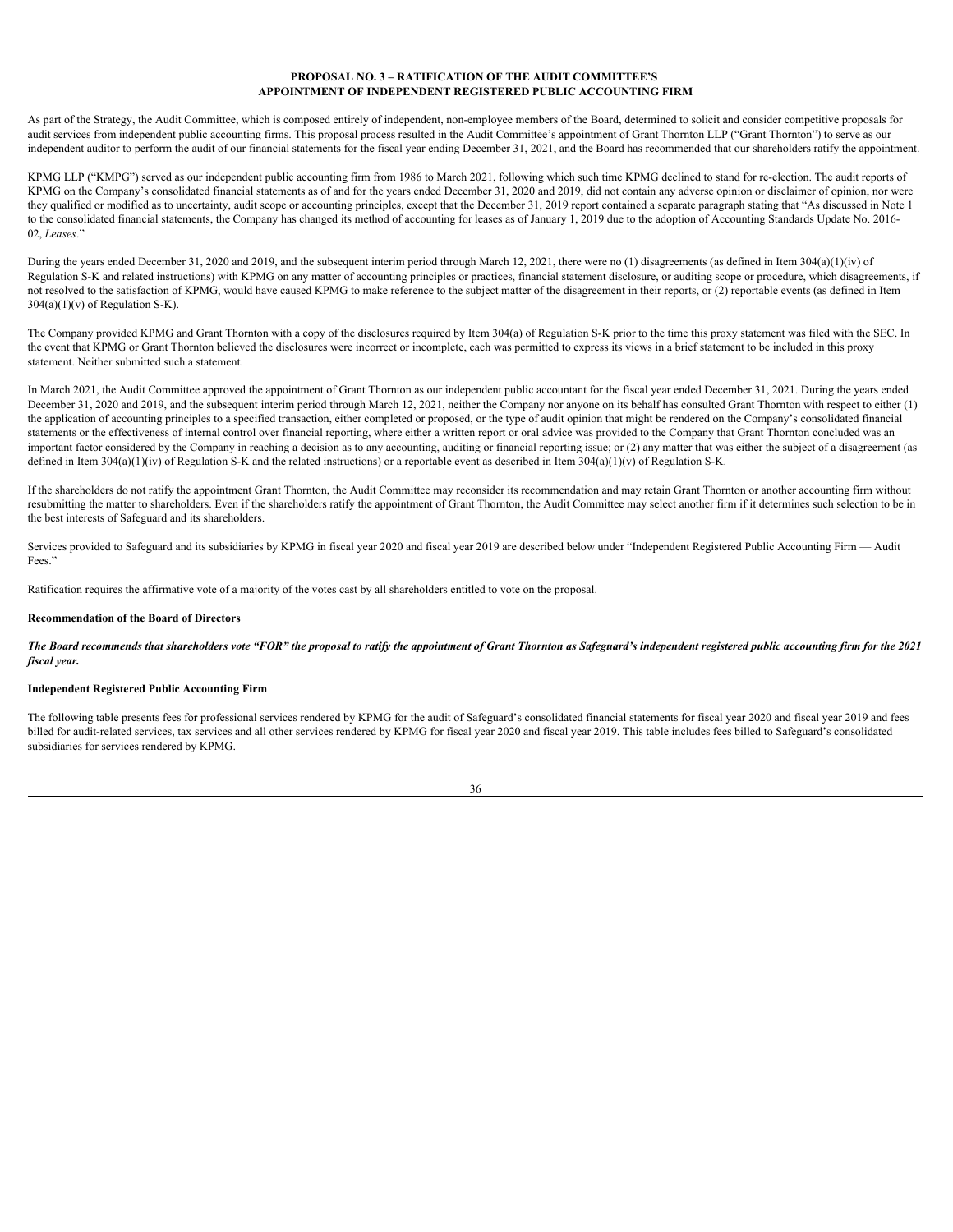| Audit Fees (1)<br>605,000<br>475,000                                                     |
|------------------------------------------------------------------------------------------|
| Audit-Related Fees<br>$\hspace{0.1mm}-\hspace{0.1mm}$<br>$\hspace{0.1mm}-\hspace{0.1mm}$ |
| 140,500<br>Tax Fees $(2)$<br>98,000                                                      |
| All Other Fees<br>$\overline{\phantom{m}}$                                               |
| 745,500<br>Total<br>573,000                                                              |

(1) Audit fees include fees for professional services rendered in connection with the audit of the consolidated financial statements included in our Annual Report on Form 10-K, the reviews of the condensed consolidated financial statements included in our Quarterly Reports on Form 10-Q and consents.

(2) Tax fees include the aggregate fees billed by KPMG for tax consultation and tax compliance services.

The Audit Committee pre-approves each service to be performed by Safeguard's independent public accounting firm at its regularly scheduled meetings. For any service that may require preapproval between regularly scheduled meetings, the Audit Committee has delegated to the Chairperson of the Audit Committee the authority to pre-approve services not prohibited by law to be performed by Safeguard's independent registered public accounting firm and associated fees up to a maximum of \$100,000, and the Chairperson communicates such pre-approvals to the Audit Committee at its next regularly scheduled meeting.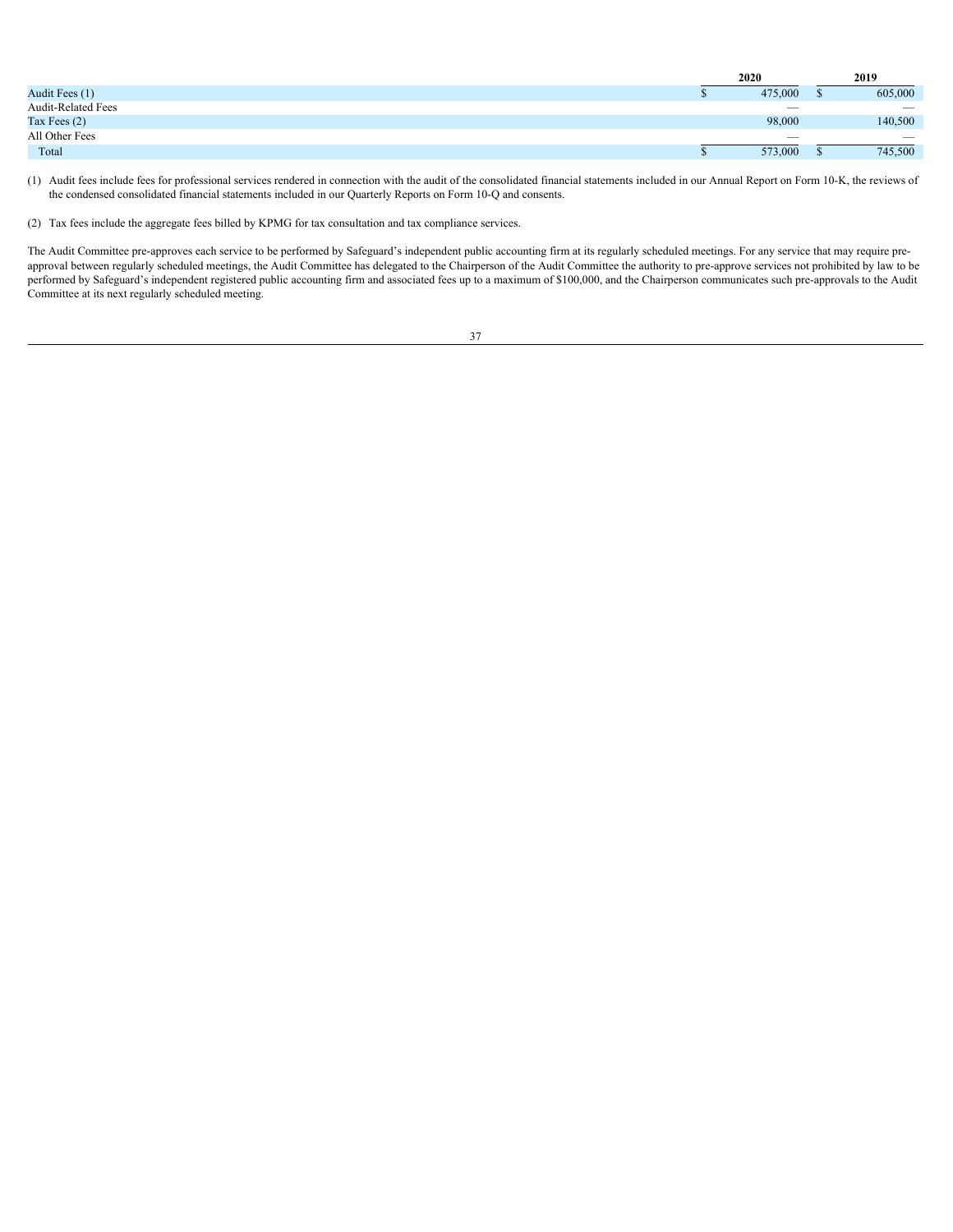# <span id="page-41-0"></span>**AUDIT COMMITTEE REPORT**

The Audit Committee assists the Board of Directors in fulfilling its responsibilities regarding general oversight of the integrity of Safeguard's consolidated financial statements, Safeguard's compliance with legal and regulatory requirements, the performance of Safeguard's internal audit function, review and approval of related party transactions and the performance, qualifications and independence of Safeguard's independent registered public accounting firm.

Safeguard's management has primary responsibility for the financial reporting process, including the system of internal controls, and for preparation of Safeguard's consolidated financial statements in accordance with U.S. generally accepted accounting principles. Safeguard's independent registered public accounting firm is responsible for auditing those consolidated financial statements and issuing opinions as to the conformity of Safeguard's audited consolidated financial statements with U.S. generally accepted accounting principles and the effectiveness of Safeguard's internal control over financial reporting based on criteria established in *Internal Control — Integrated Framework (2013)* issued by the Committee of Sponsoring Organizations of the Treadway Commission.

Throughout the year, the Audit Committee regularly meets with management of Safeguard, Safeguard's independent registered public accounting firm and Safeguard's internal auditor. The Audit Committee also regularly meets with each of these groups separately in closed sessions. In this context, the Audit Committee hereby reports as follows:

- 1. The Audit Committee reviewed Safeguard's audited consolidated financial statements for fiscal year 2020 and met and held discussions with management and KPMG regarding the audited consolidated financial statements.
- 2. The Audit Committee discussed with KPMG the matters required to be discussed by the applicable requirements of the Public Company Accounting Oversight Board.
- 3. The Audit Committee received the written disclosures and the letter from KPMG required by applicable requirements of the Public Company Accounting Oversight Board regarding KPMG's communications with the Audit Committee concerning independence and discussed with KPMG its independence.
- 4. Based on the review and discussion referred to in paragraphs 1 through 3 above, the Audit Committee recommended to the Board that the audited consolidated financial statements be included in Safeguard's Annual Report on Form 10-K for fiscal year 2020.

Members of the Audit Committee:

Maureen F. Morrison, Chairperson

Russell D. Glass

Joseph M. Manko, Jr.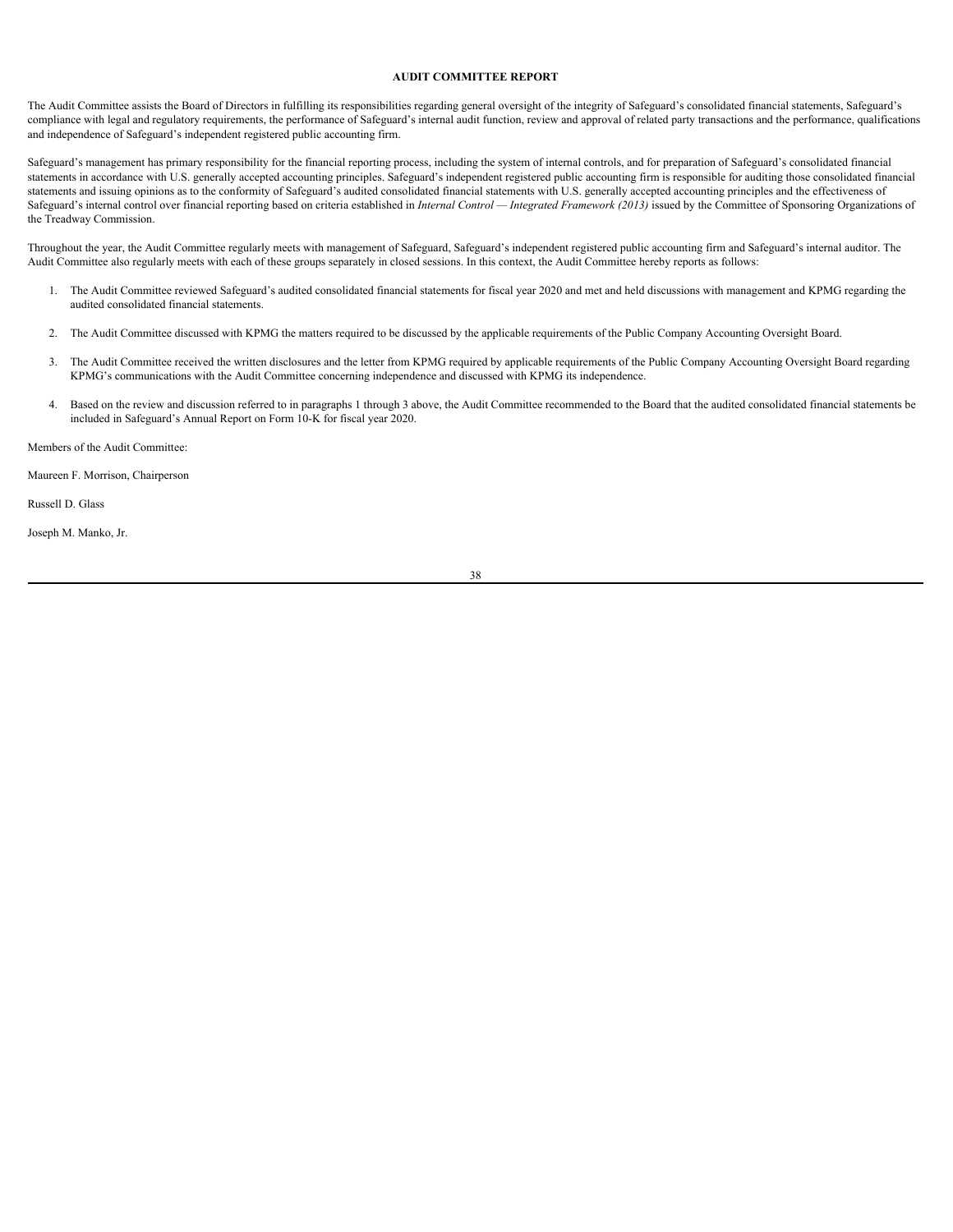## <span id="page-42-0"></span>**STOCK OWNERSHIP OF CERTAIN BENEFICIAL OWNERS, DIRECTORS AND OFFICERS**

The following table shows the number of shares of Safeguard common stock beneficially owned as of March 24, 2021 (unless otherwise indicated), by each person known to us to be the beneficial owner of more than 5% of our outstanding shares of common stock, our directors, persons named in the Summary Compensation Table in this proxy statement and our directors and executive officers as a group. For purposes of reporting total beneficial ownership, shares that may be acquired within 60 days of March 24, 2021 through the exercise of Safeguard stock options are included. On March 24, 2021, there were 20,943,777 shares of common stock outstanding and 6,006 shares underlying stock options held by executive officers and directors, as a group, that were exercisable within 60 days of March 24, 2021.

|                                                              | Outstanding<br><b>Shares</b><br><b>Beneficially</b> | <b>Options</b><br>Exercisable   | <b>Shares</b><br><b>Beneficially</b><br><b>Owned Assuming</b><br><b>Exercise of</b> | Percent of<br>Outstanding | <b>Other Stock-Based</b><br>Holdings (2) |                                 |
|--------------------------------------------------------------|-----------------------------------------------------|---------------------------------|-------------------------------------------------------------------------------------|---------------------------|------------------------------------------|---------------------------------|
| Name                                                         | Owned                                               | Within 60 Days                  | <b>Options</b>                                                                      | Shares (1)                | <b>Vested</b>                            | Unvested                        |
| Blackrock, Inc.                                              |                                                     |                                 |                                                                                     |                           |                                          |                                 |
| 55 East 52 <sup>nd</sup> Street                              |                                                     |                                 |                                                                                     |                           |                                          |                                 |
| New York, NY 10055                                           | 1,730,244                                           | $\overline{\phantom{a}}$        | 1,730,244                                                                           | 8.3%                      | $\hspace{1.0cm} \rule{1.5cm}{0.15cm}$    | $\qquad \qquad -$               |
| First Manhattan Co.                                          |                                                     |                                 |                                                                                     |                           |                                          |                                 |
| 399 Park Avenue                                              |                                                     |                                 |                                                                                     |                           |                                          |                                 |
| New York, NY 10022                                           | 1,116,107                                           | $\overline{\phantom{a}}$        | 1,116,107                                                                           | 5.3%                      | $\hspace{0.1mm}-\hspace{0.1mm}$          | -                               |
| Thomas A. Satterfield, Jr.                                   |                                                     |                                 |                                                                                     |                           |                                          |                                 |
| 2609 Caldwell Mill Lane                                      |                                                     |                                 |                                                                                     |                           |                                          |                                 |
| Birmingham, AL 35243                                         | 1,366,400                                           | $\overline{\phantom{0}}$        | 1,366,400                                                                           | 6.6%                      |                                          | $\overline{\phantom{m}}$        |
| Yakira Partners, L.P.                                        |                                                     |                                 |                                                                                     |                           |                                          |                                 |
| 991 Post Road East, 2 <sup>nd</sup> Floor                    |                                                     |                                 |                                                                                     |                           |                                          |                                 |
| Westport, CT 06880                                           | 1,041,018                                           | $\hspace{0.1mm}-\hspace{0.1mm}$ | 1,041,018                                                                           | 5.0%                      | $\hspace{0.05cm}$                        |                                 |
| Russell D. Glass                                             | 35,057                                              | $\overline{\phantom{a}}$        | 35,057                                                                              | $*$                       | $\overline{\phantom{a}}$                 | $\overline{\phantom{a}}$        |
| Joseph M. Manko, Jr.                                         | 509,908(3)                                          | $\hspace{0.1mm}-\hspace{0.1mm}$ | 509,908                                                                             | $\ast$                    | $\overline{\phantom{a}}$                 |                                 |
| Maureen F. Morrison                                          | 35,529                                              | 6,250                           | 41,779                                                                              | *                         |                                          |                                 |
| Robert J. Rosenthal                                          | 51,085                                              | $\hspace{0.1mm}-\hspace{0.1mm}$ | 51,085                                                                              | $\ast$                    | 43,540                                   | $\hspace{0.1mm}-\hspace{0.1mm}$ |
| Eric C. Salzman                                              | 122,194                                             | $\overline{\phantom{a}}$        | 122,194                                                                             | $*$                       | $\overline{\phantom{a}}$                 | $\overline{\phantom{a}}$        |
| Mark A. Herndon                                              | 37,612                                              | $\hspace{0.1mm}-\hspace{0.1mm}$ | 37,612                                                                              | $\ast$                    | $\overline{\phantom{a}}$                 | $\hspace{0.1mm}-\hspace{0.1mm}$ |
| Brian J. Sisko, former President and Chief Executive Officer | 116,461]                                            | 358                             | 116,819                                                                             | *                         | $\overline{\phantom{a}}$                 | $\overline{\phantom{a}}$        |
| Executive officers and directors as a group (6 persons)      | 791,385                                             | 6,250                           | 797,635                                                                             | 3.8%                      | 43,540                                   |                                 |

- (1) Unless otherwise indicated by footnote, each director and named executive officer has the sole power to vote and to dispose of the shares (other than shares held jointly with an individual's spouse). An \* indicates ownership of less than 1% of the outstanding shares. Shareholding information for BlackRock, Inc., First Manhattan Co., Thomas A. Satterfield, Jr., and Yakira Partners, L.P. is based on information included in the Schedule 13G or Schedule 13G/A filed with the SEC by each such entity as of March 24, 2021.
- (2) The shares in this column represent DSUs that have been credited to each individual, inclusive of any applicable matching DSUs credited to such individual as a result of the deferral of director fees. The DSUs, which may not be voted or transferred, are payable, on a one-for-one basis, in shares of Safeguard common stock following an individual's termination of service on the Board. See "Corporate Governance and Board Matters – Board Compensation."
- (3) Mr. Manko has sole voting and dispositive power over 27,800 shares directly held and may be deemed to be the beneficial owner of, 304,772 shares of common stock owned by Horton Capital Management, LLC, and 177,386 shares of common stock owned by Horton Capital Partners Fund, L.P. Mr. Manko disclaims beneficial ownership of the shares held by Horton Capital Management, LLC and Horton Capital Partners Fund, L.P. except to the extent of his pecuniary interest therein.

# <span id="page-42-1"></span>**DELINQUENT SECTION 16(a) REPORTS**

Section 16(a) of the Securities Exchange Act of 1934 requires our directors, executive officers and greater than 10% holders of our common stock to file with the SEC reports of ownership of our securities and changes in ownership of our securities. Based solely on our review of the copies of reports we have received and upon written representations from the reporting persons that no Form 5 reports were required to be filed by those persons, Safeguard believes there were no late filings by our directors and executive officers during 2020; provided, however, Mr. Manko filed a Form 5 on February 5, 2021 relating to 15,087 shares. Such shares were received on December 30, 2020 by Horton Capital Partners Fund, LP ("HCPF") as a limited partner in an investment fund that was undergoing a dissolution. Mr. Manko is the managing member of Horton Capital Management, LLC, which serves as the investment manager of HCPF.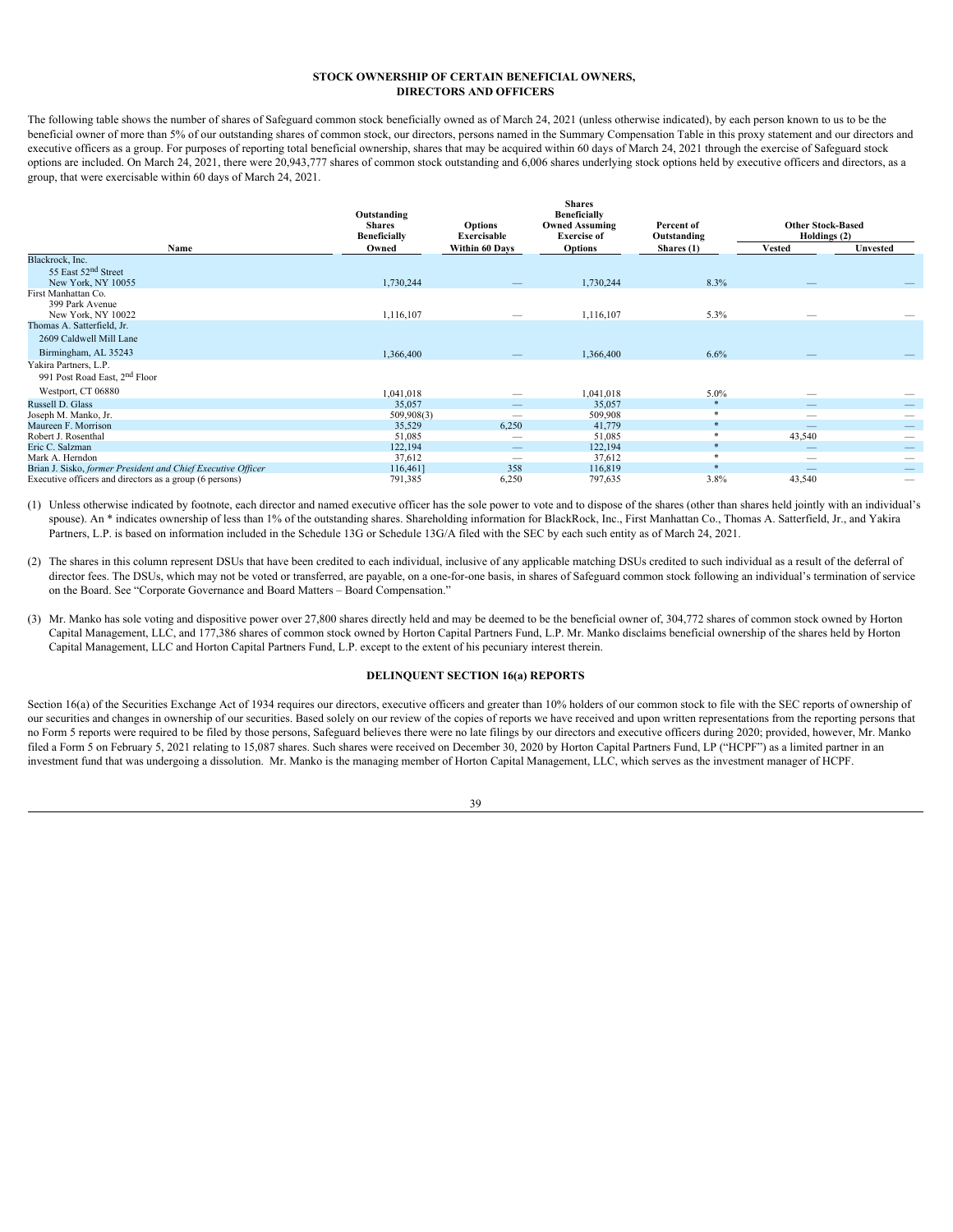#### <span id="page-43-0"></span>**OTHER MATTERS**

#### <span id="page-43-1"></span>**Shareholder Proposals and Director Nominations**

Shareholder Proposals Submitted Pursuant to Rule 14a-8 of the Exchange Act. To be considered for inclusion in next year's proxy statement and form of proxy pursuant to Rule 14a-8 of the Exchange Act, and acted upon at the 2022 annual meeting of shareholders, shareholder proposals must be submitted in writing to the attention of our Secretary at our principal office, no later than December 6, 2021. In order to avoid controversy, shareholders should submit proposals by means (including electronic) that permit them to prove the date of delivery. Such proposals also must comply with Rule 14a-8 of the Exchange Act and the interpretations thereof, and may be omitted from Safeguard's proxy materials for the 2022 annual meeting if such proposals are not in compliance with applicable requirements of the Exchange Act.

*Director Nominations and Shareholder Proposals Not Submitted Pursuant to Rule 14a-8 of the Exchange Act.* Our Third Amended and Restated Bylaws establish advance notice procedures with regard to shareholder proposals that are not submitted for inclusion in the Proxy Statement and director nominations. With respect to such shareholder proposals and director nominations intended to be presented at our 2022 annual meeting, a shareholder's advance notice must be in writing, must meet the requirements set forth in our Bylaws and must be delivered to and otherwise received by, our Secretary no earlier than January 20, 2022 and no later than the close of business on February 19, 2022. However, in the event the 2022 annual meeting is scheduled to be held on a date before April 19, 2022, or after June 18, 2022, then such advance notice must be received by us not later than the close of business on the tenth (10th) day following the day on which public disclosure of the date of the annual meeting is first made by Safeguard.

*General Requirements.* Each proposal submitted must be a proper subject for shareholder action at the annual meeting. The shareholder proponent must appear in person to present the proposal or nomination at the meeting or send a qualified representative to present such proposal or nomination. If a shareholder gives notice after the applicable deadlines or otherwise does not satisfy the applicable requirements of Rule 14a-8 of the Exchange Act or our Bylaws, the shareholder will not be permitted to present the proposal or nomination for a vote at the meeting. All proposals must be submitted to:

Safeguard Scientifics, Inc. Attention: Investor Relations 150 N. Radnor Chester Rd. STE F-200 Radnor, PA 19087

Discretionary Authority Pursuant to Rule 14a-4(c) of the Exchange Act. If a shareholder who wishes to present a proposal before the 2022 annual meeting outside of Rule 14a-8 of the Exchange Act fails to notify us by the required dates indicated above for the receipt of advance notices of shareholder proposals and proposed director nominations, the proxies that our Board solicits for the 2022 annual meeting will confer discretionary authority on the person named in the proxy to vote on the shareholder's proposal if it is properly brought before that meeting subject to compliance with Rule 14a-4(c) of the Exchange Act. If a shareholder makes timely notification, the proxies may still confer discretionary authority to the person named in the proxy under circumstances consistent with the SEC's proxy rules, including Rule 14a-4(c) of the Exchange Act.

#### <span id="page-43-2"></span>**Additional Information**

Safeguard's annual report to shareholders for the year ended December 31, 2020, including consolidated financial statements and the related notes thereto and other information with respect to Safeguard and our companies, will be made available, together with this proxy statement, on or about April 5, 2021, to shareholders of record as of the close of business on March 24, 2021.

BY ORDER OF THE BOARD OF DIRECTORS

Matthe Ban

G. Matthew Barnard*, General Counsel and Corporate Secretary*

April 5, 2021

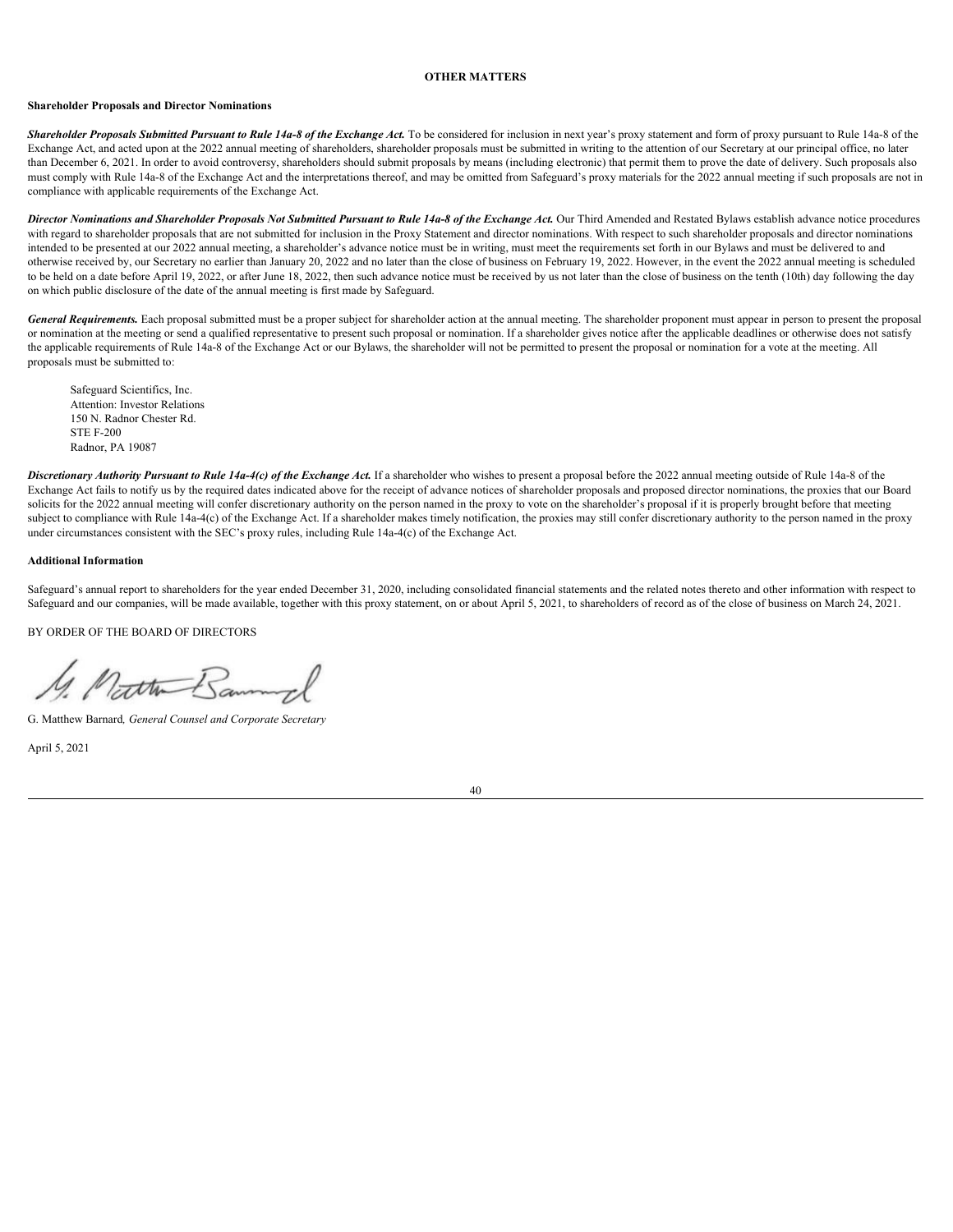# **SSAFEGUARD MOTE**

|                                                                                                                                                                                                                                                                                                                                                                                                                                                                                                                                                                                                                                                                                                                                                                                                                                                                                                                                                              |                          |                                                                                                                                 | Your vote matters - here's how to vote!<br>You may vote online or by phone instead of mailing this card.                   |                 |
|--------------------------------------------------------------------------------------------------------------------------------------------------------------------------------------------------------------------------------------------------------------------------------------------------------------------------------------------------------------------------------------------------------------------------------------------------------------------------------------------------------------------------------------------------------------------------------------------------------------------------------------------------------------------------------------------------------------------------------------------------------------------------------------------------------------------------------------------------------------------------------------------------------------------------------------------------------------|--------------------------|---------------------------------------------------------------------------------------------------------------------------------|----------------------------------------------------------------------------------------------------------------------------|-----------------|
|                                                                                                                                                                                                                                                                                                                                                                                                                                                                                                                                                                                                                                                                                                                                                                                                                                                                                                                                                              |                          |                                                                                                                                 | Online<br>Go to www.envisionreports.com/SFE or<br>scan the OR code - login details are<br>located in the shaded bar below. |                 |
|                                                                                                                                                                                                                                                                                                                                                                                                                                                                                                                                                                                                                                                                                                                                                                                                                                                                                                                                                              |                          |                                                                                                                                 | Phone<br>Call toll free 1-800-652-VOTE (8683) within<br>the USA, US territories and Canada                                 |                 |
| Using a black ink pen, mark your votes with an X as shown in this example.<br>Please do not write outside the designated areas.                                                                                                                                                                                                                                                                                                                                                                                                                                                                                                                                                                                                                                                                                                                                                                                                                              |                          |                                                                                                                                 | Save paper, time and money!<br>Sign up for electronic delivery at<br>www.envisionreports.com/SFE                           |                 |
| 2021 Annual Meeting Proxy Card                                                                                                                                                                                                                                                                                                                                                                                                                                                                                                                                                                                                                                                                                                                                                                                                                                                                                                                               |                          |                                                                                                                                 |                                                                                                                            |                 |
|                                                                                                                                                                                                                                                                                                                                                                                                                                                                                                                                                                                                                                                                                                                                                                                                                                                                                                                                                              |                          | <b>V</b> IF VOTING BY MAIL, SIGN, DETACH AND RETURN THE BOTTOM PORTION IN THE ENCLOSED ENVELOPE. V                              |                                                                                                                            |                 |
| Proposals - The Board recommends a vote FOR all nominees, and FOR Proposals 2 and 3.                                                                                                                                                                                                                                                                                                                                                                                                                                                                                                                                                                                                                                                                                                                                                                                                                                                                         |                          |                                                                                                                                 |                                                                                                                            |                 |
| 1. Election of Directors of the Company to serve until the 2022 Annual Meeting of Shareholders.<br>Nominees:<br>01 - Russell D. Glass<br>02 - Joseph M. Manko, Jr.<br>04 - Robert J. Rosenthal                                                                                                                                                                                                                                                                                                                                                                                                                                                                                                                                                                                                                                                                                                                                                               | 03 - Maureen E. Morrison |                                                                                                                                 |                                                                                                                            |                 |
| Mark here to WITHHOLD<br>Mark here to vote<br>vote from all nominees<br><b>FOR all nominees</b>                                                                                                                                                                                                                                                                                                                                                                                                                                                                                                                                                                                                                                                                                                                                                                                                                                                              |                          | For All EXCEPT                                                                                                                  |                                                                                                                            |                 |
| INSTRUCTIONS: IF YOU DO NOT WISH YOUR SHARES OF COMMON STOCK TO BE VOTED "FOR" A PARTICULAR NOMINEE. MARK THE "FOR ALL EXCEPT" BOX AND WRITE THE NUMBERS) OF THE<br>NOMINEE(S) YOU DO NOT SUPPORT ON THE LINE BELOW. YOUR SHARES OF COMMON STOCK WILL BE VOTED FOR THE REMAINING NOMINEE(S).                                                                                                                                                                                                                                                                                                                                                                                                                                                                                                                                                                                                                                                                 |                          |                                                                                                                                 |                                                                                                                            |                 |
| Unless you specify different directions with respect to cumulative voting (which directions may include withholding authority to cumulate votes with respect to one or more Nominees) and mark the                                                                                                                                                                                                                                                                                                                                                                                                                                                                                                                                                                                                                                                                                                                                                           |                          |                                                                                                                                 |                                                                                                                            |                 |
| corresponding box below, this proxy authorizes the herein named attorneys and proxies, their substitutes, or any of them to cumulate votes that the undersigned is entitled to cast at the 2021 Annual<br>Meeting at the discretion of the proxy holders. Accordingly, unless otherwise instructed in accordance with the foregoing, the shares represented by this proxy will be voted cumulatively in favor of the<br>Nominees isted above, at the proxy holders' sole discretion, in order to elect as many of the Nominees listed above as possible. The shares represented by this proxy will not be cumulated with respect<br>to any Nominee for whom the authority to vote has been withheld.<br>To specify different directions with respect to cumulative voting, mark the adjacent box and write your instructions in the space provided below under<br>"CUMULATIVE VOTING INSTRUCTIONS."<br>Company's named executive officers for the year ended | Against Abstain          | 3. Ratification of the appointment of Grant Thorn ton LLP as the<br>Company's independent registered public accounting firm for |                                                                                                                            | Against Abstain |
| 2. Advisory resolution to approve the compensation of the<br>December 31, 2020.<br>CUMULATIVE VOTING INSTRUCTIONS:<br>B                                                                                                                                                                                                                                                                                                                                                                                                                                                                                                                                                                                                                                                                                                                                                                                                                                      |                          | the year ending December 31, 2021.                                                                                              |                                                                                                                            |                 |
| Provide below any instructions with respect to how the undersigned's shares should be cumulatively voted at the 2021 Annual Meeting, including the number of shares of Common Stock to be<br>woted for any particular Nominee and/or the name of any Nominee with respect to whom the undersigned is withholding authority to cumulate votes, as applicable. Unless indicated to the<br>contrary in the space provided below, all cumulative votes of such shareholder will be distributed among the remaining Nominees at the discretion of the proxy holders named herein.                                                                                                                                                                                                                                                                                                                                                                                 |                          |                                                                                                                                 |                                                                                                                            |                 |
|                                                                                                                                                                                                                                                                                                                                                                                                                                                                                                                                                                                                                                                                                                                                                                                                                                                                                                                                                              | 1UPX                     |                                                                                                                                 |                                                                                                                            |                 |